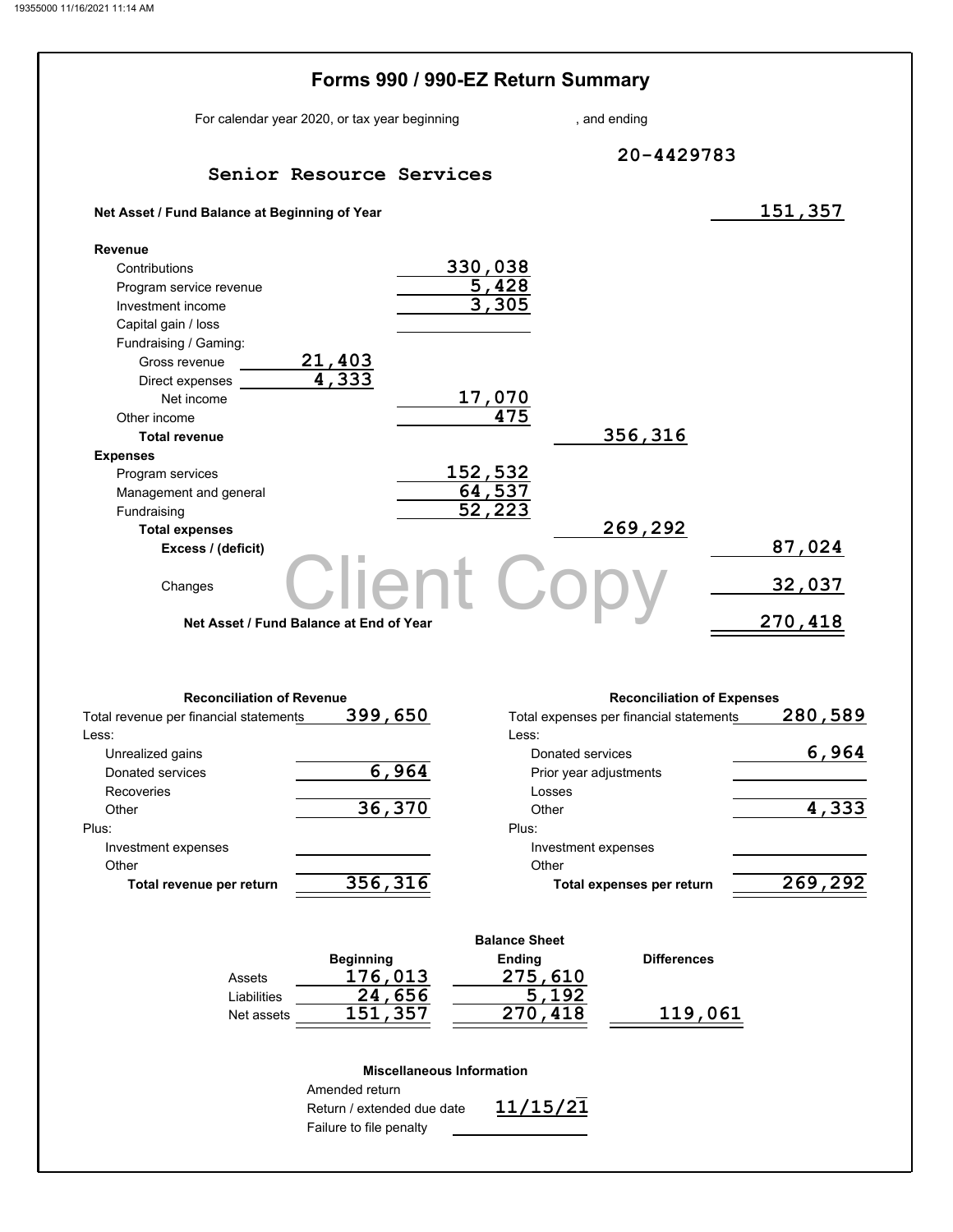| 5000 11/16/2021 11:15 AM                               |                                                                                                                                                                                                                                                                                                                                                                                                                           |                                |                                 |
|--------------------------------------------------------|---------------------------------------------------------------------------------------------------------------------------------------------------------------------------------------------------------------------------------------------------------------------------------------------------------------------------------------------------------------------------------------------------------------------------|--------------------------------|---------------------------------|
| Form 8879-EO                                           | <b>IRS e-file Signature Authorization</b><br>for an Exempt Organization                                                                                                                                                                                                                                                                                                                                                   |                                | OMB No. 1545-0047               |
| Department of the Treasury<br>Internal Revenue Service | Do not send to the IRS. Keep for your records.<br>Go to www.irs.gov/Form8879EO for the latest information.                                                                                                                                                                                                                                                                                                                |                                | 2020                            |
| Name of exempt organization or person subject to tax   |                                                                                                                                                                                                                                                                                                                                                                                                                           | Taxpayer identification number |                                 |
|                                                        | Senior Resource Services                                                                                                                                                                                                                                                                                                                                                                                                  | 20-4429783                     |                                 |
| Part I                                                 | Name and title of officer or person subject to tax Janet Bedingfield<br>Executive Director<br>Type of Return and Return Information (Whole Dollars Only)                                                                                                                                                                                                                                                                  |                                |                                 |
|                                                        | Check the box for the return for which you are using this Form 8879-EO and enter the applicable amount, if any, from the return. If you<br>check the box on line 1a, 2a, 3a, 4a, 5a, 6a, or 7a below, and the amount on that line for the return being filed with this form was<br>blank, then leave line 1b, 2b, 3b, 4b, 5b, 6b, or 7b, whichever is applicable, blank (do not enter-0-). But, if you entered -0- on the |                                |                                 |
|                                                        | return, then enter -0- on the applicable line below. Do not complete more than one line in Part I.                                                                                                                                                                                                                                                                                                                        |                                |                                 |
|                                                        | 1a Form 990 check here $X_{b}$ Total revenue, if any (Form 990, Part VIII, column (A), line 12)                                                                                                                                                                                                                                                                                                                           | 1b                             | 356,316                         |
| 2a Form 990-EZ check here                              | <b>b</b> Total revenue, if any (Form 990-EZ, line 9) $\ldots$ $\ldots$ $\ldots$ $\ldots$ $\ldots$ $\ldots$                                                                                                                                                                                                                                                                                                                | 2 <sub>b</sub>                 |                                 |
| 3a Form 1120-POL check here ▶                          |                                                                                                                                                                                                                                                                                                                                                                                                                           | 3 <sub>b</sub>                 |                                 |
| 4a Form 990-PF check here                              | b Tax based on investment income (Form 990-PF, Part VI, line 5)                                                                                                                                                                                                                                                                                                                                                           |                                |                                 |
| 5a Form 8868 check here ▶                              | <b>b</b> Balance due (Form 8868, line 3c)                                                                                                                                                                                                                                                                                                                                                                                 |                                |                                 |
| 6a Form 990-T check here                               |                                                                                                                                                                                                                                                                                                                                                                                                                           |                                | 6b                              |
| 7a Form 4720 check here $\blacktriangleright$          |                                                                                                                                                                                                                                                                                                                                                                                                                           |                                |                                 |
| Part II                                                | Declaration and Signature Authorization of Officer or Person Subject to Tax                                                                                                                                                                                                                                                                                                                                               |                                |                                 |
|                                                        | Under penalties of perjury, I declare that $\mathbf{X}$ I am an officer of the above organization of I am a person subject to tax with respect to                                                                                                                                                                                                                                                                         |                                |                                 |
| (name of organization)                                 | (L(EIN))                                                                                                                                                                                                                                                                                                                                                                                                                  |                                | and that I have examined a copy |
|                                                        | of the 2020 electronic return and accompanying schedules and statements, and, to the best of my knowledge and belief, they are                                                                                                                                                                                                                                                                                            |                                |                                 |
|                                                        | true, correct, and complete. I further declare that the amount in Part I above is the amount shown on the copy of the electronic return.                                                                                                                                                                                                                                                                                  |                                |                                 |
|                                                        | I consent to allow my intermediate service provider, transmitter, or electronic return originator (ERO) to send the return to the IRS and                                                                                                                                                                                                                                                                                 |                                |                                 |
|                                                        | to receive from the IRS (a) an acknowledgement of receipt or reason for rejection of the transmission, (b) the reason for any delay in                                                                                                                                                                                                                                                                                    |                                |                                 |

to receive from the IRS (a) an acknowledgement of receipt or reason for rejection of the transmission, (b) the reason for any delay in<br>processing the return or refund, and (c) the date of any refund. If applicable, I autho processing the return or refund, and **(c)** the date of any refund. If applicable, I authorize the U.S. Treasury and its designated Financial Agent to initiate an electronic funds withdrawal (direct debit) entry to the financial institution account indicated in the tax preparation a payment, I must contact the U.S. Treasury Financial Agent at 1-888-353-4537 no later than 2 business days prior to the payment (settlement) date. I also authorize the financial institutions involved in the processing of the electronic payment of taxes to receive confidential information necessary to answer inquiries and resolve issues related to the payment. I have selected a personal identification number (PIN) as my signature for the electronic return and, if applicable, the consent to electronic funds withdrawal.

#### **PIN: check one box only**

| $\mathbf{x}$ | I authorize Anderson & Whitney, P.C. | to enter my PIN $\left  \frac{19355}{2} \right $ as my signature |
|--------------|--------------------------------------|------------------------------------------------------------------|
|              | <b>ERO firm name</b>                 | Enter five numbers, but                                          |
|              |                                      | do not enter all zeros                                           |

on the tax year 2020 electronically filed return. If I have indicated within this return that a copy of the return is being filed with a state agency(ies) regulating charities as part of the IRS Fed/State program, I also authorize the aforementioned ERO to enter my PIN on the return's disclosure consent screen.

As an officer or person subject to tax with respect to the organization, I will enter my PIN as my signature on the tax year 2020 electronically filed return. If I have indicated within this return that a copy of the return is being filed with a state agency(ies) regulating charities as part of the IRS Fed/State program, I will enter my PIN on the return's disclosure consent screen.

| Signature of officer or person subject to tax                                | 10/27/21<br>Date       |
|------------------------------------------------------------------------------|------------------------|
| <b>Certification and Authentication</b><br>Part III                          |                        |
| <b>ERO's EFIN/PIN.</b> Enter your six-digit electronic filing identification |                        |
| number (EFIN) followed by your five-digit self-selected PIN.                 | 84240184101            |
|                                                                              | Do not enter all zeros |

I certify that the above numeric entry is my PIN, which is my signature on the 2020 electronically filed return indicated above. I confirm that I am submitting this return in accordance with the requirements of **Pub. 4163,** Modernized e-File (MeF) Information for Authorized IRS *e-file* Providers for Business Returns.

ERO's signature Date

|  | Date | 10/27/21 |
|--|------|----------|
|  |      |          |

## **ERO Must Retain This Form — See Instructions Do Not Submit This Form to the IRS Unless Requested To Do So**

**For Paperwork Reduction Act Notice, see back of form.**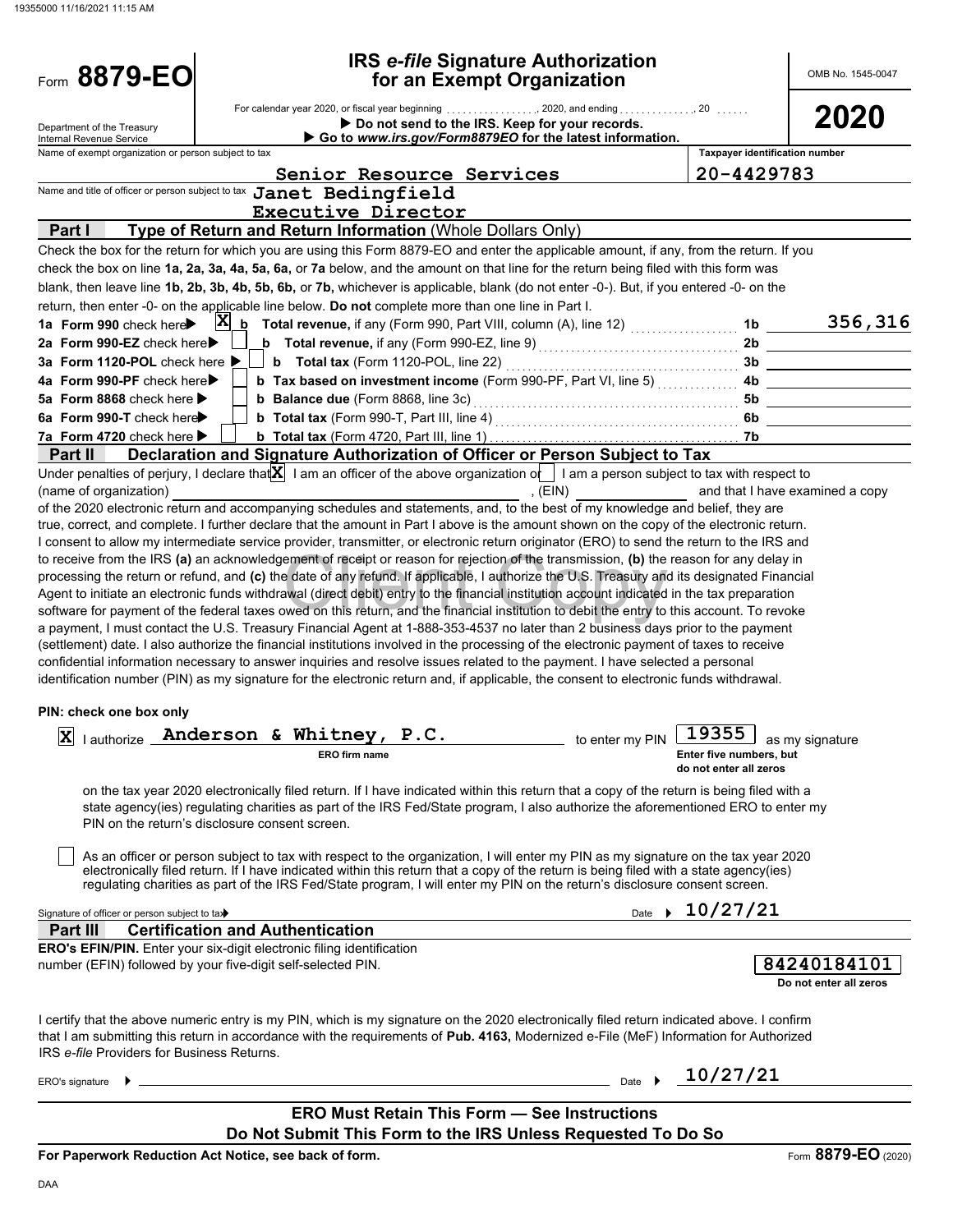Form 990

# **Return of Organization Exempt From Income Tax**

**Under section 501(c), 527, or 4947(a)(1) of the Internal Revenue Code (except private foundations)**

| OMB No. 1545-0047 |
|-------------------|
| 2020              |
|                   |
| Onen to Public    |

|                               | Department of the Treasury<br>Internal Revenue Service | Do not enter social security numbers on this form as it may be made public.                                                                                                | Go to www.irs.gov/Form990 for instructions and the latest information. |                                                           | <b>Open to Public</b><br><b>Inspection</b> |
|-------------------------------|--------------------------------------------------------|----------------------------------------------------------------------------------------------------------------------------------------------------------------------------|------------------------------------------------------------------------|-----------------------------------------------------------|--------------------------------------------|
|                               |                                                        | For the 2020 calendar year, or tax year beginning                                                                                                                          | , and ending                                                           |                                                           |                                            |
| в                             | Check if applicable:                                   | C Name of organization                                                                                                                                                     |                                                                        |                                                           | D Employer identification number           |
|                               | Address change                                         | Senior Resource Services                                                                                                                                                   |                                                                        |                                                           |                                            |
|                               |                                                        | $60+$ Ride<br>Doing business as                                                                                                                                            |                                                                        |                                                           | 20-4429783                                 |
|                               | Name change                                            | Number and street (or P.O. box if mail is not delivered to street address)                                                                                                 | Room/suite                                                             | E Telephone number                                        |                                            |
|                               | Initial return                                         | 800 8th Avenue, Suite 229                                                                                                                                                  |                                                                        |                                                           |                                            |
|                               | Final return/<br>terminated                            | City or town, state or province, country, and ZIP or foreign postal code                                                                                                   |                                                                        |                                                           |                                            |
|                               | Amended return                                         | CO 80631<br>Greeley                                                                                                                                                        |                                                                        | G Gross receipts\$                                        | 360,649                                    |
|                               |                                                        | Name and address of principal officer:                                                                                                                                     |                                                                        | H(a) Is this a group return for subordinates <sup>1</sup> | X No<br>Yes                                |
|                               | Application pending                                    | Janet Bedingfield                                                                                                                                                          |                                                                        |                                                           |                                            |
|                               |                                                        | 1936 29th Avenue                                                                                                                                                           |                                                                        | H(b) Are all subordinates included?                       | No<br>Yes                                  |
|                               |                                                        | CO 80634<br>Greeley                                                                                                                                                        |                                                                        | If "No," attach a list. See instructions                  |                                            |
|                               | Tax-exempt status:                                     | $ \mathbf{X} $ 501(c)(3)<br>$501(c)$ (<br>$\triangleleft$ (insert no.)                                                                                                     | 4947(a)(1) or<br>527                                                   |                                                           |                                            |
|                               | Website: $\blacktriangleright$                         | www.60plusride.org                                                                                                                                                         |                                                                        | $H(c)$ Group exemption number                             |                                            |
| ĸ                             | Form of organization:                                  | $ \mathbf{X} $ Corporation<br>Trust<br>Association<br>Other $\blacktriangleright$                                                                                          | Year of formation:                                                     |                                                           | M State of legal domicile:                 |
|                               | Part I                                                 | <b>Summary</b>                                                                                                                                                             |                                                                        |                                                           |                                            |
|                               |                                                        | 1 Briefly describe the organization's mission or most significant activities:                                                                                              |                                                                        |                                                           |                                            |
|                               |                                                        | To give Weld County seniors the opportunity to maintain their physical,                                                                                                    |                                                                        |                                                           |                                            |
|                               |                                                        | emotional, and mental health while living independently.                                                                                                                   |                                                                        |                                                           |                                            |
|                               |                                                        |                                                                                                                                                                            |                                                                        |                                                           |                                            |
| Governance                    |                                                        | 2 Check this box $\blacktriangleright$ if the organization discontinued its operations or disposed of more than 25% of its net assets.                                     |                                                                        |                                                           |                                            |
|                               |                                                        | 3 Number of voting members of the governing body (Part VI, line 1a)                                                                                                        |                                                                        | 3                                                         | 5                                          |
|                               |                                                        | 4 Number of independent voting members of the governing body (Part VI, line 1b) [[[[[[[[[[[[[[[[[[[[[[[[[[[[[                                                              |                                                                        | $\overline{\mathbf{4}}$                                   | $\overline{\mathbf{5}}$                    |
|                               |                                                        |                                                                                                                                                                            |                                                                        | 5                                                         | 7                                          |
| <b>Activities &amp;</b>       |                                                        | 6 Total number of volunteers (estimate if necessary)                                                                                                                       |                                                                        | 6                                                         | 81                                         |
|                               |                                                        | 7a Total unrelated business revenue from Part VIII, column (C), line 12                                                                                                    |                                                                        | 7a                                                        | 0                                          |
|                               |                                                        | <b>b</b> Net unrelated business taxable income from Form 990-T, Part I, line 11                                                                                            |                                                                        | 7b                                                        | 0                                          |
|                               |                                                        |                                                                                                                                                                            |                                                                        | <b>Prior Year</b>                                         | <b>Current Year</b>                        |
|                               |                                                        |                                                                                                                                                                            |                                                                        | 208,423                                                   | 330,038                                    |
| Revenue                       |                                                        | 9 Program service revenue (Part VIII, line 2g)                                                                                                                             |                                                                        | 5,355                                                     | 5,428                                      |
|                               |                                                        |                                                                                                                                                                            |                                                                        | 5,328                                                     | 3,305                                      |
|                               |                                                        | 11 Other revenue (Part VIII, column (A), lines 5, 6d, 8c, 9c, 10c, and 11e)                                                                                                |                                                                        | 23,268                                                    | 17,545                                     |
|                               |                                                        | 12 Total revenue - add lines 8 through 11 (must equal Part VIII, column (A), line 12)                                                                                      |                                                                        | 242,374                                                   | 356,316                                    |
|                               |                                                        | 13 Grants and similar amounts paid (Part IX, column (A), lines 1-3)                                                                                                        |                                                                        |                                                           |                                            |
|                               |                                                        | 14 Benefits paid to or for members (Part IX, column (A), line 4)                                                                                                           |                                                                        |                                                           |                                            |
|                               |                                                        | 15 Salaries, other compensation, employee benefits (Part IX, column (A), lines 5-10)                                                                                       |                                                                        | 175,305                                                   | 185,649                                    |
| <b>Ses</b>                    |                                                        | 16aProfessional fundraising fees (Part IX, column (A), line 11e)                                                                                                           |                                                                        |                                                           |                                            |
| Expen                         |                                                        | <b>b</b> Total fundraising expenses (Part IX, column (D), line 25) $\blacktriangleright$                                                                                   | 52,223                                                                 |                                                           |                                            |
|                               |                                                        |                                                                                                                                                                            |                                                                        | 113,597                                                   | 83,643                                     |
|                               |                                                        |                                                                                                                                                                            |                                                                        | 288,902                                                   | 269,292                                    |
|                               |                                                        |                                                                                                                                                                            |                                                                        | $-46,528$                                                 | 87,024                                     |
|                               |                                                        |                                                                                                                                                                            |                                                                        | <b>Beginning of Current Year</b>                          | <b>End of Year</b>                         |
| let Assets or<br>und Balances |                                                        | 20 Total assets (Part X, line 16)                                                                                                                                          |                                                                        | 176,013                                                   | 275,610                                    |
|                               |                                                        | 21 Total liabilities (Part X, line 26)                                                                                                                                     |                                                                        | 24,656                                                    | 5,192                                      |
| <u> 추군</u>                    |                                                        |                                                                                                                                                                            |                                                                        | 151,357                                                   | 270,418                                    |
|                               | Part II                                                | <b>Signature Block</b>                                                                                                                                                     |                                                                        |                                                           |                                            |
|                               |                                                        | Under penalties of perjury, I declare that I have examined this return, including accompanying schedules and statements, and to the best of my knowledge and belief, it is |                                                                        |                                                           |                                            |
|                               |                                                        | true, correct, and complete. Declaration of preparer (other than officer) is based on all information of which preparer has any knowledge.                                 |                                                                        |                                                           |                                            |
|                               |                                                        |                                                                                                                                                                            |                                                                        |                                                           |                                            |
| Sign                          |                                                        | Signature of officer                                                                                                                                                       |                                                                        | Date                                                      |                                            |
| <b>Here</b>                   |                                                        | Janet Bedingfield                                                                                                                                                          | Executive Director                                                     |                                                           |                                            |
|                               |                                                        | Type or print name and title                                                                                                                                               |                                                                        |                                                           |                                            |
|                               |                                                        | Print/Type preparer's name<br>Preparer's signature                                                                                                                         | Date                                                                   | Check                                                     | PTIN<br>if                                 |
| Paid                          |                                                        | Andrea Fuller, CPA                                                                                                                                                         |                                                                        | $11/16/21$ self-employed                                  | P00640101                                  |
|                               | <b>Preparer</b><br>Firm's name                         | Anderson & Whitney, P.C.                                                                                                                                                   |                                                                        | Firm's EIN ▶                                              | 84-1016028                                 |
|                               | <b>Use Only</b>                                        | 5801 W 11th St Ste 300                                                                                                                                                     |                                                                        |                                                           |                                            |
|                               |                                                        | Greeley, CO<br>80634                                                                                                                                                       |                                                                        |                                                           | 970-352-7990                               |
|                               | Firm's address                                         |                                                                                                                                                                            |                                                                        | Phone no.                                                 | Yes<br>No                                  |
|                               |                                                        |                                                                                                                                                                            |                                                                        |                                                           |                                            |

| Sign<br><b>Here</b> | Signature of officer<br>Janet Bedingfield<br>Type or print name and title                    |                                                  |                                                                    |                      |  | Date<br>Executive Director |                                         |                    |  |
|---------------------|----------------------------------------------------------------------------------------------|--------------------------------------------------|--------------------------------------------------------------------|----------------------|--|----------------------------|-----------------------------------------|--------------------|--|
| Paid                |                                                                                              | Print/Type preparer's name<br>Andrea Fuller, CPA |                                                                    | Preparer's signature |  | Date                       | if<br>Check<br>$11/16/21$ self-employed | PTIN<br>P00640101  |  |
| Preparer            | Firm's name                                                                                  |                                                  | Anderson & Whitney, P.C.                                           |                      |  |                            | Firm's $EIN$                            | 84-1016028         |  |
| Use Only            | Firm's address                                                                               |                                                  | 5801 W 11th St Ste 300<br>CO.<br>Greelev,                          | 80634                |  | Phone no.                  |                                         | $970 - 352 - 7990$ |  |
|                     | May the IRS discuss this return with the preparer shown above? See instructions<br>No<br>Yes |                                                  |                                                                    |                      |  |                            |                                         |                    |  |
| <b>DAA</b>          |                                                                                              |                                                  | For Paperwork Reduction Act Notice, see the separate instructions. |                      |  |                            |                                         | Form 990 (2020)    |  |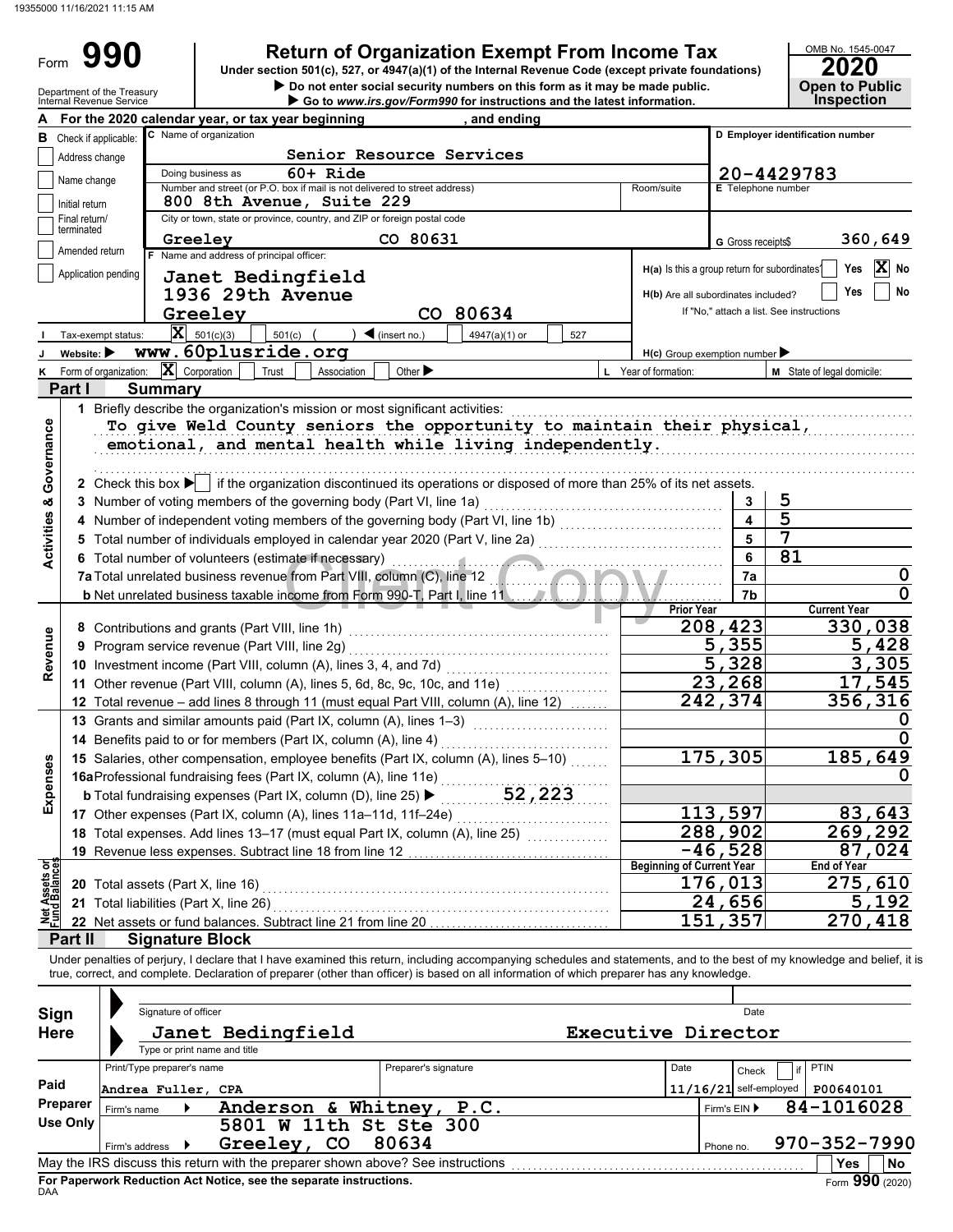|                                                                                                                   | Form 990 (2020) Senior Resource Services                                                                                                                                                                                                                                                                                                                                                                                                                                                                                                                                                                                                                                                   | 20-4429783     | Page 2                |
|-------------------------------------------------------------------------------------------------------------------|--------------------------------------------------------------------------------------------------------------------------------------------------------------------------------------------------------------------------------------------------------------------------------------------------------------------------------------------------------------------------------------------------------------------------------------------------------------------------------------------------------------------------------------------------------------------------------------------------------------------------------------------------------------------------------------------|----------------|-----------------------|
| Part III                                                                                                          | <b>Statement of Program Service Accomplishments</b>                                                                                                                                                                                                                                                                                                                                                                                                                                                                                                                                                                                                                                        |                |                       |
|                                                                                                                   | Check if Schedule O contains a response or note to any line in this Part III                                                                                                                                                                                                                                                                                                                                                                                                                                                                                                                                                                                                               |                |                       |
| 1 Briefly describe the organization's mission:                                                                    |                                                                                                                                                                                                                                                                                                                                                                                                                                                                                                                                                                                                                                                                                            |                |                       |
|                                                                                                                   | To give Weld County seniors the opportunity to maintain their physical,<br>emotional, and mental health while living independently.                                                                                                                                                                                                                                                                                                                                                                                                                                                                                                                                                        |                |                       |
|                                                                                                                   |                                                                                                                                                                                                                                                                                                                                                                                                                                                                                                                                                                                                                                                                                            |                |                       |
|                                                                                                                   |                                                                                                                                                                                                                                                                                                                                                                                                                                                                                                                                                                                                                                                                                            |                |                       |
|                                                                                                                   | 2 Did the organization undertake any significant program services during the year which were not listed on the                                                                                                                                                                                                                                                                                                                                                                                                                                                                                                                                                                             |                |                       |
| prior Form 990 or 990-EZ?                                                                                         |                                                                                                                                                                                                                                                                                                                                                                                                                                                                                                                                                                                                                                                                                            |                | Yes $\overline{X}$ No |
| If "Yes," describe these new services on Schedule O.                                                              |                                                                                                                                                                                                                                                                                                                                                                                                                                                                                                                                                                                                                                                                                            |                |                       |
|                                                                                                                   | Did the organization cease conducting, or make significant changes in how it conducts, any program                                                                                                                                                                                                                                                                                                                                                                                                                                                                                                                                                                                         |                |                       |
| services?                                                                                                         |                                                                                                                                                                                                                                                                                                                                                                                                                                                                                                                                                                                                                                                                                            |                | Yes $\overline{X}$ No |
| If "Yes," describe these changes on Schedule O.                                                                   |                                                                                                                                                                                                                                                                                                                                                                                                                                                                                                                                                                                                                                                                                            |                |                       |
|                                                                                                                   | Describe the organization's program service accomplishments for each of its three largest program services, as measured by                                                                                                                                                                                                                                                                                                                                                                                                                                                                                                                                                                 |                |                       |
|                                                                                                                   | expenses. Section 501(c)(3) and 501(c)(4) organizations are required to report the amount of grants and allocations to others,                                                                                                                                                                                                                                                                                                                                                                                                                                                                                                                                                             |                |                       |
| the total expenses, and revenue, if any, for each program service reported.                                       |                                                                                                                                                                                                                                                                                                                                                                                                                                                                                                                                                                                                                                                                                            |                |                       |
| ) (Expenses \$<br>4a (Code:                                                                                       | 92, 703 including grants of\$                                                                                                                                                                                                                                                                                                                                                                                                                                                                                                                                                                                                                                                              | ) (Revenue \$  | 5,428                 |
|                                                                                                                   | Senior Resource Services' (dba 60+ Ride) provides transportation to Weld                                                                                                                                                                                                                                                                                                                                                                                                                                                                                                                                                                                                                   |                |                       |
|                                                                                                                   |                                                                                                                                                                                                                                                                                                                                                                                                                                                                                                                                                                                                                                                                                            |                |                       |
|                                                                                                                   | County residents 60 and older free of charge, regardless of income. This is                                                                                                                                                                                                                                                                                                                                                                                                                                                                                                                                                                                                                |                |                       |
|                                                                                                                   | accomplished largely through the use of volunteer drivers in addition to                                                                                                                                                                                                                                                                                                                                                                                                                                                                                                                                                                                                                   |                |                       |
|                                                                                                                   | one staffed minivan which gives non-medical transportation in the                                                                                                                                                                                                                                                                                                                                                                                                                                                                                                                                                                                                                          |                |                       |
|                                                                                                                   | Greeley-Evans area. During the COVID pandemic our transportation program                                                                                                                                                                                                                                                                                                                                                                                                                                                                                                                                                                                                                   |                |                       |
|                                                                                                                   | was discontinued until August of 2020 when, as part of a partial reopening,                                                                                                                                                                                                                                                                                                                                                                                                                                                                                                                                                                                                                |                |                       |
|                                                                                                                   | our staffed vehicle was repurposed for standing essential medical                                                                                                                                                                                                                                                                                                                                                                                                                                                                                                                                                                                                                          |                |                       |
| appointments, largely dialysis.                                                                                   |                                                                                                                                                                                                                                                                                                                                                                                                                                                                                                                                                                                                                                                                                            |                |                       |
|                                                                                                                   |                                                                                                                                                                                                                                                                                                                                                                                                                                                                                                                                                                                                                                                                                            |                |                       |
|                                                                                                                   |                                                                                                                                                                                                                                                                                                                                                                                                                                                                                                                                                                                                                                                                                            |                |                       |
|                                                                                                                   |                                                                                                                                                                                                                                                                                                                                                                                                                                                                                                                                                                                                                                                                                            |                |                       |
| 4b (Code: ) (Expenses \$                                                                                          | 59,829 including grants of \$                                                                                                                                                                                                                                                                                                                                                                                                                                                                                                                                                                                                                                                              | $($ Revenue \$ |                       |
|                                                                                                                   |                                                                                                                                                                                                                                                                                                                                                                                                                                                                                                                                                                                                                                                                                            |                |                       |
|                                                                                                                   | 60+ Grocery was developed and implemented in March of 2020 in response to<br>the COVID Pandemic. It is a no-contact grocery ordering and delivery<br>program. Clients call our staff who place their online grocery order for<br>them while on the phone. After that the Volunteer Coordinator finds<br>volunteers willing and able to pick up and deliver the groceries to the<br>clients' home at the time chosen from the store's available options dueing<br>the ordering process. Clients pay for their groceries unless they are<br>unable, at which time the staff uses grant money to pay for the groceries.<br>Food bozes from Weld Food Bank have also been delivered as needed. |                |                       |
|                                                                                                                   |                                                                                                                                                                                                                                                                                                                                                                                                                                                                                                                                                                                                                                                                                            |                |                       |
|                                                                                                                   |                                                                                                                                                                                                                                                                                                                                                                                                                                                                                                                                                                                                                                                                                            |                |                       |
|                                                                                                                   |                                                                                                                                                                                                                                                                                                                                                                                                                                                                                                                                                                                                                                                                                            |                |                       |
|                                                                                                                   |                                                                                                                                                                                                                                                                                                                                                                                                                                                                                                                                                                                                                                                                                            |                |                       |
|                                                                                                                   |                                                                                                                                                                                                                                                                                                                                                                                                                                                                                                                                                                                                                                                                                            |                |                       |
|                                                                                                                   |                                                                                                                                                                                                                                                                                                                                                                                                                                                                                                                                                                                                                                                                                            |                |                       |
|                                                                                                                   |                                                                                                                                                                                                                                                                                                                                                                                                                                                                                                                                                                                                                                                                                            |                |                       |
|                                                                                                                   |                                                                                                                                                                                                                                                                                                                                                                                                                                                                                                                                                                                                                                                                                            |                |                       |
|                                                                                                                   |                                                                                                                                                                                                                                                                                                                                                                                                                                                                                                                                                                                                                                                                                            |                |                       |
|                                                                                                                   |                                                                                                                                                                                                                                                                                                                                                                                                                                                                                                                                                                                                                                                                                            |                |                       |
|                                                                                                                   |                                                                                                                                                                                                                                                                                                                                                                                                                                                                                                                                                                                                                                                                                            |                |                       |
|                                                                                                                   |                                                                                                                                                                                                                                                                                                                                                                                                                                                                                                                                                                                                                                                                                            |                |                       |
|                                                                                                                   |                                                                                                                                                                                                                                                                                                                                                                                                                                                                                                                                                                                                                                                                                            |                |                       |
|                                                                                                                   |                                                                                                                                                                                                                                                                                                                                                                                                                                                                                                                                                                                                                                                                                            |                |                       |
| N/A<br>4d Other program services (Describe on Schedule O.)<br>(Expenses \$<br>4e Total program service expenses > | including grants of\$<br>$\overline{152}$ , 532                                                                                                                                                                                                                                                                                                                                                                                                                                                                                                                                                                                                                                            | ) (Revenue \$  |                       |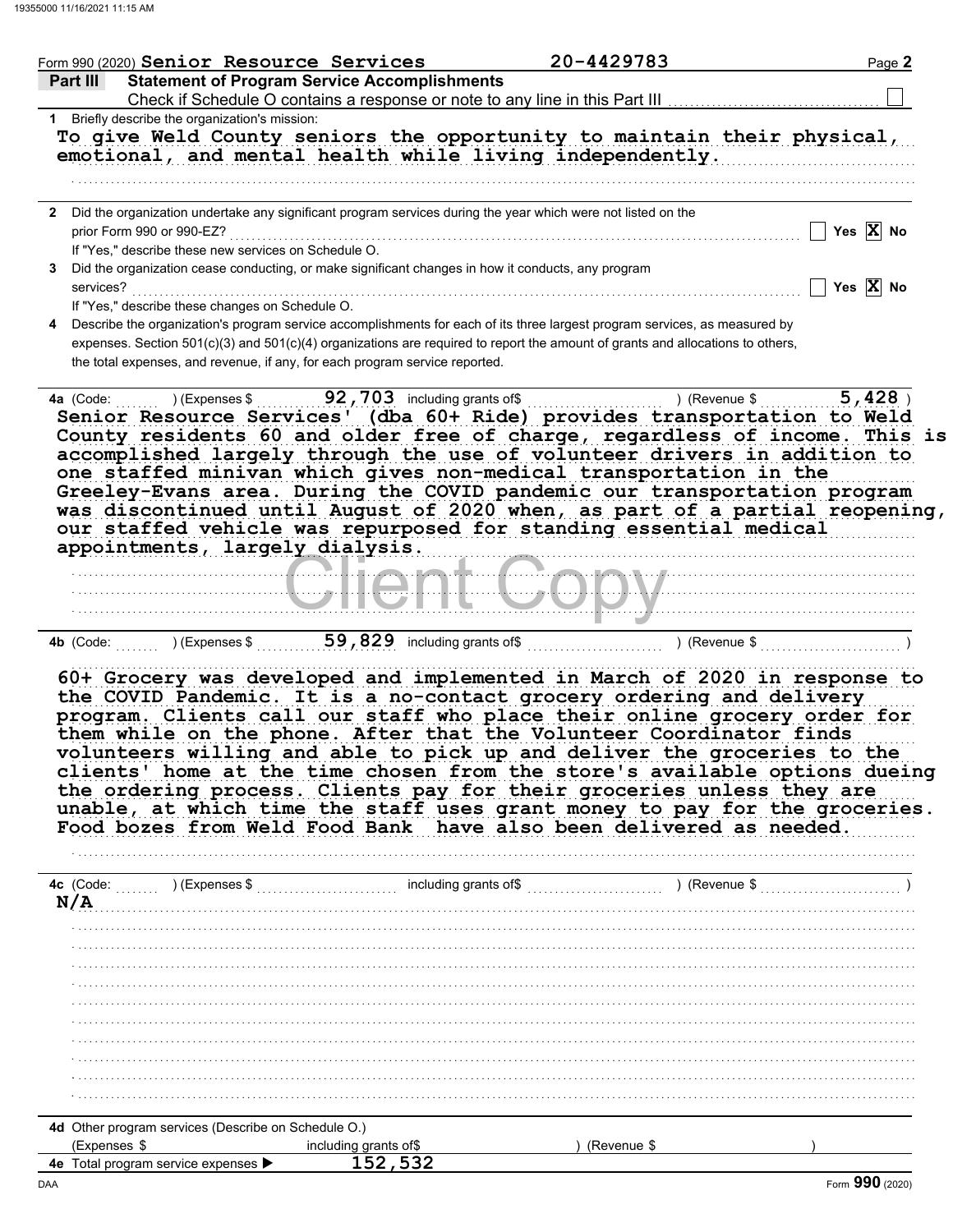## Form 990 (2020) Page **3 Senior Resource Services 20-4429783**

**Part IV Checklist of Required Schedules**

|     |                                                                                                                                                                                                             |                | Yes         | No |
|-----|-------------------------------------------------------------------------------------------------------------------------------------------------------------------------------------------------------------|----------------|-------------|----|
| 1   | Is the organization described in section $501(c)(3)$ or $4947(a)(1)$ (other than a private foundation)? If "Yes,"                                                                                           |                |             |    |
|     | complete Schedule A                                                                                                                                                                                         | 1              | X           |    |
| 2   | Is the organization required to complete Schedule B, Schedule of Contributors (see instructions)?                                                                                                           | $\overline{2}$ | X           |    |
| 3   | Did the organization engage in direct or indirect political campaign activities on behalf of or in opposition to                                                                                            |                |             |    |
|     | candidates for public office? If "Yes," complete Schedule C, Part I                                                                                                                                         | 3              |             | X. |
| 4   | Section 501(c)(3) organizations. Did the organization engage in lobbying activities, or have a section 501(h)                                                                                               |                |             |    |
|     | election in effect during the tax year? If "Yes," complete Schedule C, Part II                                                                                                                              | 4              |             | X. |
| 5   | Is the organization a section $501(c)(4)$ , $501(c)(5)$ , or $501(c)(6)$ organization that receives membership dues,                                                                                        |                |             |    |
|     | assessments, or similar amounts as defined in Revenue Procedure 98-19? If "Yes," complete Schedule C, Part III                                                                                              | 5              |             | X. |
| 6   | Did the organization maintain any donor advised funds or any similar funds or accounts for which donors                                                                                                     |                |             |    |
|     | have the right to provide advice on the distribution or investment of amounts in such funds or accounts? If                                                                                                 |                |             |    |
|     | "Yes," complete Schedule D, Part I                                                                                                                                                                          | 6              |             | X. |
| 7   | Did the organization receive or hold a conservation easement, including easements to preserve open space,                                                                                                   |                |             |    |
|     | the environment, historic land areas, or historic structures? If "Yes," complete Schedule D, Part II                                                                                                        | 7              |             | X. |
| 8   | Did the organization maintain collections of works of art, historical treasures, or other similar assets? If "Yes,"                                                                                         |                |             |    |
|     | complete Schedule D, Part III                                                                                                                                                                               | 8              |             | X. |
| 9   | Did the organization report an amount in Part X, line 21, for escrow or custodial account liability, serve as a                                                                                             |                |             |    |
|     | custodian for amounts not listed in Part X; or provide credit counseling, debt management, credit repair, or                                                                                                |                |             |    |
|     | debt negotiation services? If "Yes," complete Schedule D, Part IV                                                                                                                                           | 9              |             | X. |
| 10  | Did the organization, directly or through a related organization, hold assets in donor-restricted endowments                                                                                                |                | X           |    |
|     | or in quasi endowments? If "Yes," complete Schedule D, Part V                                                                                                                                               | 10             |             |    |
| 11  | If the organization's answer to any of the following questions is "Yes," then complete Schedule D, Parts VI,<br>VII, VIII, IX, or X as applicable.                                                          |                |             |    |
| a   | Did the organization report an amount for land, buildings, and equipment in Part X, line 10? If "Yes,"                                                                                                      |                |             |    |
|     | complete Schedule D, Part VI                                                                                                                                                                                | 11a            | X           |    |
|     | complete Schedule D, Part VI<br>b Did the organization report an amount for investments—other securities in Part X, line 12, that is 5% or more                                                             |                |             |    |
|     | of its total assets reported in Part X, line 16? If "Yes," complete Schedule D, Part VII                                                                                                                    | 11b            |             | X. |
|     | c Did the organization report an amount for investments—program related in Part X, line 13, that is 5% or more                                                                                              |                |             |    |
|     | of its total assets reported in Part X, line 16? If "Yes," complete Schedule D, Part VIII                                                                                                                   | 11c            |             | X  |
| d   | Did the organization report an amount for other assets in Part X, line 15, that is 5% or more of its total assets                                                                                           |                |             |    |
|     | reported in Part X, line 16? If "Yes," complete Schedule D, Part IX                                                                                                                                         | 11d            | X           |    |
|     | Did the organization report an amount for other liabilities in Part X, line 25? If "Yes," complete Schedule D, Part X                                                                                       | 11e            | $\mathbf x$ |    |
| f   | Did the organization's separate or consolidated financial statements for the tax year include a footnote that addresses                                                                                     |                |             |    |
|     | the organization's liability for uncertain tax positions under FIN 48 (ASC 740)? If "Yes," complete Schedule D, Part X                                                                                      | 11f            |             | X  |
|     | 12a Did the organization obtain separate, independent audited financial statements for the tax year? If "Yes," complete                                                                                     |                |             |    |
|     |                                                                                                                                                                                                             | 12a            | X           |    |
|     | Was the organization included in consolidated, independent audited financial statements for the tax year? If                                                                                                |                |             |    |
|     | "Yes," and if the organization answered "No" to line 12a, then completing Schedule D, Parts XI and XII is optional                                                                                          | 12b            |             | X  |
| 13  |                                                                                                                                                                                                             | 13             |             | X  |
| 14а | Did the organization maintain an office, employees, or agents outside of the United States?                                                                                                                 | 14a            |             | x  |
| b   | Did the organization have aggregate revenues or expenses of more than \$10,000 from grantmaking,                                                                                                            |                |             |    |
|     | fundraising, business, investment, and program service activities outside the United States, or aggregate<br>foreign investments valued at \$100,000 or more? If "Yes," complete Schedule F, Parts I and IV | 14b            |             | X  |
| 15  | Did the organization report on Part IX, column (A), line 3, more than \$5,000 of grants or other assistance to or                                                                                           |                |             |    |
|     | for any foreign organization? If "Yes," complete Schedule F, Parts II and IV                                                                                                                                | 15             |             | X  |
| 16  | Did the organization report on Part IX, column (A), line 3, more than \$5,000 of aggregate grants or other                                                                                                  |                |             |    |
|     | assistance to or for foreign individuals? If "Yes," complete Schedule F, Parts III and IV                                                                                                                   | 16             |             | X  |
| 17  | Did the organization report a total of more than \$15,000 of expenses for professional fundraising services on                                                                                              |                |             |    |
|     | Part IX, column (A), lines 6 and 11e? If "Yes," complete Schedule G, Part I See instructions [[[[[[[[[[[[[[[[                                                                                               | 17             |             | X. |
| 18  | Did the organization report more than \$15,000 total of fundraising event gross income and contributions on                                                                                                 |                |             |    |
|     | Part VIII, lines 1c and 8a? If "Yes," complete Schedule G, Part II                                                                                                                                          | 18             | X           |    |
| 19  | Did the organization report more than \$15,000 of gross income from gaming activities on Part VIII, line 9a?                                                                                                |                |             |    |
|     |                                                                                                                                                                                                             | 19             |             | X  |
|     |                                                                                                                                                                                                             | <b>20a</b>     |             | x  |
| b   |                                                                                                                                                                                                             | 20b            |             |    |
| 21  | Did the organization report more than \$5,000 of grants or other assistance to any domestic organization or                                                                                                 |                |             |    |
|     |                                                                                                                                                                                                             | 21             |             | X  |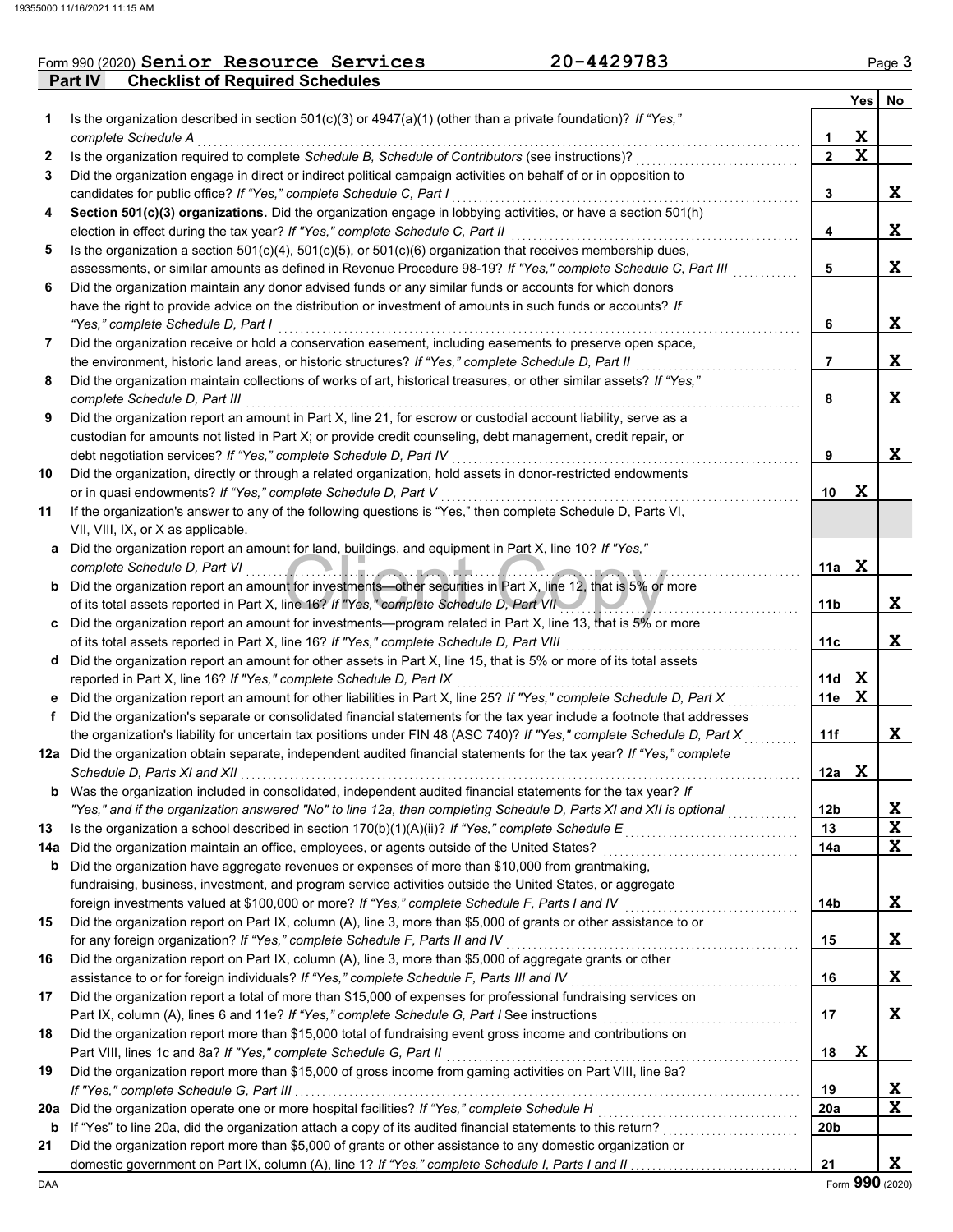|     | Part IV<br><b>Checklist of Required Schedules (continued)</b>                                                                                                                                                            |    |            |                         |
|-----|--------------------------------------------------------------------------------------------------------------------------------------------------------------------------------------------------------------------------|----|------------|-------------------------|
|     |                                                                                                                                                                                                                          |    | Yes        | No                      |
| 22  | Did the organization report more than \$5,000 of grants or other assistance to or for domestic individuals on                                                                                                            |    |            |                         |
|     | Part IX, column (A), line 2? If "Yes," complete Schedule I, Parts I and III                                                                                                                                              | 22 |            | X                       |
| 23  | Did the organization answer "Yes" to Part VII, Section A, line 3, 4, or 5 about compensation of the                                                                                                                      |    |            |                         |
|     | organization's current and former officers, directors, trustees, key employees, and highest compensated                                                                                                                  |    |            |                         |
|     | employees? If "Yes," complete Schedule J<br>23                                                                                                                                                                           |    |            | X                       |
|     | 24a Did the organization have a tax-exempt bond issue with an outstanding principal amount of more than                                                                                                                  |    |            |                         |
|     | \$100,000 as of the last day of the year, that was issued after December 31, 2002? If "Yes," answer lines 24b                                                                                                            |    |            |                         |
|     | through 24d and complete Schedule K. If "No," go to line 25a<br>24a                                                                                                                                                      |    |            | X                       |
| b   | Did the organization invest any proceeds of tax-exempt bonds beyond a temporary period exception?<br>24 <sub>b</sub>                                                                                                     |    |            |                         |
| c   | Did the organization maintain an escrow account other than a refunding escrow at any time during the year                                                                                                                |    |            |                         |
|     | 24c<br>to defease any tax-exempt bonds?                                                                                                                                                                                  |    |            |                         |
| d   | Did the organization act as an "on behalf of" issuer for bonds outstanding at any time during the year?<br>24d                                                                                                           |    |            |                         |
|     | 25a Section 501(c)(3), 501(c)(4), and 501(c)(29) organizations. Did the organization engage in an excess benefit<br>transaction with a disqualified person during the year? If "Yes," complete Schedule L, Part I<br>25a |    |            | X                       |
|     | Is the organization aware that it engaged in an excess benefit transaction with a disqualified person in a prior                                                                                                         |    |            |                         |
| b   | year, and that the transaction has not been reported on any of the organization's prior Forms 990 or 990-EZ?                                                                                                             |    |            |                         |
|     | If "Yes," complete Schedule L, Part I<br>25 <sub>b</sub>                                                                                                                                                                 |    |            | X                       |
| 26  | Did the organization report any amount on Part X, line 5 or 22, for receivables from or payables to any current                                                                                                          |    |            |                         |
|     | or former officer, director, trustee, key employee, creator or founder, substantial contributor, or 35%                                                                                                                  |    |            |                         |
|     | controlled entity or family member of any of these persons? If "Yes," complete Schedule L, Part II<br>26                                                                                                                 |    |            | X                       |
| 27  | Did the organization provide a grant or other assistance to any current or former officer, director, trustee, key                                                                                                        |    |            |                         |
|     | employee, creator or founder, substantial contributor or employee thereof, a grant selection committee                                                                                                                   |    |            |                         |
|     | member, or to a 35% controlled entity (including an employee thereof) or family member of any of these                                                                                                                   |    |            |                         |
|     | persons? If "Yes," complete Schedule L, Part III                                                                                                                                                                         | 27 |            | X.                      |
| 28  | Was the organization a party to a business transaction with one of the following parties (see Schedule L, Part                                                                                                           |    |            |                         |
|     | IV instructions, for applicable filing thresholds, conditions, and exceptions):                                                                                                                                          |    |            |                         |
| а   | A current or former officer, director, trustee, key employee, creator or founder, or substantial contributor? If                                                                                                         |    |            |                         |
|     | "Yes," complete Schedule L, Part IV<br>28a                                                                                                                                                                               |    |            | X                       |
| b   | A family member of any individual described in line 28a? If "Yes," complete Schedule L, Part IV<br>28b                                                                                                                   |    |            | $\mathbf{x}$            |
| c   | A 35% controlled entity of one or more individuals and/or organizations described in lines 28a or 28b? If                                                                                                                |    |            |                         |
|     | "Yes," complete Schedule L, Part IV<br>28c                                                                                                                                                                               |    |            | <u>x</u>                |
| 29  | Did the organization receive more than \$25,000 in non-cash contributions? If "Yes," complete Schedule M                                                                                                                 | 29 |            | $\overline{\mathbf{x}}$ |
| 30  | Did the organization receive contributions of art, historical treasures, or other similar assets, or qualified                                                                                                           |    |            |                         |
|     | conservation contributions? If "Yes," complete Schedule M                                                                                                                                                                | 30 |            | X                       |
| 31  | Did the organization liquidate, terminate, or dissolve and cease operations? If "Yes," complete Schedule N, Part I                                                                                                       | 31 |            | $\overline{\mathbf{x}}$ |
|     | Did the organization sell, exchange, dispose of, or transfer more than 25% of its net assets? If "Yes,"                                                                                                                  |    |            |                         |
|     | complete Schedule N, Part II                                                                                                                                                                                             | 32 |            | X                       |
| 33  | Did the organization own 100% of an entity disregarded as separate from the organization under Regulations                                                                                                               |    |            |                         |
|     | sections 301.7701-2 and 301.7701-3? If "Yes," complete Schedule R, Part I<br>33                                                                                                                                          |    |            | X                       |
| 34  | Was the organization related to any tax-exempt or taxable entity? If "Yes," complete Schedule R, Part II, III,                                                                                                           |    |            |                         |
|     | or IV, and Part V, line 1<br>34                                                                                                                                                                                          |    |            | X<br>$\mathbf{x}$       |
| 35а | Did the organization have a controlled entity within the meaning of section 512(b)(13)?<br>35a<br>If "Yes" to line 35a, did the organization receive any payment from or engage in any transaction with a                |    |            |                         |
| b   | controlled entity within the meaning of section 512(b)(13)? If "Yes," complete Schedule R, Part V, line 2<br>35b                                                                                                         |    |            |                         |
| 36  | Section 501(c)(3) organizations. Did the organization make any transfers to an exempt non-charitable                                                                                                                     |    |            |                         |
|     | related organization? If "Yes," complete Schedule R, Part V, line 2                                                                                                                                                      | 36 |            | X                       |
| 37  | Did the organization conduct more than 5% of its activities through an entity that is not a related organization                                                                                                         |    |            |                         |
|     | and that is treated as a partnership for federal income tax purposes? If "Yes," complete Schedule R, Part VI                                                                                                             | 37 |            | X                       |
| 38  | Did the organization complete Schedule O and provide explanations in Schedule O for Part VI, lines 11b and                                                                                                               |    |            |                         |
|     | 19? Note: All Form 990 filers are required to complete Schedule O.<br>38                                                                                                                                                 |    | X          |                         |
|     | <b>Statements Regarding Other IRS Filings and Tax Compliance</b><br><b>Part V</b>                                                                                                                                        |    |            |                         |
|     | Check if Schedule O contains a response or note to any line in this Part V                                                                                                                                               |    |            |                         |
|     |                                                                                                                                                                                                                          |    | <b>Yes</b> | No                      |
| 1a  | 3<br>Enter the number reported in Box 3 of Form 1096. Enter -0- if not applicable<br>1a                                                                                                                                  |    |            |                         |
| b   | $\overline{\mathbf{0}}$<br>1 <sub>b</sub><br>Enter the number of Forms W-2G included in line 1a. Enter -0- if not applicable                                                                                             |    |            |                         |
| c   | Did the organization comply with backup withholding rules for reportable payments to vendors and                                                                                                                         |    |            |                         |
|     |                                                                                                                                                                                                                          | 1c | X          |                         |
| DAA |                                                                                                                                                                                                                          |    |            | Form 990 (2020)         |

Form 990 (2020) Page **4 Senior Resource Services 20-4429783**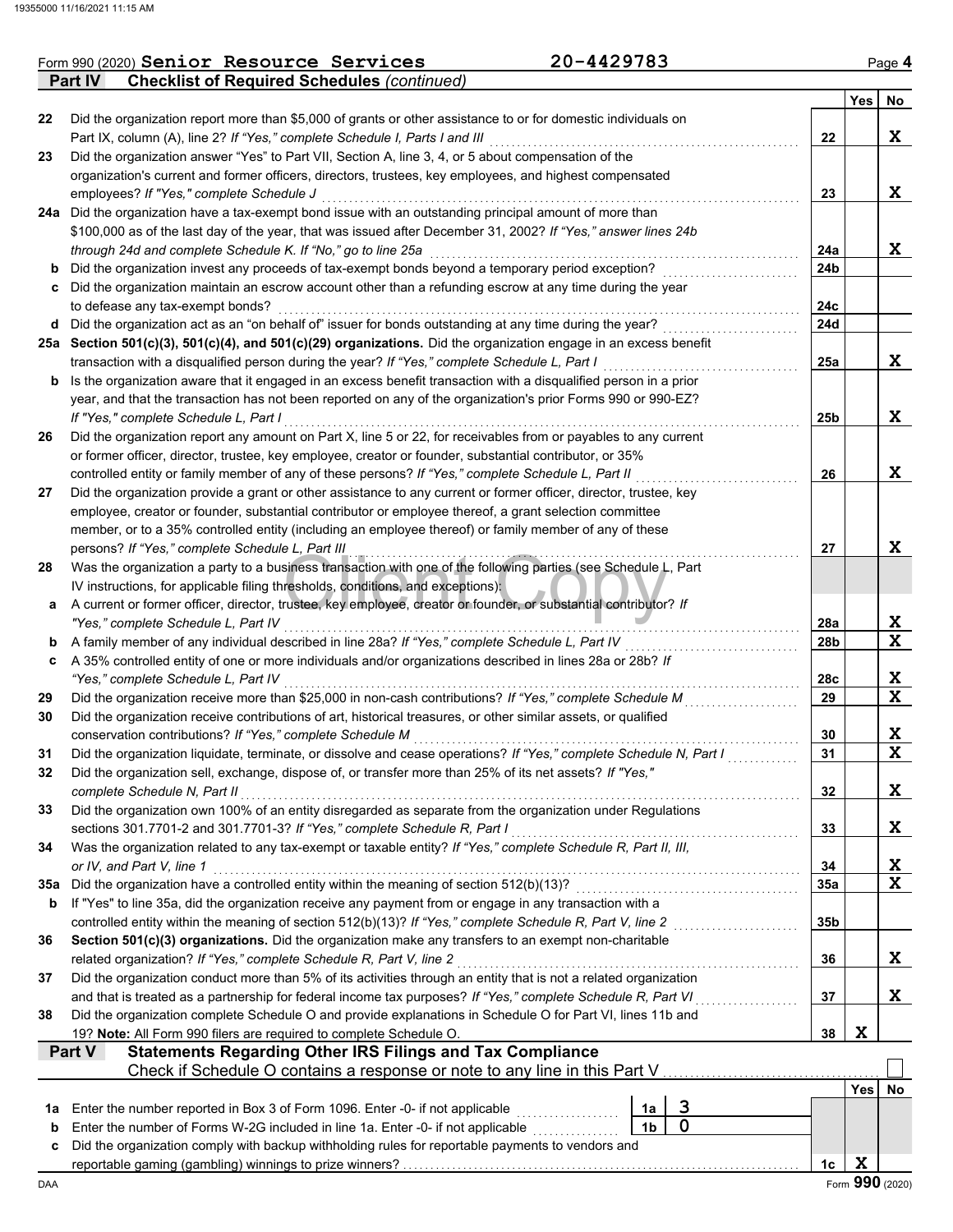|     | Form 990 (2020) Senior Resource Services                                                                                                                                                                   | 20-4429783      |                |     | Page 5      |
|-----|------------------------------------------------------------------------------------------------------------------------------------------------------------------------------------------------------------|-----------------|----------------|-----|-------------|
|     | Statements Regarding Other IRS Filings and Tax Compliance (continued)<br><b>Part V</b>                                                                                                                     |                 |                |     |             |
|     |                                                                                                                                                                                                            |                 |                | Yes | No          |
|     | 2a Enter the number of employees reported on Form W-3, Transmittal of Wage and Tax                                                                                                                         |                 |                |     |             |
|     | Statements, filed for the calendar year ending with or within the year covered by this return                                                                                                              | 7<br>2a         |                |     |             |
| b   | If at least one is reported on line 2a, did the organization file all required federal employment tax returns?                                                                                             |                 | 2b             | X   |             |
|     | Note: If the sum of lines 1a and 2a is greater than 250, you may be required to e-file (see instructions)                                                                                                  |                 |                |     |             |
| За  | Did the organization have unrelated business gross income of \$1,000 or more during the year?                                                                                                              |                 | За             |     | X           |
| b   | If "Yes," has it filed a Form 990-T for this year? If "No" to line 3b, provide an explanation on Schedule O                                                                                                |                 | 3 <sub>b</sub> |     |             |
| 4a  | At any time during the calendar year, did the organization have an interest in, or a signature or other authority over,                                                                                    |                 |                |     |             |
|     | a financial account in a foreign country (such as a bank account, securities account, or other financial account)?                                                                                         |                 | 4a             |     | X           |
|     | <b>b</b> If "Yes," enter the name of the foreign country ▶                                                                                                                                                 |                 |                |     |             |
|     | See instructions for filing requirements for FinCEN Form 114, Report of Foreign Bank and Financial Accounts (FBAR).                                                                                        |                 |                |     |             |
| 5a  | Was the organization a party to a prohibited tax shelter transaction at any time during the tax year?                                                                                                      |                 | 5a<br>5b       |     | X<br>X      |
| b   | Did any taxable party notify the organization that it was or is a party to a prohibited tax shelter transaction?<br>If "Yes" to line 5a or 5b, did the organization file Form 8886-T?                      |                 | 5c             |     |             |
| c   |                                                                                                                                                                                                            |                 |                |     |             |
| 6а  | Does the organization have annual gross receipts that are normally greater than \$100,000, and did the<br>organization solicit any contributions that were not tax deductible as charitable contributions? |                 | 6a             |     | X           |
|     | b If "Yes," did the organization include with every solicitation an express statement that such contributions or                                                                                           |                 |                |     |             |
|     | gifts were not tax deductible?                                                                                                                                                                             |                 | 6b             |     |             |
| 7   | Organizations that may receive deductible contributions under section 170(c).                                                                                                                              |                 |                |     |             |
| а   | Did the organization receive a payment in excess of \$75 made partly as a contribution and partly for goods                                                                                                |                 |                |     |             |
|     | and services provided to the payor?                                                                                                                                                                        |                 | 7a             |     | X           |
| b   | If "Yes," did the organization notify the donor of the value of the goods or services provided?                                                                                                            |                 | 7b             |     |             |
| c   | Did the organization sell, exchange, or otherwise dispose of tangible personal property for which it was                                                                                                   |                 |                |     |             |
|     | required to file Form 8282?                                                                                                                                                                                |                 | 7c             |     | X           |
| d   | If "Yes," indicate the number of Forms 8282 filed during the year                                                                                                                                          | 7d              |                |     |             |
| е   | Did the organization receive any funds, directly or indirectly, to pay premiums on a personal benefit contract?                                                                                            |                 | 7e             |     | X           |
| f   | Did the organization, during the year, pay premiums, directly or indirectly, on a personal benefit contract?                                                                                               |                 | 7f             |     | $\mathbf X$ |
| g   | If the organization received a contribution of qualified intellectual property, did the organization file Form 8899 as required?                                                                           |                 | 7g             |     | X           |
| h   | If the organization received a contribution of cars, boats, airplanes, or other vehicles, did the organization file a Form 1098-C?                                                                         |                 | 7h             |     | X           |
| 8   | Sponsoring organizations maintaining donor advised funds. Did a donor advised fund maintained by the                                                                                                       |                 |                |     |             |
|     | sponsoring organization have excess business holdings at any time during the year?                                                                                                                         |                 | 8              |     |             |
| 9   | Sponsoring organizations maintaining donor advised funds.                                                                                                                                                  |                 |                |     |             |
| а   | Did the sponsoring organization make any taxable distributions under section 4966?                                                                                                                         |                 | 9а             |     |             |
| b   | Did the sponsoring organization make a distribution to a donor, donor advisor, or related person?                                                                                                          |                 | 9b             |     |             |
| 10  | Section 501(c)(7) organizations. Enter:                                                                                                                                                                    |                 |                |     |             |
|     | Initiation fees and capital contributions included on Part VIII, line 12 [11] [11] [12] [11] [11] [12] [11] [1                                                                                             | 10a             |                |     |             |
| b   | Gross receipts, included on Form 990, Part VIII, line 12, for public use of club facilities                                                                                                                | 10b             |                |     |             |
| 11  | Section 501(c)(12) organizations. Enter:                                                                                                                                                                   |                 |                |     |             |
| a   | Gross income from members or shareholders                                                                                                                                                                  | 11a             |                |     |             |
| b   | Gross income from other sources (Do not net amounts due or paid to other sources                                                                                                                           |                 |                |     |             |
|     | against amounts due or received from them.)                                                                                                                                                                | 11 <sub>b</sub> |                |     |             |
| 12a | Section 4947(a)(1) non-exempt charitable trusts. Is the organization filing Form 990 in lieu of Form 1041?                                                                                                 |                 | 12a            |     |             |
| b   | If "Yes," enter the amount of tax-exempt interest received or accrued during the year                                                                                                                      | 12b             |                |     |             |
| 13  | Section 501(c)(29) qualified nonprofit health insurance issuers.                                                                                                                                           |                 |                |     |             |
| а   | Is the organization licensed to issue qualified health plans in more than one state?                                                                                                                       |                 | 13a            |     |             |
|     | Note: See the instructions for additional information the organization must report on Schedule O.                                                                                                          |                 |                |     |             |
| b   | Enter the amount of reserves the organization is required to maintain by the states in which                                                                                                               |                 |                |     |             |
|     | the organization is licensed to issue qualified health plans                                                                                                                                               | 13 <sub>b</sub> |                |     |             |
| c   | Enter the amount of reserves on hand                                                                                                                                                                       | 13 <sub>c</sub> |                |     |             |
| 14a | Did the organization receive any payments for indoor tanning services during the tax year?                                                                                                                 |                 | 14a            |     | X           |
| b   | If "Yes," has it filed a Form 720 to report these payments? If "No," provide an explanation on Schedule O                                                                                                  |                 | 14b            |     |             |
| 15  | Is the organization subject to the section 4960 tax on payment(s) of more than \$1,000,000 in remuneration or                                                                                              |                 |                |     | X           |
|     | excess parachute payment(s) during the year?                                                                                                                                                               |                 | 15             |     |             |
|     | If "Yes," see instructions and file Form 4720, Schedule N.                                                                                                                                                 |                 |                |     | X           |
| 16  | Is the organization an educational institution subject to the section 4968 excise tax on net investment income?<br>If "Yes," complete Form 4720, Schedule O.                                               |                 | 16             |     |             |
|     |                                                                                                                                                                                                            |                 |                |     |             |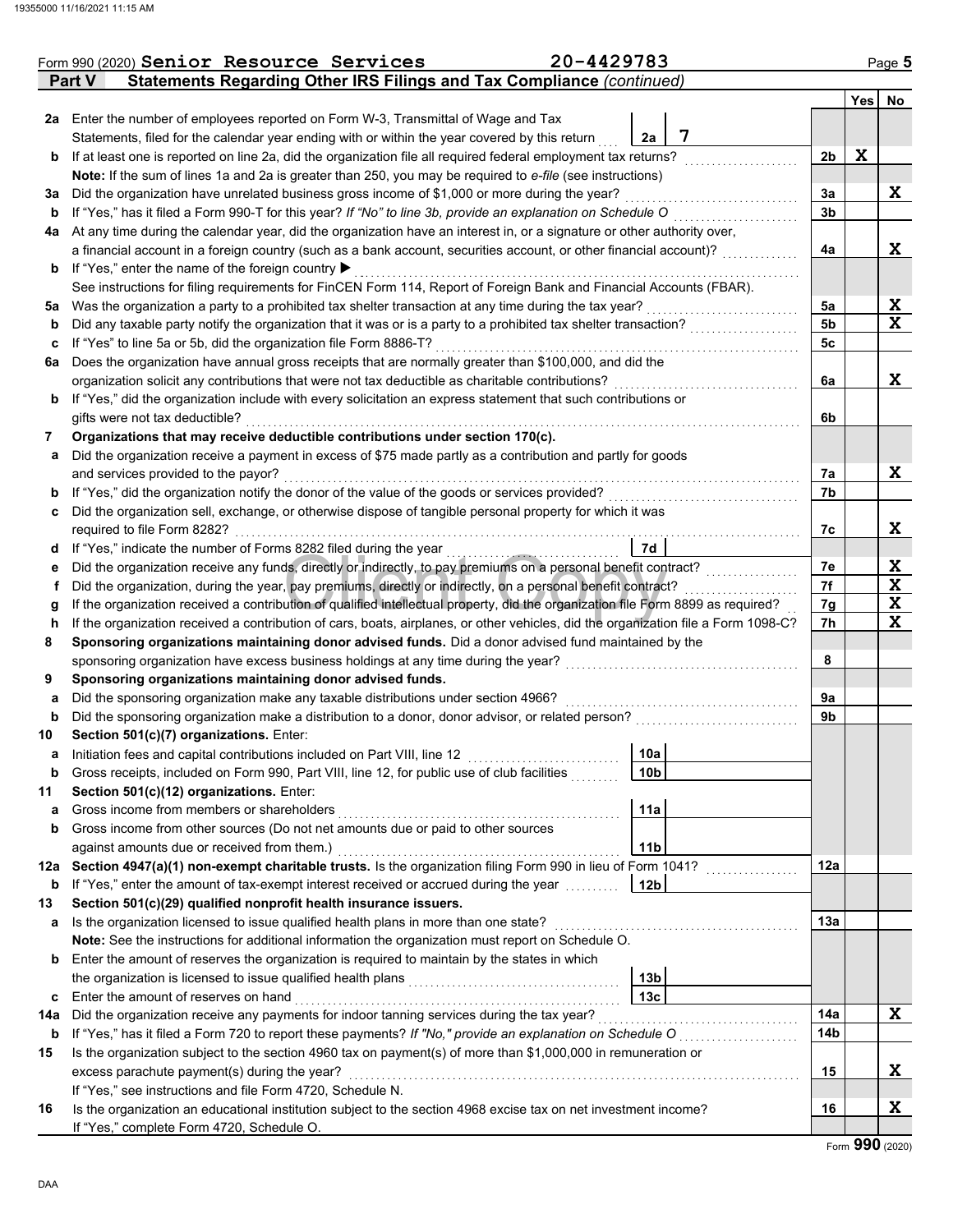|     | 20-4429783<br>Form 990 (2020) Senior Resource Services                                                                                                                                                             |                 |             | Page 6      |
|-----|--------------------------------------------------------------------------------------------------------------------------------------------------------------------------------------------------------------------|-----------------|-------------|-------------|
|     | Governance, Management, and Disclosure For each "Yes" response to lines 2 through 7b below, and for a "No"<br><b>Part VI</b>                                                                                       |                 |             |             |
|     | response to line 8a, 8b, or 10b below, describe the circumstances, processes, or changes on Schedule O. See instructions.                                                                                          |                 |             |             |
|     |                                                                                                                                                                                                                    |                 |             | $ {\bf X} $ |
|     | <b>Section A. Governing Body and Management</b>                                                                                                                                                                    |                 |             |             |
|     |                                                                                                                                                                                                                    |                 | Yesl        | No          |
|     | 5<br>1a Enter the number of voting members of the governing body at the end of the tax year<br>1a                                                                                                                  |                 |             |             |
|     | If there are material differences in voting rights among members of the governing body, or                                                                                                                         |                 |             |             |
|     | if the governing body delegated broad authority to an executive committee or similar                                                                                                                               |                 |             |             |
|     | committee, explain on Schedule O.                                                                                                                                                                                  |                 |             |             |
| b   | 5<br>Enter the number of voting members included on line 1a, above, who are independent<br>1b                                                                                                                      |                 |             |             |
| 2   | Did any officer, director, trustee, or key employee have a family relationship or a business relationship with                                                                                                     |                 |             |             |
|     | any other officer, director, trustee, or key employee?                                                                                                                                                             | 2               |             | X           |
| 3   | Did the organization delegate control over management duties customarily performed by or under the direct                                                                                                          |                 |             |             |
|     | supervision of officers, directors, trustees, or key employees to a management company or other person?                                                                                                            | 3               |             | <u>x</u>    |
| 4   | Did the organization make any significant changes to its governing documents since the prior Form 990 was filed?                                                                                                   | 4               |             | $\mathbf X$ |
| 5   | Did the organization become aware during the year of a significant diversion of the organization's assets?                                                                                                         | 5               |             | X           |
| 6   | Did the organization have members or stockholders?                                                                                                                                                                 | 6               |             | $\mathbf X$ |
| 7a  | Did the organization have members, stockholders, or other persons who had the power to elect or appoint                                                                                                            |                 |             |             |
|     | one or more members of the governing body?                                                                                                                                                                         | 7а              |             | X           |
| b   | Are any governance decisions of the organization reserved to (or subject to approval by) members,                                                                                                                  |                 |             |             |
|     | stockholders, or persons other than the governing body?                                                                                                                                                            | 7b              |             | X           |
| 8   | Did the organization contemporaneously document the meetings held or written actions undertaken during the year by the following:                                                                                  |                 |             |             |
|     |                                                                                                                                                                                                                    |                 | X           |             |
| а   | The governing body?<br>Each committee with authority to act on behalf of the governing body?                                                                                                                       | 8a<br>8b        | $\mathbf x$ |             |
| b   |                                                                                                                                                                                                                    |                 |             |             |
| 9   | Is there any officer, director, trustee, or key employee listed in Part VII, Section A, who cannot be reached at                                                                                                   |                 |             | X           |
|     | the organization's mailing address? If "Yes," provide the names and addresses on Schedule O.<br>Section B. Policies (This Section B requests information about policies not required by the Internal Revenue Code. | 9               |             |             |
|     |                                                                                                                                                                                                                    |                 |             |             |
|     |                                                                                                                                                                                                                    |                 | Yesl        | No          |
|     | 10a Did the organization have local chapters, branches, or affiliates?                                                                                                                                             | 10a             |             | X           |
| b   | If "Yes," did the organization have written policies and procedures governing the activities of such chapters,                                                                                                     |                 |             |             |
|     | affiliates, and branches to ensure their operations are consistent with the organization's exempt purposes?                                                                                                        | 10 <sub>b</sub> |             |             |
| 11a | Has the organization provided a complete copy of this Form 990 to all members of its governing body before filing the form?                                                                                        | 11a             |             | X           |
| b   | Describe in Schedule O the process, if any, used by the organization to review this Form 990.                                                                                                                      |                 |             |             |
| 12a | Did the organization have a written conflict of interest policy? If "No," go to line 13                                                                                                                            | 12a             | X           |             |
| b   | Were officers, directors, or trustees, and key employees required to disclose annually interests that could give rise to conflicts?                                                                                | 12 <sub>b</sub> |             | X           |
|     | Did the organization regularly and consistently monitor and enforce compliance with the policy? If "Yes,"                                                                                                          |                 |             |             |
|     | describe in Schedule O how this was done                                                                                                                                                                           | 12 <sub>c</sub> |             | 4           |
| 13  | Did the organization have a written whistleblower policy?                                                                                                                                                          | 13              | $\mathbf x$ |             |
| 14  | Did the organization have a written document retention and destruction policy?                                                                                                                                     | 14              |             | $\mathbf X$ |
| 15  | Did the process for determining compensation of the following persons include a review and approval by                                                                                                             |                 |             |             |
|     | independent persons, comparability data, and contemporaneous substantiation of the deliberation and decision?                                                                                                      |                 |             |             |
| a   | The organization's CEO, Executive Director, or top management official                                                                                                                                             | 15a             |             | X           |
| b   | Other officers or key employees of the organization                                                                                                                                                                | 15b             |             | $\mathbf x$ |
|     | If "Yes" to line 15a or 15b, describe the process in Schedule O (see instructions).                                                                                                                                |                 |             |             |
|     | 16a Did the organization invest in, contribute assets to, or participate in a joint venture or similar arrangement                                                                                                 |                 |             |             |
|     | with a taxable entity during the year?                                                                                                                                                                             | 16a             |             | X           |
|     | <b>b</b> If "Yes," did the organization follow a written policy or procedure requiring the organization to evaluate its                                                                                            |                 |             |             |
|     | participation in joint venture arrangements under applicable federal tax law, and take steps to safeguard the                                                                                                      |                 |             |             |
|     |                                                                                                                                                                                                                    | 16b             |             |             |
|     | <b>Section C. Disclosure</b>                                                                                                                                                                                       |                 |             |             |
| 17  | List the states with which a copy of this Form 990 is required to be filed > None                                                                                                                                  |                 |             |             |
| 18  | Section 6104 requires an organization to make its Forms 1023 (1024 or 1024-A, if applicable), 990, and 990-T (Section 501(c)                                                                                       |                 |             |             |
|     | (3)s only) available for public inspection. Indicate how you made these available. Check all that apply.                                                                                                           |                 |             |             |
|     | Another's website $ \mathbf{X} $ Upon request<br>Own website<br>Other (explain on Schedule O)                                                                                                                      |                 |             |             |
| 19  | Describe on Schedule O whether (and if so, how) the organization made its governing documents, conflict of interest policy, and                                                                                    |                 |             |             |
|     | financial statements available to the public during the tax year.                                                                                                                                                  |                 |             |             |
| 20  | State the name, address, and telephone number of the person who possesses the organization's books and records $\blacktriangleright$                                                                               |                 |             |             |
|     | 800 8th Ave, #229<br>Senior Resource Services                                                                                                                                                                      |                 |             |             |
|     | CO 80631<br>$970 - 352 - 9348$<br>Greeley                                                                                                                                                                          |                 |             |             |
|     |                                                                                                                                                                                                                    |                 |             |             |

DAA Form **990** (2020)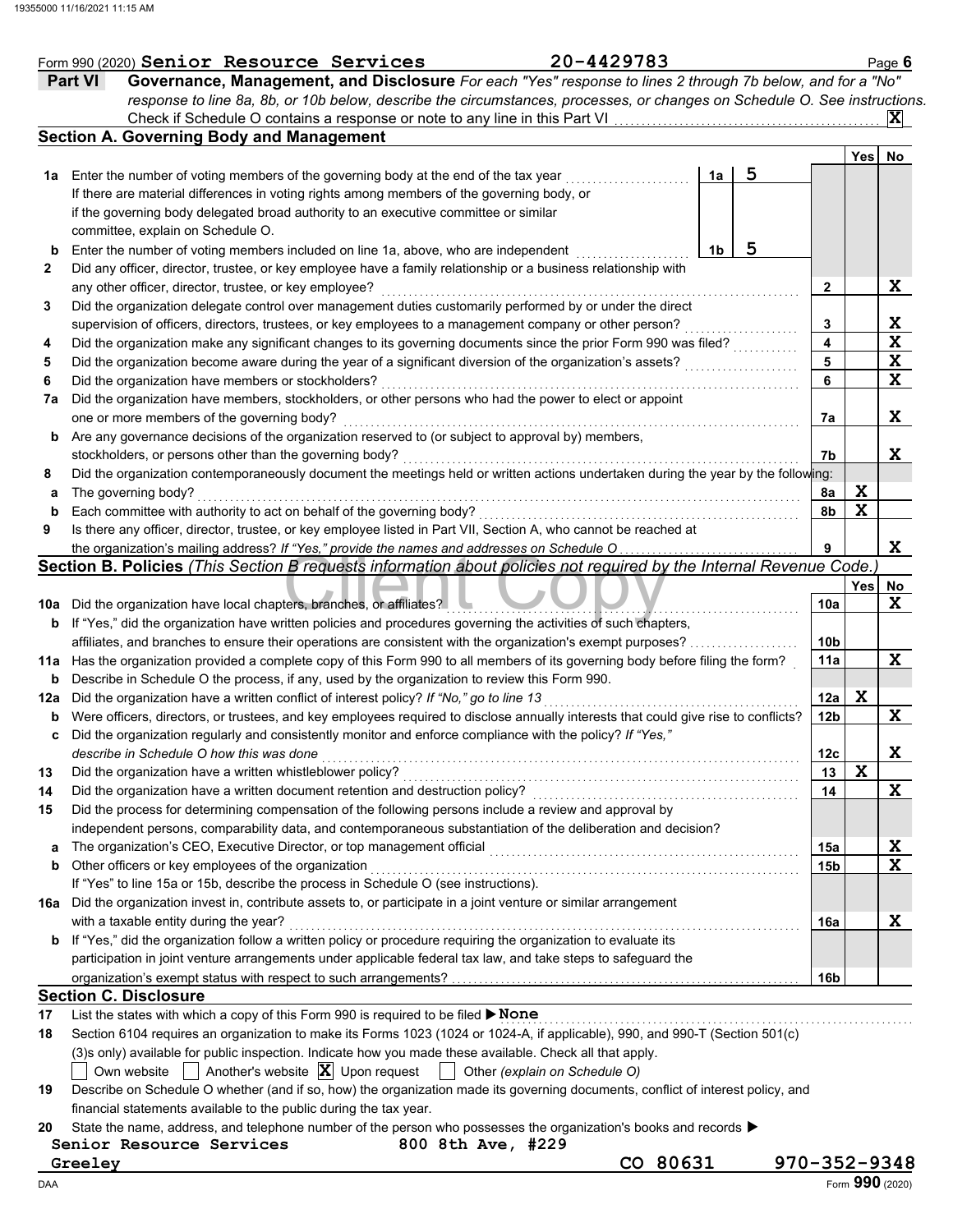|                          | Form 990 (2020) Senior Resource Services                                                                                                                                                                                            | 20-4429783 | Page 7 |
|--------------------------|-------------------------------------------------------------------------------------------------------------------------------------------------------------------------------------------------------------------------------------|------------|--------|
|                          | Part VII Compensation of Officers, Directors, Trustees, Key Employees, Highest Compensated Employees, and                                                                                                                           |            |        |
|                          | <b>Independent Contractors</b>                                                                                                                                                                                                      |            |        |
|                          | Check if Schedule O contains a response or note to any line in this Part VII <i>CHANGHO</i>                                                                                                                                         |            |        |
| <b>Section A.</b>        | Officers, Directors, Trustees, Key Employees, and Highest Compensated Employees                                                                                                                                                     |            |        |
| organization's tax year. | 1a Complete this table for all persons required to be listed. Report compensation for the calendar year ending with or within the                                                                                                   |            |        |
|                          | • List all of the organization's current officers, directors, trustees (whether individuals or organizations), regardless of amount of<br>compensation. Enter -0- in columns $(D)$ , $(E)$ , and $(F)$ if no compensation was paid. |            |        |
|                          | • List all of the organization's current key employees, if any. See instructions for definition of "key employee."                                                                                                                  |            |        |
|                          | List the organization's five current highest compensated employees (other than an officer, director, trustee, or key employee)                                                                                                      |            |        |
|                          | who received reportable compensation (Box 5 of Form W-2 and/or Box 7 of Form 1099-MISC) of more than \$100,000 from the                                                                                                             |            |        |
|                          | organization and any related organizations.                                                                                                                                                                                         |            |        |

• List all of the organization's **former** officers, key employees, and highest compensated employees who received more than<br>00,000 of reportable compensation from the organization and any related organizations. \$100,000 of reportable compensation from the organization and any related organizations.

List all of the organization's **former directors or trustees** that received, in the capacity as a former director or trustee of the organization, more than \$10,000 of reportable compensation from the organization and any related organizations. See instructions for the order in which to list the persons above. **•**

Check this box if neither the organization nor any related organization compensated any current officer, director, or trustee.

| (A)<br>Name and title | (B)<br>Average<br>hours<br>per week<br>(list any<br>hours for |                                   | (do not check more than one<br>box, unless person is both an<br>officer and a director/trustee) | (C)<br>Position         |              |                                 |        | in homeior and organization nor any related organization componedica any carrent omcor, allocati, or tracto<br>(D)<br>Reportable<br>compensation<br>from the<br>organization<br>(W-2/1099-MISC) | (E)<br>Reportable<br>compensation<br>from related<br>organizations<br>(W-2/1099-MISC) | (F)<br>Estimated amount<br>of other<br>compensation<br>from the<br>organization and |
|-----------------------|---------------------------------------------------------------|-----------------------------------|-------------------------------------------------------------------------------------------------|-------------------------|--------------|---------------------------------|--------|-------------------------------------------------------------------------------------------------------------------------------------------------------------------------------------------------|---------------------------------------------------------------------------------------|-------------------------------------------------------------------------------------|
|                       | related<br>organizations<br>below<br>dotted line)             | Individual trustee<br>or director | Institutional trustee                                                                           | <b>Officer</b>          | Key employee | Highest compensated<br>employee | Former |                                                                                                                                                                                                 |                                                                                       | related organizations                                                               |
| (1) Janet Bedingfield | 40.00                                                         |                                   |                                                                                                 |                         |              |                                 |        |                                                                                                                                                                                                 |                                                                                       |                                                                                     |
| Executive Director    | 0.00                                                          |                                   |                                                                                                 | $\overline{\mathbf{x}}$ |              |                                 |        | 63,896                                                                                                                                                                                          | $\mathbf 0$                                                                           | $\mathbf 0$                                                                         |
| (2) Donna Dosch       | 1.00                                                          |                                   |                                                                                                 |                         |              |                                 |        |                                                                                                                                                                                                 |                                                                                       |                                                                                     |
| Member                | 0.00                                                          | $\mathbf x$                       |                                                                                                 |                         |              |                                 |        | 0                                                                                                                                                                                               | 0                                                                                     | $\mathbf 0$                                                                         |
| (3) Ashley Fusco      | 1.00                                                          |                                   |                                                                                                 |                         |              |                                 |        |                                                                                                                                                                                                 |                                                                                       |                                                                                     |
| Secretary             | 0.00                                                          | $\mathbf x$                       |                                                                                                 | $\mathbf x$             |              |                                 |        | 0                                                                                                                                                                                               | $\mathbf 0$                                                                           | $\mathbf 0$                                                                         |
| (4) Michael Muskin    |                                                               |                                   |                                                                                                 |                         |              |                                 |        |                                                                                                                                                                                                 |                                                                                       |                                                                                     |
| Treasurer             | 1.00<br>0.00                                                  | $\mathbf x$                       |                                                                                                 | $\mathbf x$             |              |                                 |        | 0                                                                                                                                                                                               | $\mathbf 0$                                                                           | $\mathbf 0$                                                                         |
| (5) Kent Naughton     | 1.00                                                          |                                   |                                                                                                 |                         |              |                                 |        |                                                                                                                                                                                                 |                                                                                       |                                                                                     |
| President             | 0.00                                                          | $\mathbf x$                       |                                                                                                 | $\mathbf x$             |              |                                 |        | 0                                                                                                                                                                                               | $\mathbf 0$                                                                           | $\mathbf 0$                                                                         |
| (6) Joyce Scott       | 1.00                                                          |                                   |                                                                                                 |                         |              |                                 |        |                                                                                                                                                                                                 |                                                                                       |                                                                                     |
| Vice Chair            | 0.00                                                          | $\mathbf x$                       |                                                                                                 | $\mathbf x$             |              |                                 |        | 0                                                                                                                                                                                               | 0                                                                                     | $\mathbf 0$                                                                         |
| (7) Brandon Wright    | 1.00                                                          |                                   |                                                                                                 |                         |              |                                 |        |                                                                                                                                                                                                 |                                                                                       |                                                                                     |
| Member                | 0.00                                                          | $\mathbf x$                       |                                                                                                 |                         |              |                                 |        | 0                                                                                                                                                                                               | $\mathbf 0$                                                                           | $\mathbf 0$                                                                         |
| (8) Susan Zenk        |                                                               |                                   |                                                                                                 |                         |              |                                 |        |                                                                                                                                                                                                 |                                                                                       |                                                                                     |
| Member                | 1.00<br>0.00                                                  | $\mathbf x$                       |                                                                                                 |                         |              |                                 |        | 0                                                                                                                                                                                               | $\mathbf 0$                                                                           | $\mathbf 0$                                                                         |
| (9)                   |                                                               |                                   |                                                                                                 |                         |              |                                 |        |                                                                                                                                                                                                 |                                                                                       |                                                                                     |
|                       |                                                               |                                   |                                                                                                 |                         |              |                                 |        |                                                                                                                                                                                                 |                                                                                       |                                                                                     |
| (10)                  |                                                               |                                   |                                                                                                 |                         |              |                                 |        |                                                                                                                                                                                                 |                                                                                       |                                                                                     |
|                       |                                                               |                                   |                                                                                                 |                         |              |                                 |        |                                                                                                                                                                                                 |                                                                                       |                                                                                     |
| (11)                  |                                                               |                                   |                                                                                                 |                         |              |                                 |        |                                                                                                                                                                                                 |                                                                                       |                                                                                     |
|                       |                                                               |                                   |                                                                                                 |                         |              |                                 |        |                                                                                                                                                                                                 |                                                                                       |                                                                                     |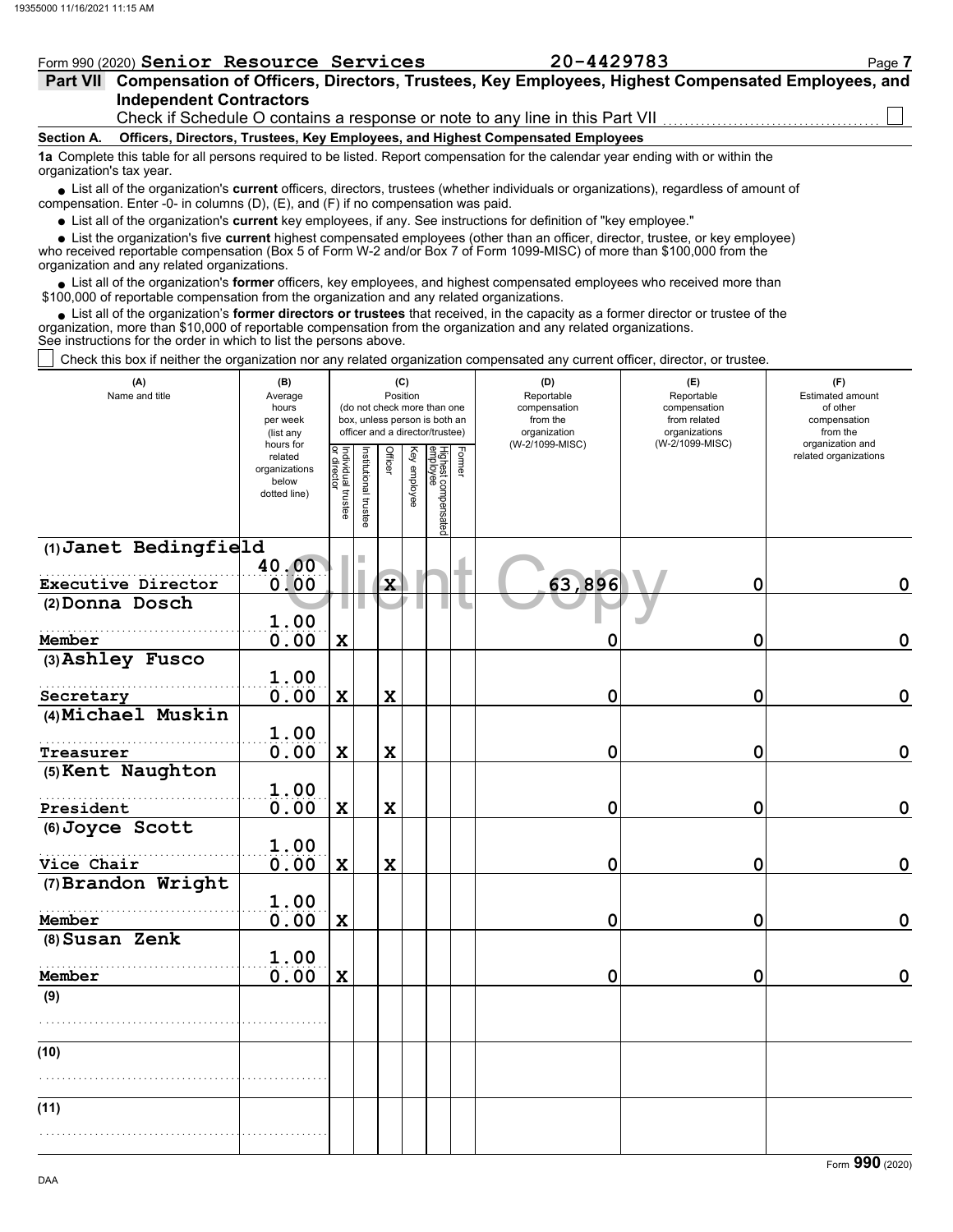|              |          | Form 990 (2020) Senior Resource Services                                                                                              |                                                                |                                   |                       |         |                 |                                                                                                 |        | 20-4429783                                                                                                                                                                                                                 |                                                                                                                                                                    |                                                                 | Page 8 |
|--------------|----------|---------------------------------------------------------------------------------------------------------------------------------------|----------------------------------------------------------------|-----------------------------------|-----------------------|---------|-----------------|-------------------------------------------------------------------------------------------------|--------|----------------------------------------------------------------------------------------------------------------------------------------------------------------------------------------------------------------------------|--------------------------------------------------------------------------------------------------------------------------------------------------------------------|-----------------------------------------------------------------|--------|
|              | Part VII |                                                                                                                                       |                                                                |                                   |                       |         |                 |                                                                                                 |        |                                                                                                                                                                                                                            | Section A. Officers, Directors, Trustees, Key Employees, and Highest Compensated Employees (continued)                                                             |                                                                 |        |
|              |          | (A)<br>Name and title                                                                                                                 | (B)<br>Average<br>hours<br>per week<br>(list any               |                                   |                       |         | (C)<br>Position | (do not check more than one<br>box, unless person is both an<br>officer and a director/trustee) |        | (D)<br>Reportable<br>compensation<br>from the<br>organization                                                                                                                                                              | (E)<br>Reportable<br>compensation<br>from related<br>organizations                                                                                                 | (F)<br>Estimated amount<br>of other<br>compensation<br>from the |        |
|              |          |                                                                                                                                       | hours for<br>related<br>organizations<br>below<br>dotted line) | Individual trustee<br>or director | Institutional trustee | Officer | Key employee    | Highest compensate<br>employee                                                                  | Former | (W-2/1099-MISC)                                                                                                                                                                                                            | (W-2/1099-MISC)                                                                                                                                                    | organization and<br>related organizations                       |        |
|              |          |                                                                                                                                       |                                                                |                                   |                       |         |                 |                                                                                                 |        |                                                                                                                                                                                                                            |                                                                                                                                                                    |                                                                 |        |
|              |          |                                                                                                                                       |                                                                |                                   |                       |         |                 |                                                                                                 |        |                                                                                                                                                                                                                            |                                                                                                                                                                    |                                                                 |        |
|              |          |                                                                                                                                       |                                                                |                                   |                       |         |                 |                                                                                                 |        |                                                                                                                                                                                                                            |                                                                                                                                                                    |                                                                 |        |
|              |          |                                                                                                                                       |                                                                |                                   |                       |         |                 |                                                                                                 |        |                                                                                                                                                                                                                            |                                                                                                                                                                    |                                                                 |        |
|              |          |                                                                                                                                       |                                                                |                                   |                       |         |                 |                                                                                                 |        |                                                                                                                                                                                                                            |                                                                                                                                                                    |                                                                 |        |
|              |          |                                                                                                                                       |                                                                |                                   | L.                    |         |                 |                                                                                                 |        |                                                                                                                                                                                                                            |                                                                                                                                                                    |                                                                 |        |
|              |          |                                                                                                                                       |                                                                |                                   |                       |         |                 |                                                                                                 |        |                                                                                                                                                                                                                            |                                                                                                                                                                    |                                                                 |        |
|              |          |                                                                                                                                       |                                                                |                                   |                       |         |                 |                                                                                                 |        |                                                                                                                                                                                                                            |                                                                                                                                                                    |                                                                 |        |
|              |          | Total from continuation sheets to Part VII, Section A                                                                                 |                                                                |                                   |                       |         |                 |                                                                                                 |        | 63,896                                                                                                                                                                                                                     |                                                                                                                                                                    |                                                                 |        |
|              |          |                                                                                                                                       |                                                                |                                   |                       |         |                 |                                                                                                 |        | 63,896                                                                                                                                                                                                                     |                                                                                                                                                                    |                                                                 |        |
| $\mathbf{2}$ |          | reportable compensation from the organization $\triangleright$ 0                                                                      |                                                                |                                   |                       |         |                 |                                                                                                 |        | Total number of individuals (including but not limited to those listed above) who received more than \$100,000 of                                                                                                          |                                                                                                                                                                    |                                                                 |        |
| 3            |          |                                                                                                                                       |                                                                |                                   |                       |         |                 |                                                                                                 |        | Did the organization list any former officer, director, trustee, key employee, or highest compensated                                                                                                                      |                                                                                                                                                                    | Yes                                                             | No     |
| 4            |          | employee on line 1a? If "Yes," complete Schedule J for such individual                                                                |                                                                |                                   |                       |         |                 |                                                                                                 |        | employee on line 1a <i>t</i> it res, complete Schedule J for such individual <i>component component on the</i> For any individual listed on line 1a, is the sum of reportable compensation and other compensation from the |                                                                                                                                                                    | 3                                                               | X      |
|              |          |                                                                                                                                       |                                                                |                                   |                       |         |                 |                                                                                                 |        | organization and related organizations greater than \$150,000? If "Yes," complete Schedule J for such                                                                                                                      |                                                                                                                                                                    |                                                                 |        |
| 5            |          |                                                                                                                                       |                                                                |                                   |                       |         |                 |                                                                                                 |        | individual<br>Did any person listed on line 1a receive or accrue compensation from any unrelated organization or individual                                                                                                |                                                                                                                                                                    | 4                                                               | X      |
|              |          | for services rendered to the organization? If "Yes," complete Schedule J for such person<br><b>Section B. Independent Contractors</b> |                                                                |                                   |                       |         |                 |                                                                                                 |        |                                                                                                                                                                                                                            |                                                                                                                                                                    | 5                                                               | X      |
| 1            |          |                                                                                                                                       |                                                                |                                   |                       |         |                 |                                                                                                 |        | Complete this table for your five highest compensated independent contractors that received more than \$100,000 of                                                                                                         |                                                                                                                                                                    |                                                                 |        |
|              |          |                                                                                                                                       | (A)<br>Name and business address                               |                                   |                       |         |                 |                                                                                                 |        |                                                                                                                                                                                                                            | compensation from the organization. Report compensation for the calendar year ending with or within the organization's tax year.<br>(B)<br>Description of services | (C)<br>Compensation                                             |        |
|              |          |                                                                                                                                       |                                                                |                                   |                       |         |                 |                                                                                                 |        |                                                                                                                                                                                                                            |                                                                                                                                                                    |                                                                 |        |
|              |          |                                                                                                                                       |                                                                |                                   |                       |         |                 |                                                                                                 |        |                                                                                                                                                                                                                            |                                                                                                                                                                    |                                                                 |        |
|              |          |                                                                                                                                       |                                                                |                                   |                       |         |                 |                                                                                                 |        |                                                                                                                                                                                                                            |                                                                                                                                                                    |                                                                 |        |
|              |          |                                                                                                                                       |                                                                |                                   |                       |         |                 |                                                                                                 |        |                                                                                                                                                                                                                            |                                                                                                                                                                    |                                                                 |        |
| 2            |          | received more than \$100,000 of compensation from the organization ▶                                                                  |                                                                |                                   |                       |         |                 |                                                                                                 |        | Total number of independent contractors (including but not limited to those listed above) who                                                                                                                              | 0                                                                                                                                                                  |                                                                 |        |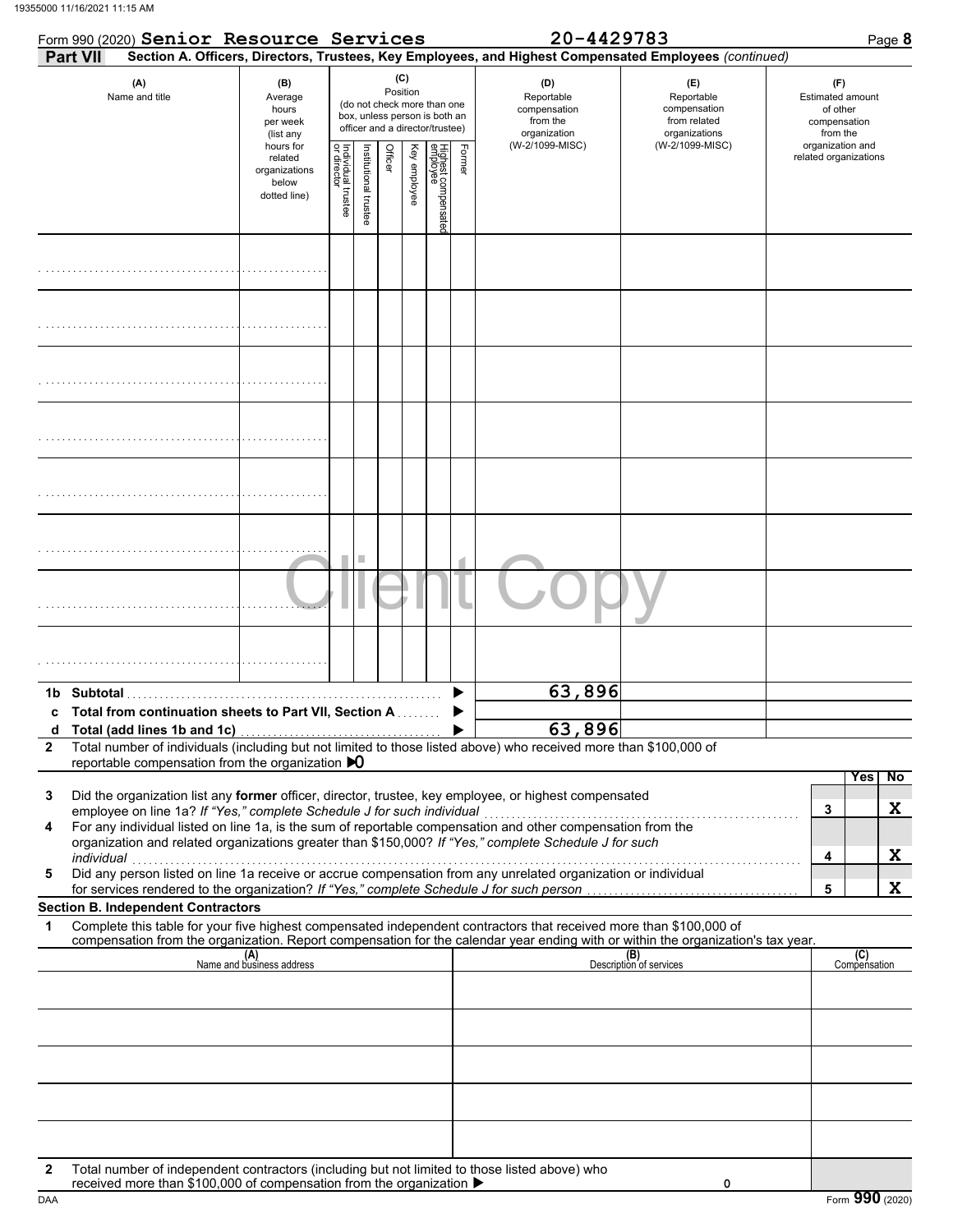|                                                                  | ган үш | <b>ORIGINGIII OI IVEVENUS</b><br>Check if Schedule O contains a response or note to any line in this Part VIII [11] [11] [11] [11] [11] [11] [1 |                 |                      |                      |                                              |                                      |                                                               |
|------------------------------------------------------------------|--------|-------------------------------------------------------------------------------------------------------------------------------------------------|-----------------|----------------------|----------------------|----------------------------------------------|--------------------------------------|---------------------------------------------------------------|
|                                                                  |        |                                                                                                                                                 |                 |                      | (A)<br>Total revenue | (B)<br>Related or exempt<br>function revenue | (C)<br>Unrelated<br>business revenue | (D)<br>Revenue excluded<br>from tax under<br>sections 512-514 |
|                                                                  |        | 1a Federated campaigns                                                                                                                          | 1a              |                      |                      |                                              |                                      |                                                               |
| <b>Contributions, Gifts, Grants</b><br>and Other Similar Amounts |        | <b>b</b> Membership dues<br><u>.</u><br>1986 - Leonard Leonard, amerikan                                                                        | 1 <sub>b</sub>  |                      |                      |                                              |                                      |                                                               |
|                                                                  |        | c Fundraising events<br>.                                                                                                                       | 1 <sub>c</sub>  |                      |                      |                                              |                                      |                                                               |
|                                                                  |        | d Related organizations                                                                                                                         | 1 <sub>d</sub>  |                      |                      |                                              |                                      |                                                               |
|                                                                  |        | e Government grants (contributions)                                                                                                             | 1e              | 123,369              |                      |                                              |                                      |                                                               |
|                                                                  |        | f All other contributions, gifts, grants,                                                                                                       |                 |                      |                      |                                              |                                      |                                                               |
|                                                                  |        | and similar amounts not included above                                                                                                          | 1f              | 206,669              |                      |                                              |                                      |                                                               |
|                                                                  |        | g Noncash contributions included in lines 1a-1f.                                                                                                | $1g$ \$         |                      |                      |                                              |                                      |                                                               |
|                                                                  |        |                                                                                                                                                 |                 | Ы                    | 330,038              |                                              |                                      |                                                               |
|                                                                  |        |                                                                                                                                                 |                 | <b>Business Code</b> |                      |                                              |                                      |                                                               |
|                                                                  | 2a     | Contract services                                                                                                                               |                 |                      | 5,428                | 5,428                                        |                                      |                                                               |
| Program Service<br>Revenue                                       | b      |                                                                                                                                                 |                 |                      |                      |                                              |                                      |                                                               |
|                                                                  | c      |                                                                                                                                                 |                 |                      |                      |                                              |                                      |                                                               |
|                                                                  |        |                                                                                                                                                 |                 |                      |                      |                                              |                                      |                                                               |
|                                                                  |        |                                                                                                                                                 |                 |                      |                      |                                              |                                      |                                                               |
|                                                                  |        | f All other program service revenue                                                                                                             |                 |                      |                      |                                              |                                      |                                                               |
|                                                                  |        |                                                                                                                                                 |                 |                      | 5,428                |                                              |                                      |                                                               |
|                                                                  |        | 3 Investment income (including dividends, interest, and                                                                                         |                 |                      |                      |                                              |                                      |                                                               |
|                                                                  |        | other similar amounts)                                                                                                                          |                 |                      | 3,305                |                                              |                                      | 3,305                                                         |
|                                                                  | 4      | Income from investment of tax-exempt bond proceeds                                                                                              |                 |                      |                      |                                              |                                      |                                                               |
|                                                                  | 5      |                                                                                                                                                 |                 |                      |                      |                                              |                                      |                                                               |
|                                                                  |        | $(i)$ Real                                                                                                                                      |                 | (ii) Personal        |                      |                                              |                                      |                                                               |
|                                                                  |        | 6a Gross rents<br>6a                                                                                                                            |                 |                      |                      |                                              |                                      |                                                               |
|                                                                  |        | 6b<br><b>b</b> Less: rental expenses                                                                                                            |                 |                      |                      |                                              |                                      |                                                               |
|                                                                  |        | 6c<br>C Rental inc. or (loss)                                                                                                                   |                 |                      |                      |                                              |                                      |                                                               |
|                                                                  |        | d Net rental income or (loss)<br><b>7a</b> Gross amount from<br>(i) Securities<br>sales of assets<br>7а                                         |                 | (ii) Other           |                      |                                              |                                      |                                                               |
|                                                                  |        | other than inventory<br><b>b</b> Less: cost or other                                                                                            |                 |                      |                      |                                              |                                      |                                                               |
|                                                                  |        | 7b<br>basis and sales exps.                                                                                                                     |                 |                      |                      |                                              |                                      |                                                               |
| Other Revenue                                                    |        | c Gain or (loss)<br>7c                                                                                                                          |                 |                      |                      |                                              |                                      |                                                               |
|                                                                  |        | d Net gain or (loss).                                                                                                                           |                 |                      |                      |                                              |                                      |                                                               |
|                                                                  |        | 8a Gross income from fundraising events                                                                                                         |                 |                      |                      |                                              |                                      |                                                               |
|                                                                  |        | (not including \$                                                                                                                               |                 |                      |                      |                                              |                                      |                                                               |
|                                                                  |        | of contributions reported on line 1c).                                                                                                          |                 |                      |                      |                                              |                                      |                                                               |
|                                                                  |        | See Part IV, line 18                                                                                                                            | 8a              | 21,403               |                      |                                              |                                      |                                                               |
|                                                                  |        | <b>b</b> Less: direct expenses                                                                                                                  | 8b              | 4,333                |                      |                                              |                                      |                                                               |
|                                                                  |        | c Net income or (loss) from fundraising events                                                                                                  |                 |                      | 17,070               |                                              |                                      |                                                               |
|                                                                  |        | 9a Gross income from gaming activities.                                                                                                         |                 |                      |                      |                                              |                                      |                                                               |
|                                                                  |        | See Part IV, line 19                                                                                                                            | 9a              |                      |                      |                                              |                                      |                                                               |
|                                                                  |        | <b>b</b> Less: direct expenses                                                                                                                  | 9 <sub>b</sub>  |                      |                      |                                              |                                      |                                                               |
|                                                                  |        | c Net income or (loss) from gaming activities                                                                                                   |                 |                      |                      |                                              |                                      |                                                               |
|                                                                  |        | 10a Gross sales of inventory, less                                                                                                              |                 |                      |                      |                                              |                                      |                                                               |
|                                                                  |        | returns and allowances                                                                                                                          | 10a             |                      |                      |                                              |                                      |                                                               |
|                                                                  |        | <b>b</b> Less: cost of goods sold                                                                                                               | 10 <sub>b</sub> |                      |                      |                                              |                                      |                                                               |
|                                                                  |        | c Net income or (loss) from sales of inventory                                                                                                  |                 |                      |                      |                                              |                                      |                                                               |
|                                                                  |        |                                                                                                                                                 |                 | <b>Business Code</b> |                      |                                              |                                      |                                                               |
|                                                                  | 11a    | Other Revenue                                                                                                                                   |                 |                      | 475                  |                                              |                                      | 475                                                           |
|                                                                  | b      |                                                                                                                                                 |                 |                      |                      |                                              |                                      |                                                               |
| Miscellaneous<br>Revenue                                         | c      |                                                                                                                                                 |                 |                      |                      |                                              |                                      |                                                               |
|                                                                  |        |                                                                                                                                                 |                 |                      |                      |                                              |                                      |                                                               |
|                                                                  |        |                                                                                                                                                 |                 |                      | 475                  |                                              |                                      |                                                               |
|                                                                  |        | 12 Total revenue. See instructions                                                                                                              |                 |                      | 356, 316             | 5,428                                        | 0                                    | 3,780                                                         |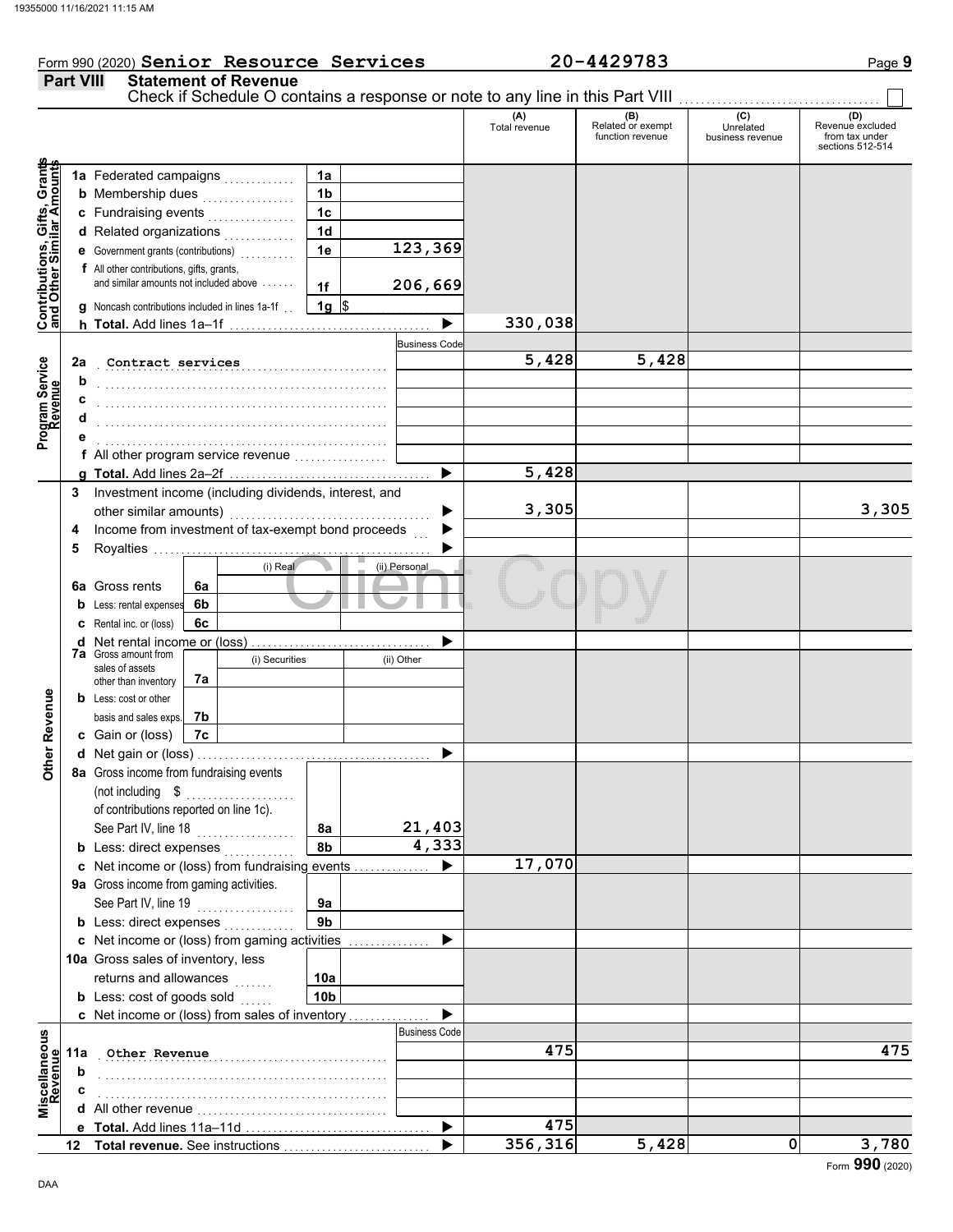#### The Terms Comy **Part IX Statement of Functional Expenses** Form 990 (2020) Senior Resource Services 20-4429783 Page 10 *Section 501(c)(3) and 501(c)(4) organizations must complete all columns. All other organizations must complete column (A). Do not include amounts reported on lines 6b, 7b, 8b, 9b, and 10b of Part VIII.* **1 2 3 4 5 6 7 8 9 10 11 a** Management . . . . . . . . . . . . . . . . . . . . . . . . . . . . . . **b** Legal **c** Accounting . . . . . . . . . . . . . . . . . . . . . . . . . . . . . . . . **d** Lobbying . . . . . . . . . . . . . . . . . . . . . . . . . . . . . . . . . . . **e** Professional fundraising services. See Part IV, line 17 **f g** Other. (If line 11g amount exceeds 10% of line 25, column **12** Advertising and promotion **. . . . . . . . . . . .** . . **13 14 15 16 17 18 19 20 21 22 23 24 a b c d e** All other expenses . . . . . . . . . . . . . . . . . . . . . . . . **25 Total functional expenses.** Add lines 1 through 24e . . . **26** Grants and other assistance to domestic organizations and domestic governments. See Part IV, line 21 Grants and other assistance to domestic individuals. See Part IV, line 22 Grants and other assistance to foreign organizations, foreign governments, and foreign individuals. See Part IV, lines 15 and 16 Benefits paid to or for members . . . . . . . . . . Compensation of current officers, directors, trustees, and key employees . . . . . . . Compensation not included above to disqualified persons (as defined under section 4958(f)(1)) and persons described in section 4958(c)(3)(B) Other salaries and wages .................. Pension plan accruals and contributions (include section 401(k) and 403(b) employer contributions) Other employee benefits . . . . . . . . . . . . . . . . . . Payroll taxes Fees for services (nonemployees): Legal . . . . . . . . . . . . . . . . . . . . . . . . . . . . . . . . . . . . . . Investment management fees ............. Office expenses . . . . . . . . . . . . . . . . . . . . . . . . . . . Information technology . . . . . . . . . . . . . . . . . . . . Royalties . . . . . . . . . . . . . . . . . . . . . . . . . . . . . . . . . . Occupancy . . . . . . . . . . . . . . . . . . . . . . . . . . . . . . . . Travel . . . . . . . . . . . . . . . . . . . . . . . . . . . . . . . . . . . . . . Payments of travel or entertainment expenses for any federal, state, or local public officials Conferences, conventions, and meetings . Interest . . . . . . . . . . . . . . . . . . . . . . . . . . . . . . . . . . . . Payments to affiliates . . . . . . . . . . . . . . . . Depreciation, depletion, and amortization Insurance . . . . . . . . . . . . . . . . . . . . . . . . . . . . . . . . . . Other expenses. Itemize expenses not covered above (List miscellaneous expenses on line 24e. If line 24e amount exceeds 10% of line 25, column (A) amount, list line 24e expenses on Schedule O.) organization reported in column (B) joint costs **(A)** (B) (B) (B) (C) (C) (A) (D)<br>Total expenses Program service Management and Fundrai expenses general expenses (D)<br>Fundraising expenses 0ther fundraising expense **13,535** 4,333 9,202 **Transportation Program 5,815 5,815** . . . . . . . . . . . . . . . . . . . . . . . . . . . . . . . . . . . . . . . . . . . . . **Telephones 3,643 2,686 501 456** . . . . . . . . . . . . . . . . . . . . . . . . . . . . . . . . . . . . . . . . . . . . . **Van 2,749 2,749** Check if Schedule O contains a response or note to any line in this Part IX **Joint costs.** Complete this line only if the (A) amount, list line 11g expenses on Schedule O.) . . . . . . . **63,896 8,020 33,627 22,249 106,847 87,039 6,085 13,723 2,101 1,219 462 420 12,805 7,427 2,817 2,561 13,727 13,727 7,633 7,633 10,555 8,136 1,303 1,116 1,625 942 358 325 7,200 4,176 1,584 1,440 1,648 1,556 48 44 30 30 3,989 2,992 758 239 7,250 5,899 1,351 4,244 1,910 1,886 448 269,292 152,532 64,537 52,223**

fundraising solicitation. Check here  $\blacktriangleright$  | if

following SOP 98-2 (ASC 958-720)

from a combined educational campaign and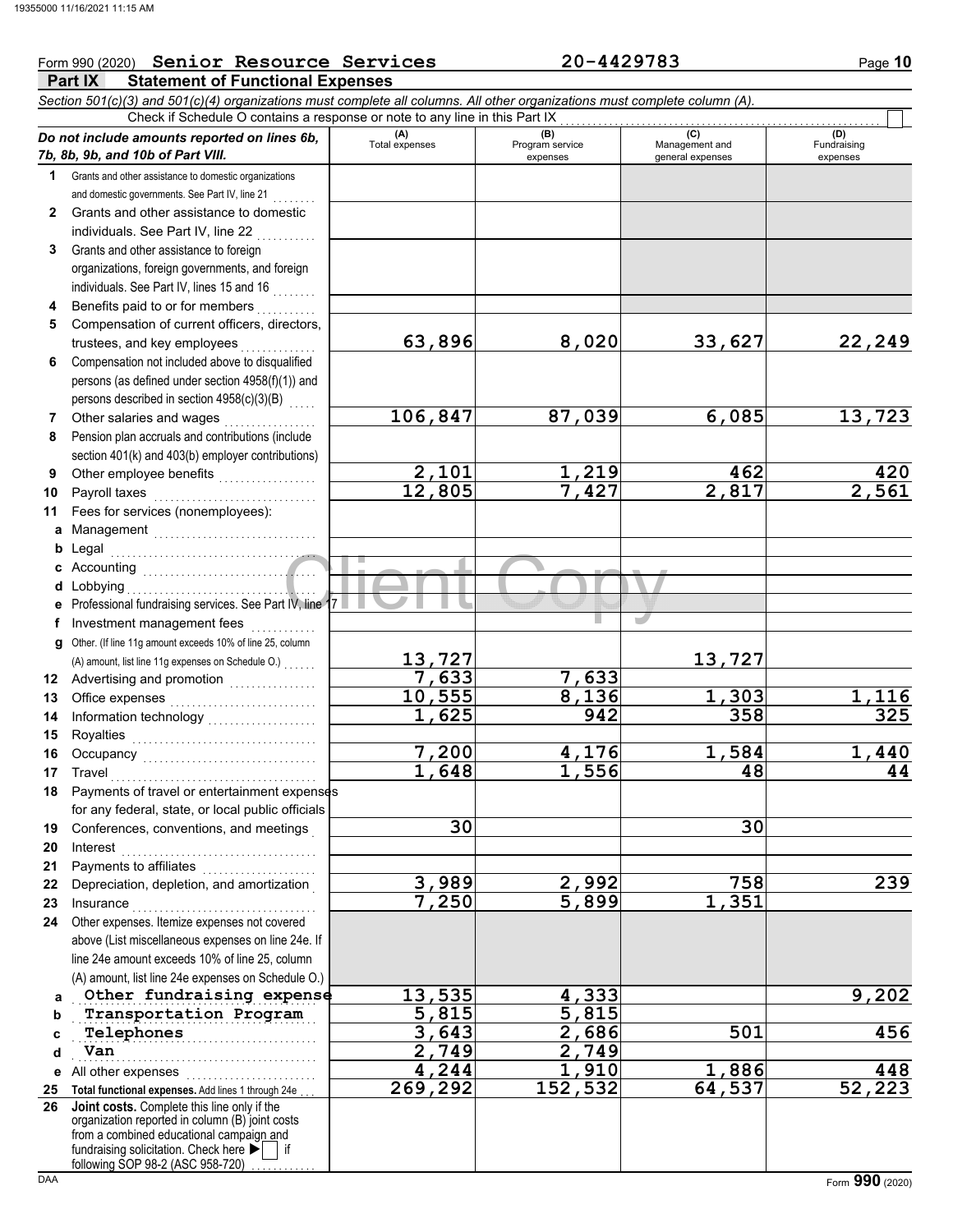|                             | Part X   | <b>Balance Sheet</b>                                                                                                                                                                                                                      |                          |                                                                                                                           |                   |                |                    |
|-----------------------------|----------|-------------------------------------------------------------------------------------------------------------------------------------------------------------------------------------------------------------------------------------------|--------------------------|---------------------------------------------------------------------------------------------------------------------------|-------------------|----------------|--------------------|
|                             |          | Check if Schedule O contains a response or note to any line in this Part X                                                                                                                                                                |                          |                                                                                                                           |                   |                |                    |
|                             |          |                                                                                                                                                                                                                                           |                          |                                                                                                                           | (A)               |                | (B)                |
|                             |          |                                                                                                                                                                                                                                           |                          |                                                                                                                           | Beginning of year |                | End of year        |
|                             | 1.       | Cash-non-interest-bearing                                                                                                                                                                                                                 |                          |                                                                                                                           | 48,412            | 1              | 146,644            |
|                             | 2        |                                                                                                                                                                                                                                           |                          |                                                                                                                           | 68,352            | $\overline{2}$ | 68,623             |
|                             | 3        |                                                                                                                                                                                                                                           |                          |                                                                                                                           | 22,462            | 3              | 23,932             |
|                             | 4        | Accounts receivable, net                                                                                                                                                                                                                  |                          |                                                                                                                           |                   | 4              |                    |
|                             | 5        | Loans and other receivables from any current or former officer, director,                                                                                                                                                                 |                          |                                                                                                                           |                   |                |                    |
|                             |          | trustee, key employee, creator or founder, substantial contributor, or 35%                                                                                                                                                                |                          |                                                                                                                           |                   |                |                    |
|                             |          | controlled entity or family member of any of these persons                                                                                                                                                                                |                          |                                                                                                                           |                   | 5              |                    |
|                             | 6        | Loans and other receivables from other disqualified persons (as defined                                                                                                                                                                   |                          |                                                                                                                           |                   |                |                    |
|                             |          | under section 4958(f)(1)), and persons described in section 4958(c)(3)(B)                                                                                                                                                                 |                          |                                                                                                                           | 6                 |                |                    |
| Assets                      | 7        | Notes and loans receivable, net <b>contained</b> and <b>contained a set of the set of the set of the set of the set of the set of the set of the set of the set of the set of the set of the set of the set of the set of the set of </b> |                          |                                                                                                                           |                   | $\overline{7}$ |                    |
|                             | 8        | Inventories for sale or use                                                                                                                                                                                                               |                          | 8                                                                                                                         |                   |                |                    |
|                             | 9        | Prepaid expenses and deferred charges                                                                                                                                                                                                     |                          |                                                                                                                           | 3,683             | 9              | 600                |
|                             |          | 10a Land, buildings, and equipment: cost or other                                                                                                                                                                                         |                          |                                                                                                                           |                   |                |                    |
|                             |          | basis. Complete Part VI of Schedule D                                                                                                                                                                                                     | 10a  <br>10 <sub>b</sub> | 31,802<br>22,256                                                                                                          | 9,873             |                |                    |
|                             |          | <b>b</b> Less: accumulated depreciation<br>.                                                                                                                                                                                              |                          | 10 <sub>c</sub>                                                                                                           | 9,546             |                |                    |
|                             | 11       | Investments-publicly traded securities                                                                                                                                                                                                    |                          | 11<br>12                                                                                                                  |                   |                |                    |
|                             | 12       |                                                                                                                                                                                                                                           |                          | 13                                                                                                                        |                   |                |                    |
|                             | 13<br>14 | Intangible assets                                                                                                                                                                                                                         |                          |                                                                                                                           |                   | 14             |                    |
|                             | 15       | Other assets. See Part IV, line 11                                                                                                                                                                                                        |                          |                                                                                                                           | 23,231            | 15             | 26,265             |
|                             | 16       | <b>Total assets.</b> Add lines 1 through 15 (must equal line 33)                                                                                                                                                                          |                          |                                                                                                                           | 176,013           | 16             | 275,610            |
|                             | 17       | Accounts payable and accrued expenses                                                                                                                                                                                                     |                          |                                                                                                                           | 5,489             | 17             | 1,812              |
|                             | 18       | <u> Elizabeth III a San A</u><br>Grants payable                                                                                                                                                                                           |                          |                                                                                                                           |                   | 18             |                    |
|                             | 19       |                                                                                                                                                                                                                                           |                          |                                                                                                                           | 19,167            | 19             | 2,094              |
|                             | 20       | Tax-exempt bond liabilities                                                                                                                                                                                                               |                          |                                                                                                                           |                   | 20             |                    |
|                             | 21       | Escrow or custodial account liability. Complete Part IV of Schedule D                                                                                                                                                                     |                          |                                                                                                                           | 21                |                |                    |
|                             | 22       | Loans and other payables to any current or former officer, director,                                                                                                                                                                      |                          |                                                                                                                           |                   |                |                    |
| Liabilities                 |          | trustee, key employee, creator or founder, substantial contributor, or 35%                                                                                                                                                                |                          |                                                                                                                           |                   |                |                    |
|                             |          | controlled entity or family member of any of these persons                                                                                                                                                                                |                          |                                                                                                                           |                   | 22             |                    |
|                             | 23       | Secured mortgages and notes payable to unrelated third parties                                                                                                                                                                            |                          |                                                                                                                           |                   | 23             |                    |
|                             | 24       | Unsecured notes and loans payable to unrelated third parties                                                                                                                                                                              |                          | .                                                                                                                         |                   | 24             |                    |
|                             | 25       | Other liabilities (including federal income tax, payables to related third                                                                                                                                                                |                          |                                                                                                                           |                   |                |                    |
|                             |          | parties, and other liabilities not included on lines 17-24). Complete Part X                                                                                                                                                              |                          |                                                                                                                           |                   |                |                    |
|                             |          | of Schedule D                                                                                                                                                                                                                             |                          |                                                                                                                           |                   | 25             | <u>1,286</u>       |
|                             | 26       |                                                                                                                                                                                                                                           |                          |                                                                                                                           | 24,656            | 26             | $\overline{5,192}$ |
|                             |          | Organizations that follow FASB ASC 958, check here X                                                                                                                                                                                      |                          |                                                                                                                           |                   |                |                    |
|                             |          | and complete lines 27, 28, 32, and 33.                                                                                                                                                                                                    |                          |                                                                                                                           |                   |                |                    |
|                             | 27       | Net assets without donor restrictions                                                                                                                                                                                                     |                          |                                                                                                                           | 151,357           | 27             | 229,860            |
|                             | 28       | Net assets with donor restrictions                                                                                                                                                                                                        |                          |                                                                                                                           |                   | 28             | 40,558             |
|                             |          | Organizations that do not follow FASB ASC 958, check here ▶                                                                                                                                                                               |                          |                                                                                                                           |                   |                |                    |
|                             |          | and complete lines 29 through 33.                                                                                                                                                                                                         |                          |                                                                                                                           |                   |                |                    |
|                             | 29       | Capital stock or trust principal, or current funds                                                                                                                                                                                        |                          |                                                                                                                           |                   | 29             |                    |
|                             | 30       | Paid-in or capital surplus, or land, building, or equipment fund                                                                                                                                                                          |                          | <u> 1999 - Johann Stoff, martin Stoff, martin Stoff, martin Stoff, martin Stoff, martin Stoff, martin Stoff, martin S</u> |                   | 30             |                    |
|                             | 31       | Retained earnings, endowment, accumulated income, or other funds                                                                                                                                                                          |                          |                                                                                                                           |                   | 31             |                    |
| Net Assets or Fund Balances | 32       | Total net assets or fund balances                                                                                                                                                                                                         |                          |                                                                                                                           | 151,357           | 32             | 270,418            |
|                             | 33       |                                                                                                                                                                                                                                           |                          |                                                                                                                           | 176,013           | 33             | 275,610            |

Form **990** (2020)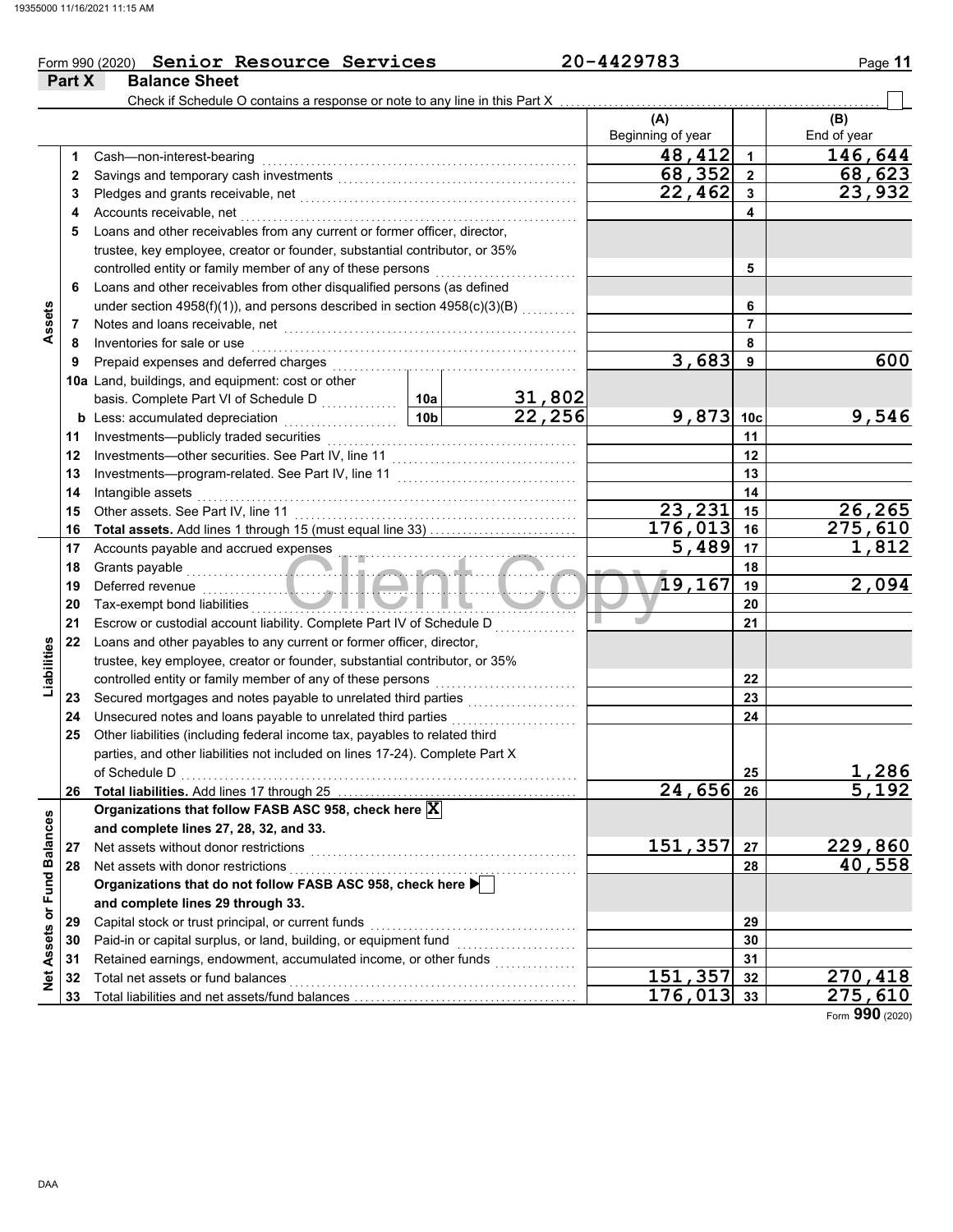|              | 20-4429783<br>Form 990 (2020) Senior Resource Services                                                             |                         |                |            | Page 12                 |
|--------------|--------------------------------------------------------------------------------------------------------------------|-------------------------|----------------|------------|-------------------------|
|              | <b>Reconciliation of Net Assets</b><br>Part XI                                                                     |                         |                |            |                         |
|              |                                                                                                                    |                         |                |            | $\overline{\mathbf{x}}$ |
| 1            |                                                                                                                    |                         |                |            | 356,316                 |
| $\mathbf{2}$ |                                                                                                                    | $\overline{2}$          |                |            | 269,292                 |
| 3            | Revenue less expenses. Subtract line 2 from line 1                                                                 | $\overline{3}$          |                |            | 87,024                  |
| 4            | Net assets or fund balances at beginning of year (must equal Part X, line 32, column (A))                          | $\overline{\mathbf{4}}$ |                |            | 151,357                 |
| 5            | Net unrealized gains (losses) on investments                                                                       | 5                       |                |            |                         |
| 6            |                                                                                                                    | 6                       |                |            |                         |
| 7            | Investment expenses                                                                                                | $\overline{7}$          |                |            |                         |
| 8            | Prior period adjustments                                                                                           | 8                       |                |            |                         |
| 9            | Other changes in net assets or fund balances (explain on Schedule O)                                               | 9                       |                |            | 32,037                  |
| 10           | Net assets or fund balances at end of year. Combine lines 3 through 9 (must equal Part X, line                     |                         |                |            |                         |
|              | $32$ , column $(B)$ )                                                                                              | 10                      |                |            | 270,418                 |
|              | <b>Financial Statements and Reporting</b><br><b>Part XII</b>                                                       |                         |                |            |                         |
|              |                                                                                                                    |                         |                |            |                         |
|              |                                                                                                                    |                         |                | <b>Yes</b> | <b>No</b>               |
| 1            | Cash<br>$ \mathbf{X} $ Accrual<br>Accounting method used to prepare the Form 990:    <br>Other                     |                         |                |            |                         |
|              | If the organization changed its method of accounting from a prior year or checked "Other," explain in              |                         |                |            |                         |
|              | Schedule O.                                                                                                        |                         |                |            |                         |
|              | 2a Were the organization's financial statements compiled or reviewed by an independent accountant?                 |                         | 2a             |            | $\mathbf x$             |
|              | If "Yes," check a box below to indicate whether the financial statements for the year were compiled or             |                         |                |            |                         |
|              | reviewed on a separate basis, consolidated basis, or both:                                                         |                         |                |            |                         |
|              | Both consolidated and separate basis<br>Separate basis<br>Consolidated basis                                       |                         |                |            |                         |
|              | <b>b</b> Were the organization's financial statements audited by an independent accountant?                        |                         | 2b             | X          |                         |
|              | If "Yes," check a box below to indicate whether the financial statements for the year were audited on a            |                         |                |            |                         |
|              | separate basis, consolidated basis, or both:                                                                       |                         |                |            |                         |
|              | $ \mathbf{X} $ Separate basis<br>Consolidated basis <b>Both</b> consolidated and separate basis<br>$\pm$           |                         |                |            |                         |
|              | c If "Yes" to line 2a or 2b, does the organization have a committee that assumes responsibility for oversight of   |                         |                |            |                         |
|              | the audit, review, or compilation of its financial statements and selection of an independent accountant?          |                         | 2c             |            | X                       |
|              | If the organization changed either its oversight process or selection process during the tax year, explain on      |                         |                |            |                         |
|              | Schedule O.                                                                                                        |                         |                |            |                         |
|              | 3a As a result of a federal award, was the organization required to undergo an audit or audits as set forth in the |                         |                |            |                         |
|              | Single Audit Act and OMB Circular A-133?                                                                           |                         | 3a             |            | X                       |
|              | b If "Yes," did the organization undergo the required audit or audits? If the organization did not undergo the     |                         |                |            |                         |
|              | required audit or audits, explain why on Schedule O and describe any steps taken to undergo such audits            |                         | 3 <sub>b</sub> |            |                         |

Form **990** (2020)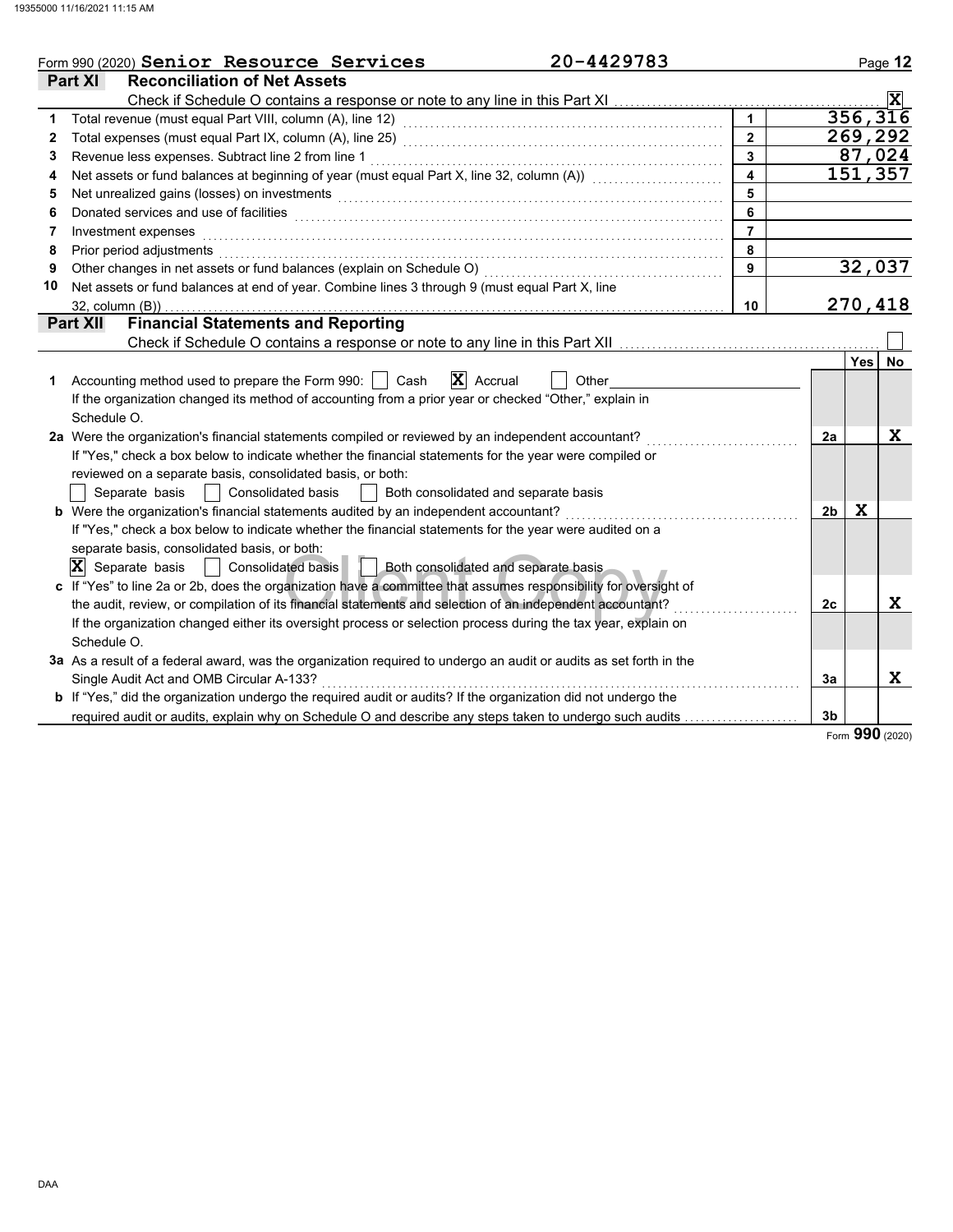# OMB No. 1545-0047  **Attach to Form 990 or Form 990-EZ. Complete if the organization is a section 501(c)(3) organization or a section 4947(a)(1) nonexempt charitable trust. (Form 990 or 990-EZ) SCHEDULE A Public Charity Status and Public Support 2020 Go to** *www.irs.gov/Form990* **for instructions and the latest information. Senior Resource Services 20-4429783**

| LULU                  |
|-----------------------|
| <b>Open to Public</b> |
| Inenoction            |

|     |                                                                                                                                                                                                                                                                                                                                                                                                                                                                                  | Department of the Treasury                                                                                                                                                                                |                                               | Attach to Form 990 or Form 990-EZ.                                                                                                                                                                                                                                                                                                                    |     |                                                                   |                                                         |                                                     | <b>Open to Public</b>                                 |  |  |  |
|-----|----------------------------------------------------------------------------------------------------------------------------------------------------------------------------------------------------------------------------------------------------------------------------------------------------------------------------------------------------------------------------------------------------------------------------------------------------------------------------------|-----------------------------------------------------------------------------------------------------------------------------------------------------------------------------------------------------------|-----------------------------------------------|-------------------------------------------------------------------------------------------------------------------------------------------------------------------------------------------------------------------------------------------------------------------------------------------------------------------------------------------------------|-----|-------------------------------------------------------------------|---------------------------------------------------------|-----------------------------------------------------|-------------------------------------------------------|--|--|--|
|     |                                                                                                                                                                                                                                                                                                                                                                                                                                                                                  | Internal Revenue Service                                                                                                                                                                                  |                                               | Go to www.irs.gov/Form990 for instructions and the latest information.                                                                                                                                                                                                                                                                                |     |                                                                   |                                                         |                                                     | Inspection                                            |  |  |  |
|     |                                                                                                                                                                                                                                                                                                                                                                                                                                                                                  | Name of the organization                                                                                                                                                                                  |                                               | Senior Resource Services                                                                                                                                                                                                                                                                                                                              |     |                                                                   |                                                         | <b>Employer identification number</b><br>20-4429783 |                                                       |  |  |  |
|     | Part I                                                                                                                                                                                                                                                                                                                                                                                                                                                                           |                                                                                                                                                                                                           |                                               | Reason for Public Charity Status. (All organizations must complete this part.) See instructions.                                                                                                                                                                                                                                                      |     |                                                                   |                                                         |                                                     |                                                       |  |  |  |
|     |                                                                                                                                                                                                                                                                                                                                                                                                                                                                                  |                                                                                                                                                                                                           |                                               | The organization is not a private foundation because it is: (For lines 1 through 12, check only one box.)                                                                                                                                                                                                                                             |     |                                                                   |                                                         |                                                     |                                                       |  |  |  |
| 1   |                                                                                                                                                                                                                                                                                                                                                                                                                                                                                  |                                                                                                                                                                                                           |                                               | A church, convention of churches, or association of churches described in section 170(b)(1)(A)(i).                                                                                                                                                                                                                                                    |     |                                                                   |                                                         |                                                     |                                                       |  |  |  |
| 2   |                                                                                                                                                                                                                                                                                                                                                                                                                                                                                  |                                                                                                                                                                                                           |                                               | A school described in section 170(b)(1)(A)(ii). (Attach Schedule E (Form 990 or 990-EZ).)                                                                                                                                                                                                                                                             |     |                                                                   |                                                         |                                                     |                                                       |  |  |  |
| 3   |                                                                                                                                                                                                                                                                                                                                                                                                                                                                                  |                                                                                                                                                                                                           |                                               | A hospital or a cooperative hospital service organization described in section 170(b)(1)(A)(iii).                                                                                                                                                                                                                                                     |     |                                                                   |                                                         |                                                     |                                                       |  |  |  |
| 4   |                                                                                                                                                                                                                                                                                                                                                                                                                                                                                  |                                                                                                                                                                                                           |                                               | A medical research organization operated in conjunction with a hospital described in section 170(b)(1)(A)(iii). Enter the hospital's name,                                                                                                                                                                                                            |     |                                                                   |                                                         |                                                     |                                                       |  |  |  |
|     |                                                                                                                                                                                                                                                                                                                                                                                                                                                                                  | city, and state:                                                                                                                                                                                          |                                               |                                                                                                                                                                                                                                                                                                                                                       |     |                                                                   |                                                         |                                                     |                                                       |  |  |  |
| 5   |                                                                                                                                                                                                                                                                                                                                                                                                                                                                                  | An organization operated for the benefit of a college or university owned or operated by a governmental unit described in                                                                                 |                                               |                                                                                                                                                                                                                                                                                                                                                       |     |                                                                   |                                                         |                                                     |                                                       |  |  |  |
|     |                                                                                                                                                                                                                                                                                                                                                                                                                                                                                  |                                                                                                                                                                                                           | section 170(b)(1)(A)(iv). (Complete Part II.) |                                                                                                                                                                                                                                                                                                                                                       |     |                                                                   |                                                         |                                                     |                                                       |  |  |  |
| 6   |                                                                                                                                                                                                                                                                                                                                                                                                                                                                                  |                                                                                                                                                                                                           |                                               | A federal, state, or local government or governmental unit described in section 170(b)(1)(A)(v).                                                                                                                                                                                                                                                      |     |                                                                   |                                                         |                                                     |                                                       |  |  |  |
| 7   |                                                                                                                                                                                                                                                                                                                                                                                                                                                                                  | $ {\bf X} $<br>An organization that normally receives a substantial part of its support from a governmental unit or from the general public<br>described in section 170(b)(1)(A)(vi). (Complete Part II.) |                                               |                                                                                                                                                                                                                                                                                                                                                       |     |                                                                   |                                                         |                                                     |                                                       |  |  |  |
| 8   |                                                                                                                                                                                                                                                                                                                                                                                                                                                                                  |                                                                                                                                                                                                           |                                               | A community trust described in section 170(b)(1)(A)(vi). (Complete Part II.)                                                                                                                                                                                                                                                                          |     |                                                                   |                                                         |                                                     |                                                       |  |  |  |
| 9   |                                                                                                                                                                                                                                                                                                                                                                                                                                                                                  | university:                                                                                                                                                                                               |                                               | An agricultural research organization described in section 170(b)(1)(A)(ix) operated in conjunction with a land-grant college<br>or university or a non-land-grant college of agriculture (see instructions). Enter the name, city, and state of the college or                                                                                       |     |                                                                   |                                                         |                                                     |                                                       |  |  |  |
| 10  | An organization that normally receives: (1) more than 33 1/3% of its support from contributions, membership fees, and gross<br>receipts from activities related to its exempt functions, subject to certain exceptions; and (2) no more than 331/3% of its<br>support from gross investment income and unrelated business taxable income (less section 511 tax) from businesses<br>acquired by the organization after June 30, 1975. See section 509(a)(2). (Complete Part III.) |                                                                                                                                                                                                           |                                               |                                                                                                                                                                                                                                                                                                                                                       |     |                                                                   |                                                         |                                                     |                                                       |  |  |  |
| 11  |                                                                                                                                                                                                                                                                                                                                                                                                                                                                                  |                                                                                                                                                                                                           |                                               | An organization organized and operated exclusively to test for public safety. See section 509(a)(4).                                                                                                                                                                                                                                                  |     |                                                                   |                                                         |                                                     |                                                       |  |  |  |
| 12  |                                                                                                                                                                                                                                                                                                                                                                                                                                                                                  |                                                                                                                                                                                                           |                                               | An organization organized and operated exclusively for the benefit of, to perform the functions of, or to carry out the purposes                                                                                                                                                                                                                      |     |                                                                   |                                                         |                                                     |                                                       |  |  |  |
|     |                                                                                                                                                                                                                                                                                                                                                                                                                                                                                  |                                                                                                                                                                                                           |                                               | of one or more publicly supported organizations described in section 509(a)(1) or section 509(a)(2). See section 509(a)(3).<br>Check the box in lines 12a through 12d that describes the type of supporting organization and complete lines 12e, 12f, and 12g.                                                                                        |     |                                                                   |                                                         |                                                     |                                                       |  |  |  |
|     | а                                                                                                                                                                                                                                                                                                                                                                                                                                                                                |                                                                                                                                                                                                           |                                               | Type I. A supporting organization operated, supervised, or controlled by its supported organization(s), typically by giving<br>the supported organization(s) the power to regularly appoint or elect a majority of the directors or trustees of the<br>supporting organization. You must complete Part IV, Sections A and B.                          |     |                                                                   |                                                         |                                                     |                                                       |  |  |  |
|     | b                                                                                                                                                                                                                                                                                                                                                                                                                                                                                |                                                                                                                                                                                                           |                                               | Type II. A supporting organization supervised or controlled in connection with its supported organization(s), by having<br>control or management of the supporting organization vested in the same persons that control or manage the supported<br>organization(s). You must complete Part IV, Sections A and C.                                      |     |                                                                   |                                                         |                                                     |                                                       |  |  |  |
|     |                                                                                                                                                                                                                                                                                                                                                                                                                                                                                  |                                                                                                                                                                                                           |                                               | Type III functionally integrated. A supporting organization operated in connection with, and functionally integrated with,<br>its supported organization(s) (see instructions). You must complete Part IV, Sections A, D, and E.                                                                                                                      |     |                                                                   |                                                         |                                                     |                                                       |  |  |  |
|     | d                                                                                                                                                                                                                                                                                                                                                                                                                                                                                |                                                                                                                                                                                                           |                                               | Type III non-functionally integrated. A supporting organization operated in connection with its supported organization(s)<br>that is not functionally integrated. The organization generally must satisfy a distribution requirement and an attentiveness<br>requirement (see instructions). You must complete Part IV, Sections A and D, and Part V. |     |                                                                   |                                                         |                                                     |                                                       |  |  |  |
|     | е                                                                                                                                                                                                                                                                                                                                                                                                                                                                                |                                                                                                                                                                                                           |                                               | Check this box if the organization received a written determination from the IRS that it is a Type I, Type II, Type III                                                                                                                                                                                                                               |     |                                                                   |                                                         |                                                     |                                                       |  |  |  |
|     |                                                                                                                                                                                                                                                                                                                                                                                                                                                                                  |                                                                                                                                                                                                           |                                               | functionally integrated, or Type III non-functionally integrated supporting organization.                                                                                                                                                                                                                                                             |     |                                                                   |                                                         |                                                     |                                                       |  |  |  |
|     |                                                                                                                                                                                                                                                                                                                                                                                                                                                                                  |                                                                                                                                                                                                           | Enter the number of supported organizations   |                                                                                                                                                                                                                                                                                                                                                       |     |                                                                   |                                                         |                                                     |                                                       |  |  |  |
|     | g                                                                                                                                                                                                                                                                                                                                                                                                                                                                                |                                                                                                                                                                                                           |                                               | Provide the following information about the supported organization(s).                                                                                                                                                                                                                                                                                |     |                                                                   |                                                         |                                                     |                                                       |  |  |  |
|     |                                                                                                                                                                                                                                                                                                                                                                                                                                                                                  | (i) Name of supported<br>organization                                                                                                                                                                     | (ii) EIN                                      | (iii) Type of organization<br>(described on lines 1-10<br>above (see instructions))                                                                                                                                                                                                                                                                   |     | (iv) Is the organization<br>listed in your governing<br>document? | (v) Amount of monetary<br>support (see<br>instructions) |                                                     | (vi) Amount of<br>other support (see<br>instructions) |  |  |  |
|     |                                                                                                                                                                                                                                                                                                                                                                                                                                                                                  |                                                                                                                                                                                                           |                                               |                                                                                                                                                                                                                                                                                                                                                       | Yes | No                                                                |                                                         |                                                     |                                                       |  |  |  |
| (A) |                                                                                                                                                                                                                                                                                                                                                                                                                                                                                  |                                                                                                                                                                                                           |                                               |                                                                                                                                                                                                                                                                                                                                                       |     |                                                                   |                                                         |                                                     |                                                       |  |  |  |
|     |                                                                                                                                                                                                                                                                                                                                                                                                                                                                                  |                                                                                                                                                                                                           |                                               |                                                                                                                                                                                                                                                                                                                                                       |     |                                                                   |                                                         |                                                     |                                                       |  |  |  |
| (B) |                                                                                                                                                                                                                                                                                                                                                                                                                                                                                  |                                                                                                                                                                                                           |                                               |                                                                                                                                                                                                                                                                                                                                                       |     |                                                                   |                                                         |                                                     |                                                       |  |  |  |
| (C) |                                                                                                                                                                                                                                                                                                                                                                                                                                                                                  |                                                                                                                                                                                                           |                                               |                                                                                                                                                                                                                                                                                                                                                       |     |                                                                   |                                                         |                                                     |                                                       |  |  |  |
| (D) |                                                                                                                                                                                                                                                                                                                                                                                                                                                                                  |                                                                                                                                                                                                           |                                               |                                                                                                                                                                                                                                                                                                                                                       |     |                                                                   |                                                         |                                                     |                                                       |  |  |  |
| (E) |                                                                                                                                                                                                                                                                                                                                                                                                                                                                                  |                                                                                                                                                                                                           |                                               |                                                                                                                                                                                                                                                                                                                                                       |     |                                                                   |                                                         |                                                     |                                                       |  |  |  |

**For Paperwork Reduction Act Notice, see the Instructions for Form 990 or 990-EZ.**

**Schedule A (Form 990 or 990-EZ) 2020**

**Total**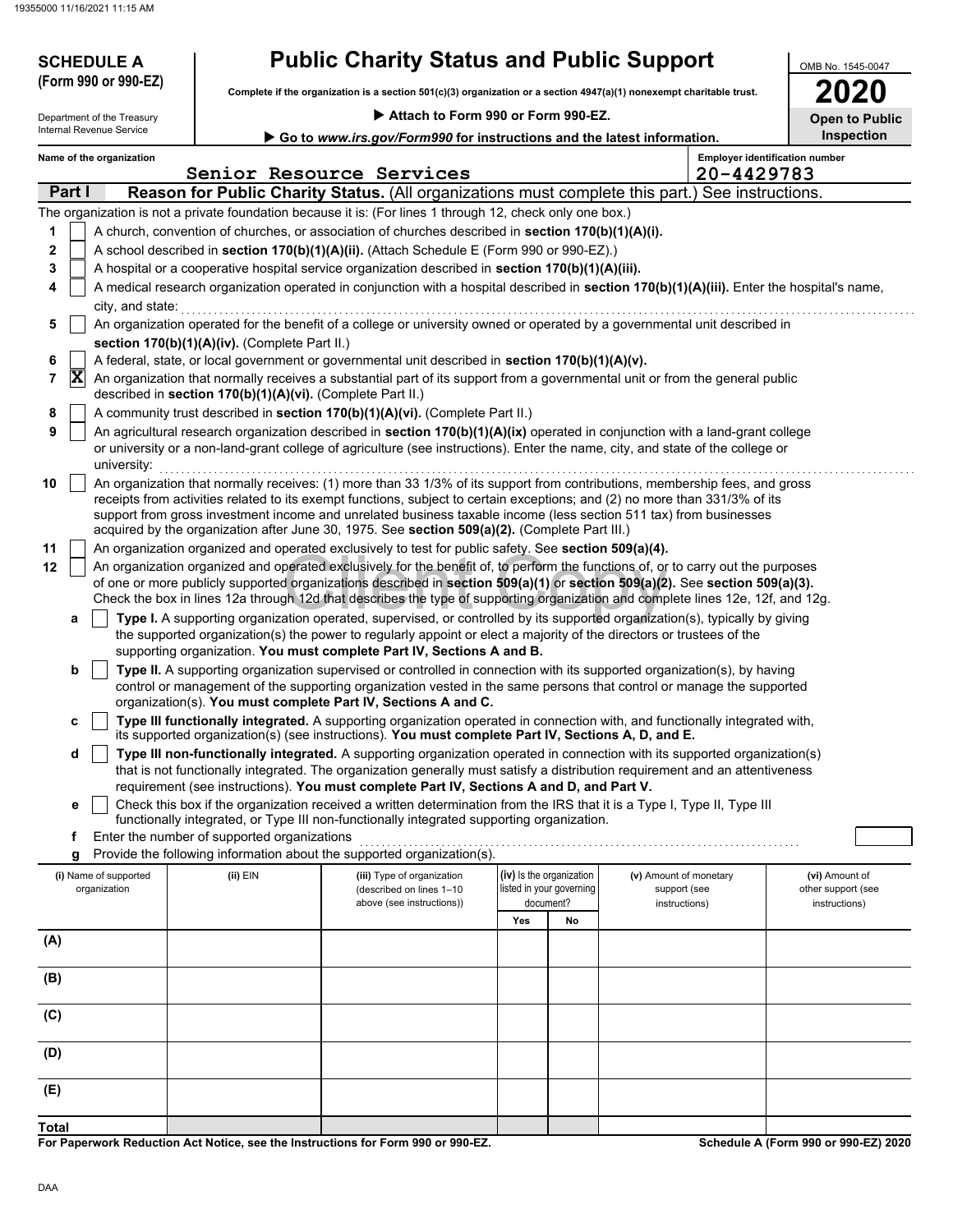|                | Schedule A (Form 990 or 990-EZ) 2020                                                                                                                                                                                           | Senior Resource Services |          |            |            | 20-4429783 | Page 2                          |
|----------------|--------------------------------------------------------------------------------------------------------------------------------------------------------------------------------------------------------------------------------|--------------------------|----------|------------|------------|------------|---------------------------------|
|                | Support Schedule for Organizations Described in Sections 170(b)(1)(A)(iv) and 170(b)(1)(A)(vi)<br>Part II                                                                                                                      |                          |          |            |            |            |                                 |
|                | (Complete only if you checked the box on line 5, 7, or 8 of Part I or if the organization failed to qualify under                                                                                                              |                          |          |            |            |            |                                 |
|                | Part III. If the organization fails to qualify under the tests listed below, please complete Part III.)                                                                                                                        |                          |          |            |            |            |                                 |
|                | <b>Section A. Public Support</b>                                                                                                                                                                                               |                          |          |            |            |            |                                 |
|                | Calendar year (or fiscal year beginning in)                                                                                                                                                                                    | (a) 2016                 | (b) 2017 | $(c)$ 2018 | $(d)$ 2019 | (e) 2020   | (f) Total                       |
|                |                                                                                                                                                                                                                                |                          |          |            |            |            |                                 |
| 1              | Gifts, grants, contributions, and                                                                                                                                                                                              |                          |          |            |            |            |                                 |
|                | membership fees received. (Do not<br>include any "unusual grants.")                                                                                                                                                            | 172,923                  | 161,891  | 190,225    | 208,423    | 330,038    | 1,063,500                       |
|                |                                                                                                                                                                                                                                |                          |          |            |            |            |                                 |
| $\mathbf{2}$   | Tax revenues levied for the                                                                                                                                                                                                    |                          |          |            |            |            |                                 |
|                | organization's benefit and either paid<br>to or expended on its behalf                                                                                                                                                         |                          |          |            |            |            |                                 |
|                |                                                                                                                                                                                                                                |                          |          |            |            |            |                                 |
| 3              | The value of services or facilities                                                                                                                                                                                            |                          |          |            |            |            |                                 |
|                | furnished by a governmental unit to the<br>organization without charge                                                                                                                                                         |                          |          |            |            |            |                                 |
| 4              | Total. Add lines 1 through 3                                                                                                                                                                                                   | 172,923                  | 161,891  | 190,225    | 208,423    | 330,038    | 1,063,500                       |
| 5              | The portion of total contributions by                                                                                                                                                                                          |                          |          |            |            |            |                                 |
|                | each person (other than a                                                                                                                                                                                                      |                          |          |            |            |            |                                 |
|                | governmental unit or publicly                                                                                                                                                                                                  |                          |          |            |            |            |                                 |
|                | supported organization) included on                                                                                                                                                                                            |                          |          |            |            |            |                                 |
|                | line 1 that exceeds 2% of the amount<br>shown on line 11, column (f)                                                                                                                                                           |                          |          |            |            |            |                                 |
| 6              | Public support. Subtract line 5 from line 4                                                                                                                                                                                    |                          |          |            |            |            | 177,535                         |
|                | <b>Section B. Total Support</b>                                                                                                                                                                                                |                          |          |            |            |            | 885,965                         |
|                | Calendar year (or fiscal year beginning in) ▶                                                                                                                                                                                  | (a) 2016                 | (b) 2017 | $(c)$ 2018 | $(d)$ 2019 | (e) 2020   | (f) Total                       |
| $\overline{7}$ | Amounts from line 4                                                                                                                                                                                                            | 172,923                  | 161,891  | 190,225    | 208,423    | 330,038    | 1,063,500                       |
| 8              | Gross income from interest, dividends,                                                                                                                                                                                         |                          |          |            |            |            |                                 |
|                | payments received on securities loans,                                                                                                                                                                                         |                          |          |            |            |            |                                 |
|                | rents, royalties, and income from                                                                                                                                                                                              |                          | 932      | 2,172      | 5,328      | 3,305      | 11,737                          |
|                | similar sources                                                                                                                                                                                                                |                          |          |            |            |            |                                 |
| 9              | Net income from unrelated business                                                                                                                                                                                             |                          |          |            |            |            |                                 |
|                | activities, whether or not the business                                                                                                                                                                                        |                          |          |            |            |            |                                 |
|                | is regularly carried on                                                                                                                                                                                                        |                          |          |            |            |            |                                 |
| 10             | Other income. Do not include gain or                                                                                                                                                                                           |                          |          |            |            |            |                                 |
|                | loss from the sale of capital assets<br>(Explain in Part VI.)                                                                                                                                                                  | 140                      | 685      | 491        | 446        | 475        | 2,237                           |
| 11             | Total support. Add lines 7 through 10                                                                                                                                                                                          |                          |          |            |            |            | 1,077,474                       |
| 12             | Gross receipts from related activities, etc. (see instructions)                                                                                                                                                                |                          |          |            |            | 12         | 174,855                         |
| 13             | First 5 years. If the Form 990 is for the organization's first, second, third, fourth, or fifth tax year as a section 501(c)(3)                                                                                                |                          | .        |            |            |            |                                 |
|                | organization, check this box and stop here contained and state and state and state and state and state and stop here contained and state and state and state and state and state and state and state and state and state and s |                          |          |            |            |            |                                 |
|                | <b>Section C. Computation of Public Support Percentage</b>                                                                                                                                                                     |                          |          |            |            |            |                                 |
| 14             | Public support percentage for 2020 (line 6, column (f) divided by line 11, column (f)) [[[[[[[[[[[[[[[[[[[[[[                                                                                                                  |                          |          |            |            | 14         | 82.23%                          |
| 15             | Public support percentage from 2019 Schedule A, Part II, line 14                                                                                                                                                               |                          |          |            |            | 15         | 89.09%                          |
| 16a            | 33 1/3% support test-2020. If the organization did not check the box on line 13, and line 14 is 33 1/3% or more, check this                                                                                                    |                          |          |            |            |            |                                 |
|                | box and stop here. The organization qualifies as a publicly supported organization                                                                                                                                             |                          |          |            |            |            | $\blacktriangleright$ $\vert$ X |
| b              | 33 1/3% support test-2019. If the organization did not check a box on line 13 or 16a, and line 15 is 33 1/3% or more, check                                                                                                    |                          |          |            |            |            |                                 |
|                | this box and stop here. The organization qualifies as a publicly supported organization                                                                                                                                        |                          |          |            |            |            |                                 |
|                | 17a 10%-facts-and-circumstances test-2020. If the organization did not check a box on line 13, 16a, or 16b, and line 14 is                                                                                                     |                          |          |            |            |            |                                 |
|                | 10% or more, and if the organization meets the "facts-and-circumstances" test, check this box and stop here. Explain in                                                                                                        |                          |          |            |            |            |                                 |
|                | Part VI how the organization meets the "facts-and-circumstances" test. The organization qualifies as a publicly supported                                                                                                      |                          |          |            |            |            |                                 |
|                | organization                                                                                                                                                                                                                   |                          |          |            |            |            |                                 |
| b              | 10%-facts-and-circumstances test-2019. If the organization did not check a box on line 13, 16a, 16b, or 17a, and line                                                                                                          |                          |          |            |            |            |                                 |
|                | 15 is 10% or more, and if the organization meets the "facts-and-circumstances" test, check this box and stop here. Explain                                                                                                     |                          |          |            |            |            |                                 |
|                | in Part VI how the organization meets the "facts-and-circumstances" test. The organization qualifies as a publicly supported                                                                                                   |                          |          |            |            |            |                                 |
|                | organization                                                                                                                                                                                                                   |                          |          |            |            |            |                                 |
| 18             | Private foundation. If the organization did not check a box on line 13, 16a, 16b, 17a, or 17b, check this box and see                                                                                                          |                          |          |            |            |            |                                 |
|                | instructions                                                                                                                                                                                                                   |                          |          |            |            |            |                                 |

**Schedule A (Form 990 or 990-EZ) 2020**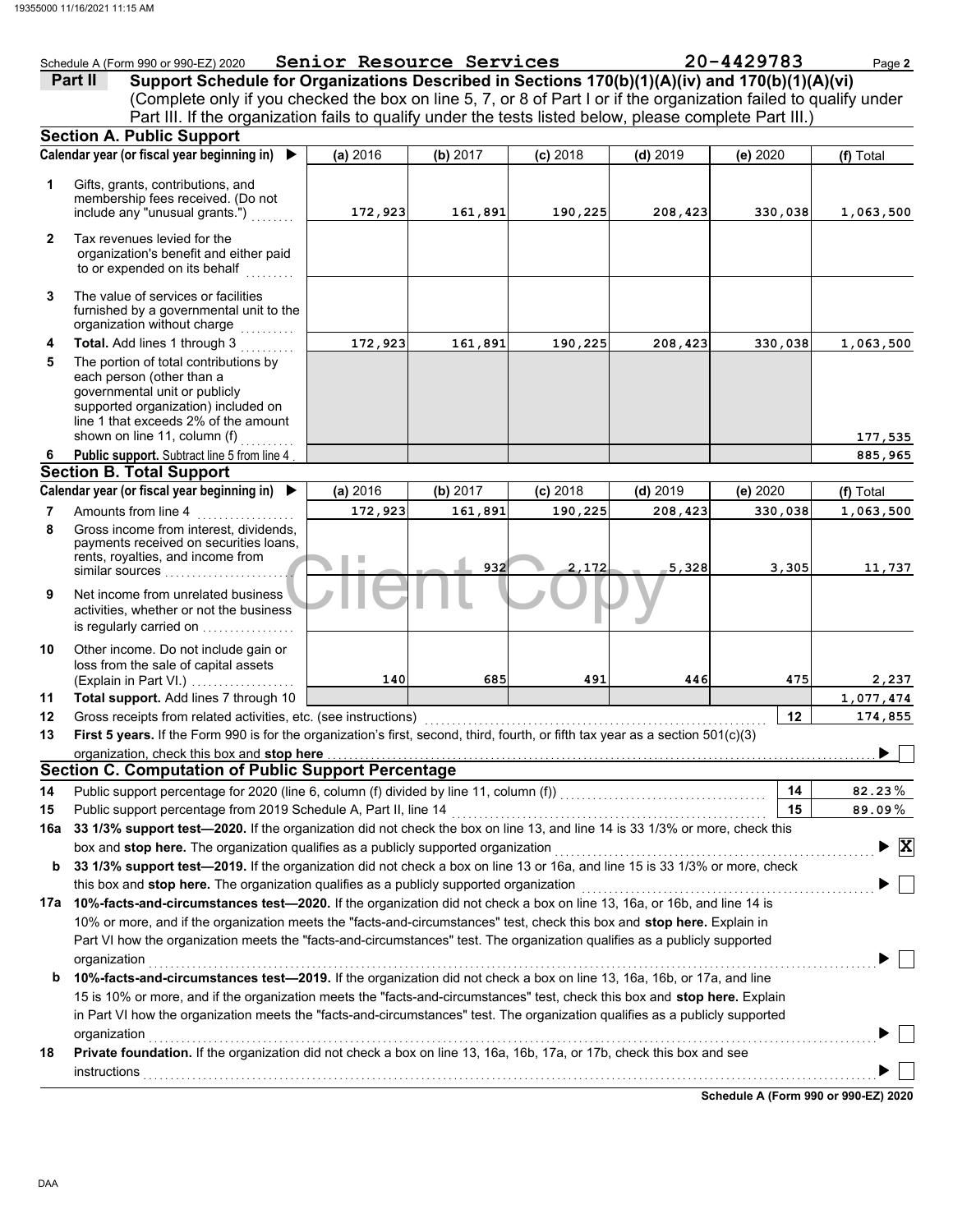|              | 5000 11/16/2021 11:15 AM                                                                                                                                                          |                          |          |            |            |            |           |
|--------------|-----------------------------------------------------------------------------------------------------------------------------------------------------------------------------------|--------------------------|----------|------------|------------|------------|-----------|
|              | Schedule A (Form 990 or 990-EZ) 2020                                                                                                                                              | Senior Resource Services |          |            |            | 20-4429783 | Page 3    |
|              | Part III<br>Support Schedule for Organizations Described in Section 509(a)(2)                                                                                                     |                          |          |            |            |            |           |
|              | (Complete only if you checked the box on line 10 of Part I or if the organization failed to qualify under Part II.                                                                |                          |          |            |            |            |           |
|              | If the organization fails to qualify under the tests listed below, please complete Part II.)                                                                                      |                          |          |            |            |            |           |
|              | <b>Section A. Public Support</b>                                                                                                                                                  |                          |          |            |            |            |           |
|              | Calendar year (or fiscal year beginning in)                                                                                                                                       | (a) 2016                 | (b) 2017 | $(c)$ 2018 | $(d)$ 2019 | (e) 2020   | (f) Total |
| 1            | Gifts, grants, contributions, and membership fees                                                                                                                                 |                          |          |            |            |            |           |
|              | received. (Do not include any "unusual grants.")                                                                                                                                  |                          |          |            |            |            |           |
| $\mathbf{2}$ | Gross receipts from admissions, merchandise<br>sold or services performed, or facilities<br>furnished in any activity that is related to the<br>organization's tax-exempt purpose |                          |          |            |            |            |           |
| 3            | Gross receipts from activities that are not an<br>unrelated trade or business under section 513                                                                                   |                          |          |            |            |            |           |
| 4            | Tax revenues levied for the<br>organization's benefit and either paid<br>to or expended on its behalf                                                                             |                          |          |            |            |            |           |
| 5            | The value of services or facilities<br>furnished by a governmental unit to the<br>organization without charge                                                                     |                          |          |            |            |            |           |
| 6            | Total. Add lines 1 through 5                                                                                                                                                      |                          |          |            |            |            |           |
|              | 7a Amounts included on lines 1, 2, and 3<br>received from disqualified persons                                                                                                    |                          |          |            |            |            |           |
| b            | Amounts included on lines 2 and 3<br>received from other than disqualified<br>persons that exceed the greater of \$5,000<br>or 1% of the amount on line 13 for the year           |                          |          |            |            |            |           |
| C            | Add lines 7a and 7b<br>.                                                                                                                                                          |                          |          |            |            |            |           |
| 8            | Public support. (Subtract line 7c from                                                                                                                                            |                          |          |            |            |            |           |
|              | line $6.$ )                                                                                                                                                                       |                          |          |            |            |            |           |
|              | <b>Section B. Total Support</b>                                                                                                                                                   |                          |          |            |            |            |           |
|              | Calendar year (or fiscal year beginning in)                                                                                                                                       | (a) 2016                 | (b) 2017 | $(c)$ 2018 | $(d)$ 2019 | (e) 2020   | (f) Total |
| 9            | Amounts from line 6                                                                                                                                                               |                          |          |            |            |            |           |
| 10a          | Gross income from interest, dividends,<br>payments received on securities loans, rents,<br>royalties, and income from similar sources                                             |                          |          |            |            |            |           |
| b            | Unrelated business taxable income (less<br>section 511 taxes) from businesses<br>acquired after June 30, 1975                                                                     |                          |          |            |            |            |           |
| C            | Add lines 10a and 10b                                                                                                                                                             |                          |          |            |            |            |           |

| 11 | Net income from unrelated business<br>activities not included in line 10b, whether<br>or not the business is regularly carried on                                                    |  |  |  |
|----|--------------------------------------------------------------------------------------------------------------------------------------------------------------------------------------|--|--|--|
| 12 | Other income. Do not include gain or<br>loss from the sale of capital assets<br>(Explain in Part VI.)                                                                                |  |  |  |
| 13 | Total support. (Add lines 9, 10c, 11,<br>and $12.$ )                                                                                                                                 |  |  |  |
| 14 | <b>First 5 years.</b> If the Form 990 is for the organization's first, second, third, fourth, or fifth tax year as a section 501(c)(3)<br>organization, check this box and stop here |  |  |  |
|    | Section C. Computation of Public Support Percentage                                                                                                                                  |  |  |  |

|    | <b>Section C. Computation of Public Support Percentage</b><br>$\%$<br>15<br>%<br>16<br>%<br>%<br>18<br>19a 33 1/3% support tests—2020. If the organization did not check the box on line 14, and line 15 is more than 33 1/3%, and line<br>17 is not more than 33 1/3%, check this box and stop here. The organization qualifies as a publicly supported organization |  |  |  |  |
|----|-----------------------------------------------------------------------------------------------------------------------------------------------------------------------------------------------------------------------------------------------------------------------------------------------------------------------------------------------------------------------|--|--|--|--|
| 15 | Public support percentage for 2020 (line 8, column (f), divided by line 13, column (f))                                                                                                                                                                                                                                                                               |  |  |  |  |
| 16 | Public support percentage from 2019 Schedule A, Part III, line 15                                                                                                                                                                                                                                                                                                     |  |  |  |  |
|    | Section D. Computation of Investment Income Percentage                                                                                                                                                                                                                                                                                                                |  |  |  |  |
| 17 | Investment income percentage for 2020 (line 10c, column (f), divided by line 13, column (f))                                                                                                                                                                                                                                                                          |  |  |  |  |
|    | 18 Investment income percentage from 2019 Schedule A, Part III, line 17                                                                                                                                                                                                                                                                                               |  |  |  |  |
|    |                                                                                                                                                                                                                                                                                                                                                                       |  |  |  |  |
|    |                                                                                                                                                                                                                                                                                                                                                                       |  |  |  |  |
| b  | 33 1/3% support tests—2019. If the organization did not check a box on line 14 or line 19a, and line 16 is more than 33 1/3%, and                                                                                                                                                                                                                                     |  |  |  |  |
|    | line 18 is not more than 33 1/3%, check this box and stop here. The organization qualifies as a publicly supported organization                                                                                                                                                                                                                                       |  |  |  |  |
| 20 | Private foundation. If the organization did not check a box on line 14, 19a, or 19b, check this box and see instructions                                                                                                                                                                                                                                              |  |  |  |  |

**Schedule A (Form 990 or 990-EZ) 2020**

 $\blacktriangleright$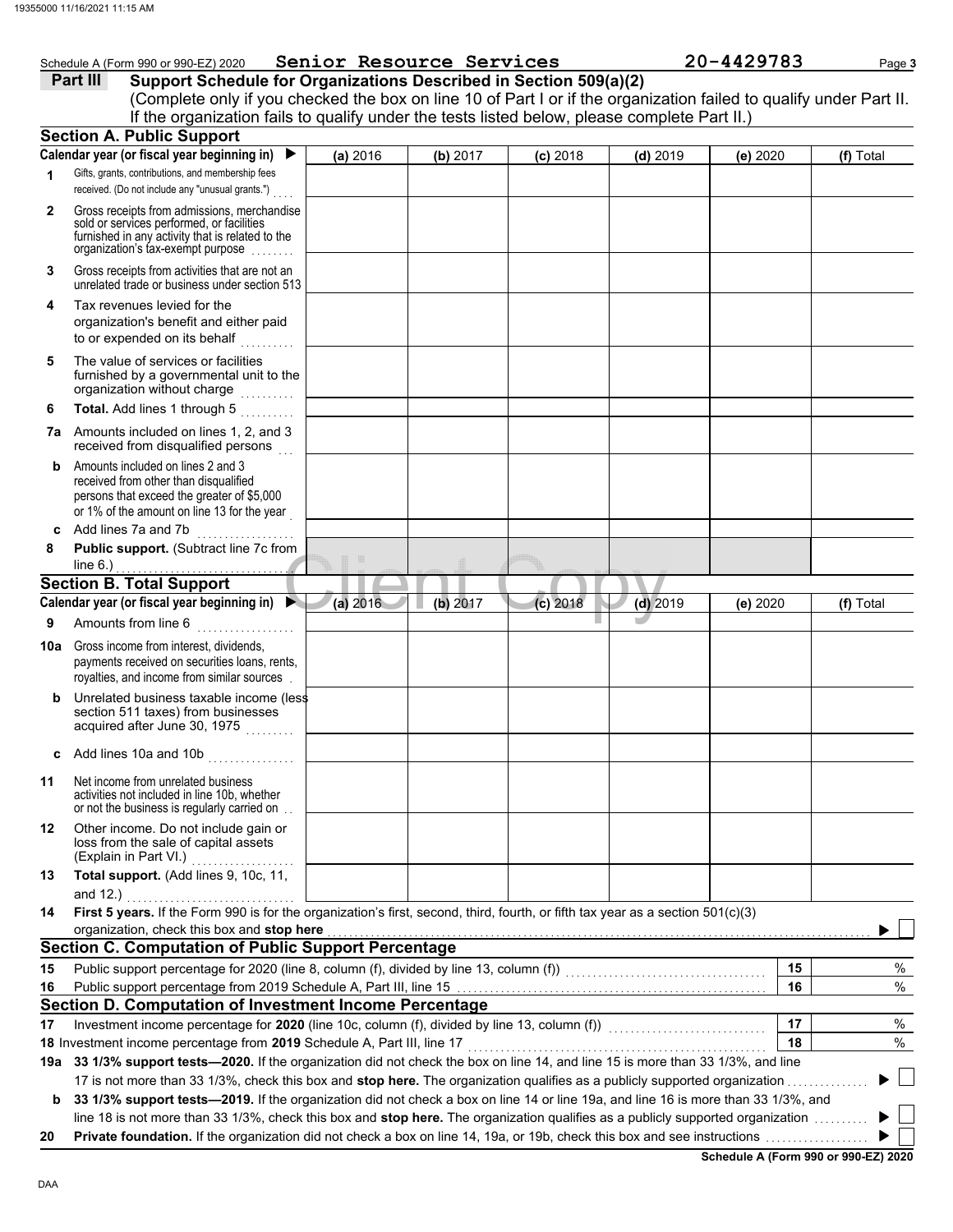#### eign supported organization was used exclusively for section 170(c)<br>eign supported organization was used exclusively for section 170(c)<br>e. or remove any supported organizations during the tax year? If "Y **Part IV Supporting Organizations** Sections A, D, and E. If you checked box 12d, Part I, complete Sections A and D, and complete Part V.) Schedule A (Form 990 or 990-EZ) 2020 **Senior Resource Services** 20-4429783 Page 4 **Section A. All Supporting Organizations** (Complete only if you checked a box in line 12 on Part I. If you checked box 12a, Part I, complete Sections A and B. If you checked box 12b, Part I, complete Sections A and C. If you checked box 12c, Part I, complete Are all of the organization's supported organizations listed by name in the organization's governing documents? *If "No," describe in Part VI how the supported organizations are designated. If designated by class or purpose, describe the designation. If historic and continuing relationship, explain.* Did the organization have any supported organization that does not have an IRS determination of status under section 509(a)(1) or (2)? *If "Yes," explain in Part VI how the organization determined that the supported organization was described in section 509(a)(1) or (2).* **1 2 3a** Did the organization have a supported organization described in section 501(c)(4), (5), or (6)? *If "Yes," answer* **b c** Did the organization ensure that all support to such organizations was used exclusively for section 170(c)(2)(B) **4a** Was any supported organization not organized in the United States ("foreign supported organization")? *If* **b c** Did the organization support any foreign supported organization that does not have an IRS determination **5a** Did the organization add, substitute, or remove any supported organizations during the tax year? *If "Yes,"* **b c 6 7 8 9a b c** Did a disqualified person (as defined in line 9a) have an ownership interest in, or derive any personal benefit **10a b** *lines 3b and 3c below.* Did the organization confirm that each supported organization qualified under section  $501(c)(4)$ , (5), or (6) and satisfied the public support tests under section 509(a)(2)? *If "Yes," describe in Part VI when and how the organization made the determination.* purposes? *If "Yes," explain in Part VI what controls the organization put in place to ensure such use. "Yes," and if you checked 12a or 12b in Part I, answer (b) and (c) below.* Did the organization have ultimate control and discretion in deciding whether to make grants to the foreign supported organization? *If "Yes," describe in Part VI how the organization had such control and discretion despite being controlled or supervised by or in connection with its supported organizations.* under sections 501(c)(3) and 509(a)(1) or (2)? *If "Yes," explain in Part VI what controls the organization used to ensure that all support to the foreign supported organization was used exclusively for section 170(c)(2)(B) purposes. answer lines 5b and 5c below (if applicable). Also, provide detail in Part VI, including (i) the names and EIN numbers of the supported organizations added, substituted, or removed; (ii) the reasons for each such action; (iii) the authority under the organization's organizing document authorizing such action; and (iv) how the action was accomplished (such as by amendment to the organizing document).* **Type I or Type II only.** Was any added or substituted supported organization part of a class already designated in the organization's organizing document? **Substitutions only.** Was the substitution the result of an event beyond the organization's control? Did the organization provide support (whether in the form of grants or the provision of services or facilities) to anyone other than (i) its supported organizations, (ii) individuals that are part of the charitable class benefited by one or more of its supported organizations, or (iii) other supporting organizations that also support or benefit one or more of the filing organization's supported organizations? *If "Yes," provide detail in Part VI.* Did the organization provide a grant, loan, compensation, or other similar payment to a substantial contributor (as defined in section 4958(c)(3)(C)), a family member of a substantial contributor, or a 35% controlled entity with regard to a substantial contributor? *If "Yes," complete Part I of Schedule L (Form 990 or 990-EZ).* Did the organization make a loan to a disqualified person (as defined in section 4958) not described in line 7? *If "Yes," complete Part I of Schedule L (Form 990 or 990-EZ).* Was the organization controlled directly or indirectly at any time during the tax year by one or more disqualified persons, as defined in section 4946 (other than foundation managers and organizations described in section 509(a)(1) or (2))? *If "Yes," provide detail in Part VI.* Did one or more disqualified persons (as defined in line 9a) hold a controlling interest in any entity in which the supporting organization had an interest? *If "Yes," provide detail in Part VI.* from, assets in which the supporting organization also had an interest? *If "Yes," provide detail in Part VI.* Was the organization subject to the excess business holdings rules of section 4943 because of section 4943(f) (regarding certain Type II supporting organizations, and all Type III non-functionally integrated supporting organizations)? *If "Yes," answer line 10b below.* Did the organization have any excess business holdings in the tax year? *(Use Schedule C, Form 4720, to determine whether the organization had excess business holdings.)* **Yes No 1 2 3a 3b 3c 4a 4b 4c 5a 5b 5c 6 7 8 9a 9b 9c 10a 10b**

**Schedule A (Form 990 or 990-EZ) 2020**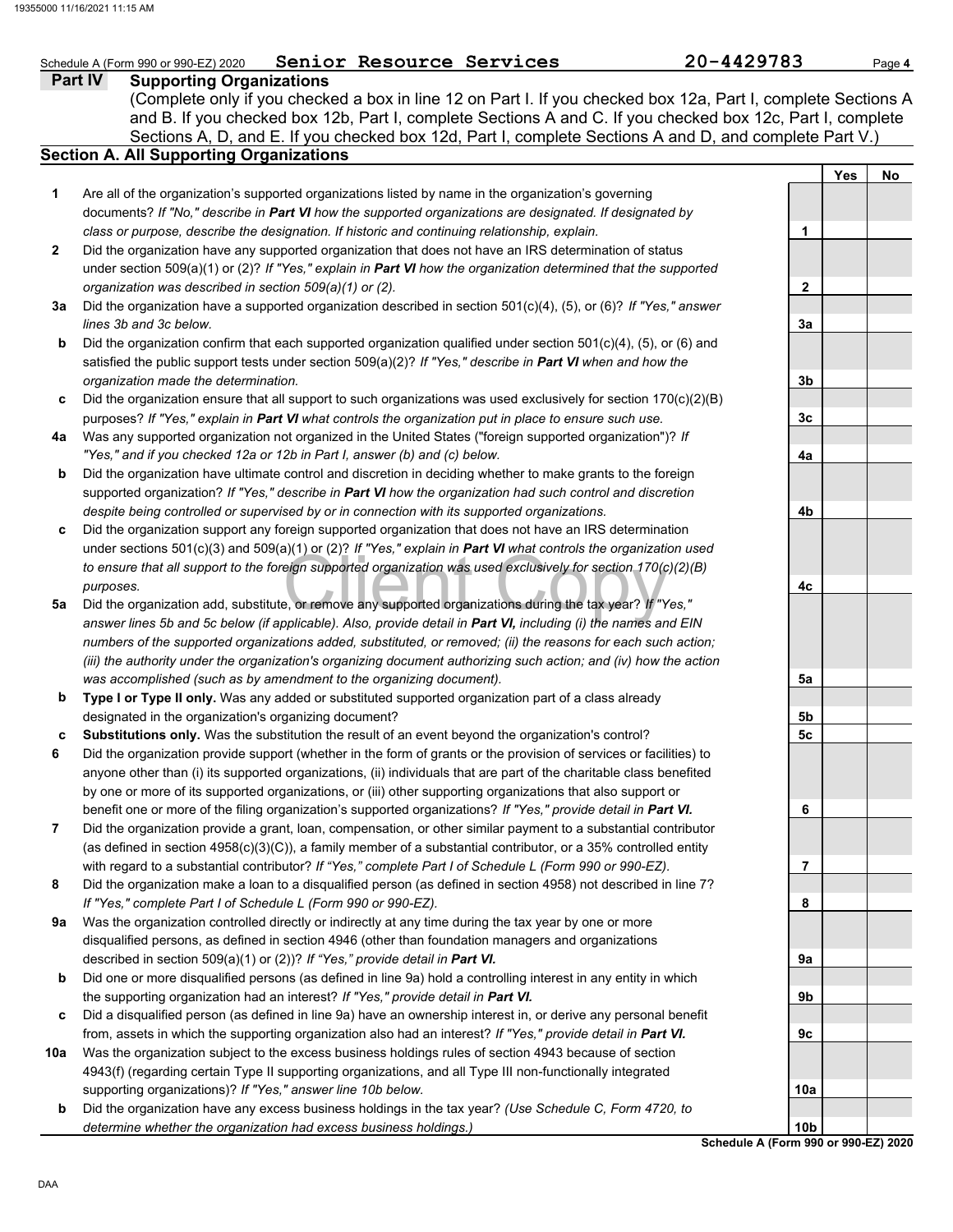|                | Senior Resource Services<br>Schedule A (Form 990 or 990-EZ) 2020                                                     | 20-4429783      |     | Page 5 |
|----------------|----------------------------------------------------------------------------------------------------------------------|-----------------|-----|--------|
| <b>Part IV</b> | <b>Supporting Organizations (continued)</b>                                                                          |                 |     |        |
|                |                                                                                                                      |                 | Yes | No     |
| 11             | Has the organization accepted a gift or contribution from any of the following persons?                              |                 |     |        |
|                | a A person who directly or indirectly controls, either alone or together with persons described in lines 11b and     |                 |     |        |
|                | 11c below, the governing body of a supported organization?                                                           | 11a             |     |        |
| b              | A family member of a person described in line 11a above?                                                             | 11 <sub>b</sub> |     |        |
|                | c A 35% controlled entity of a person described in line 11a or 11b above? If "Yes" to line 11a, 11b, or 11c, provide |                 |     |        |
|                | detail in <b>Part VI</b> .                                                                                           | 11c             |     |        |

| detail in <b>Part VI</b> . |  |  |
|----------------------------|--|--|
|                            |  |  |

### **Section B. Type I Supporting Organizations**

|                |                                                                                                                                | 155 | IVV |
|----------------|--------------------------------------------------------------------------------------------------------------------------------|-----|-----|
|                | Did the governing body, members of the governing body, officers acting in their official capacity, or membership of one or     |     |     |
|                | more supported organizations have the power to regularly appoint or elect at least a majority of the organization's officers,  |     |     |
|                | directors, or trustees at all times during the tax year? If "No," describe in Part VI how the supported organization(s)        |     |     |
|                | effectively operated, supervised, or controlled the organization's activities. If the organization had more than one supported |     |     |
|                | organization, describe how the powers to appoint and/or remove officers, directors, or trustees were allocated among the       |     |     |
|                | supported organizations and what conditions or restrictions, if any, applied to such powers during the tax year.               |     |     |
| $\overline{2}$ | Did the organization operate for the benefit of any supported organization other than the supported                            |     |     |
|                | organization(s) that operated, supervised, or controlled the supporting organization? If "Yes," explain in Part                |     |     |
|                | VI how providing such benefit carried out the purposes of the supported organization(s) that operated,                         |     |     |

#### *supervised, or controlled the supporting organization.* **Section C. Type II Supporting Organizations**

| Were a majority of the organization's directors or trustees during the tax year also a majority of the directors |  |  |
|------------------------------------------------------------------------------------------------------------------|--|--|
| or trustees of each of the organization's supported organization(s)? If "No," describe in Part VI how control    |  |  |
| or management of the supporting organization was vested in the same persons that controlled or managed           |  |  |
| the supported organization(s).                                                                                   |  |  |

## **Section D. All Type III Supporting Organizations**

|                | <i>the supported organization</i> s).                                                                                  |     |     |
|----------------|------------------------------------------------------------------------------------------------------------------------|-----|-----|
|                | <b>Section D. All Type III Supporting Organizations</b>                                                                |     |     |
|                |                                                                                                                        | Yes | No. |
|                | Did the organization provide to each of its supported organizations, by the last day of the fifth month of the         |     |     |
|                | organization's tax year, (i) a written notice describing the type and amount of support provided during the prior tax  |     |     |
|                | year, (ii) a copy of the Form 990 that was most recently filed as of the date of notification, and (iii) copies of the |     |     |
|                | organization's governing documents in effect on the date of notification, to the extent not previously provided?       |     |     |
| $\overline{2}$ | Were any of the organization's officers, directors, or trustees either (i) appointed or elected by the supported       |     |     |
|                | organization(s) or (ii) serving on the governing body of a supported organization? If "No," explain in Part VI how     |     |     |
|                | the organization maintained a close and continuous working relationship with the supported organization(s).            |     |     |
| 3              | By reason of the relationship described in line 2, above, did the organization's supported organizations have          |     |     |
|                | a significant voice in the organization's investment policies and in directing the use of the organization's           |     |     |
|                | income or assets at all times during the tax year? If "Yes," describe in Part VI the role the organization's           |     |     |
|                | supported organizations played in this regard.                                                                         |     |     |

#### **Section E. Type III Functionally-Integrated Supporting Organizations**

| Check the box next to the method that the organization used to satisfy the Integral Part Test during the year (see instructions). |  |
|-----------------------------------------------------------------------------------------------------------------------------------|--|

- The organization satisfied the Activities Test. *Complete line 2 below.* **a**
- The organization is the parent of each of its supported organizations. *Complete line 3 below.* **b**

|  | c $\vert$ The organization supported a governmental entity. Describe in Part VI how you supported a governmental entity (see instructions). |
|--|---------------------------------------------------------------------------------------------------------------------------------------------|
|  |                                                                                                                                             |

- **2** Activities Test. *Answer lines 2a and 2b below.*
- **a** Did substantially all of the organization's activities during the tax year directly further the exempt purposes of the supported organization(s) to which the organization was responsive? *If "Yes," then in Part VI identify those supported organizations and explain how these activities directly furthered their exempt purposes, how the organization was responsive to those supported organizations, and how the organization determined that these activities constituted substantially all of its activities.*
- **b** Did the activities described in line 2a, above, constitute activities that, but for the organization's involvement, one or more of the organization's supported organization(s) would have been engaged in? If "Yes," explain in *Part VI the reasons for the organization's position that its supported organization(s) would have engaged in these activities but for the organization's involvement.*
- **3** Parent of Supported Organizations. *Answer lines 3a and 3b below.*
- **a** Did the organization have the power to regularly appoint or elect a majority of the officers, directors, or trustees of each of the supported organizations? *If "Yes" or "No," provide details in Part VI.*
- **b** Did the organization exercise a substantial degree of direction over the policies, programs, and activities of each of its supported organizations? *If "Yes," describe in Part VI the role played by the organization in this regard.*

**3a**

**2a**

**2b**

**Yes No**

**2**

**Yes No**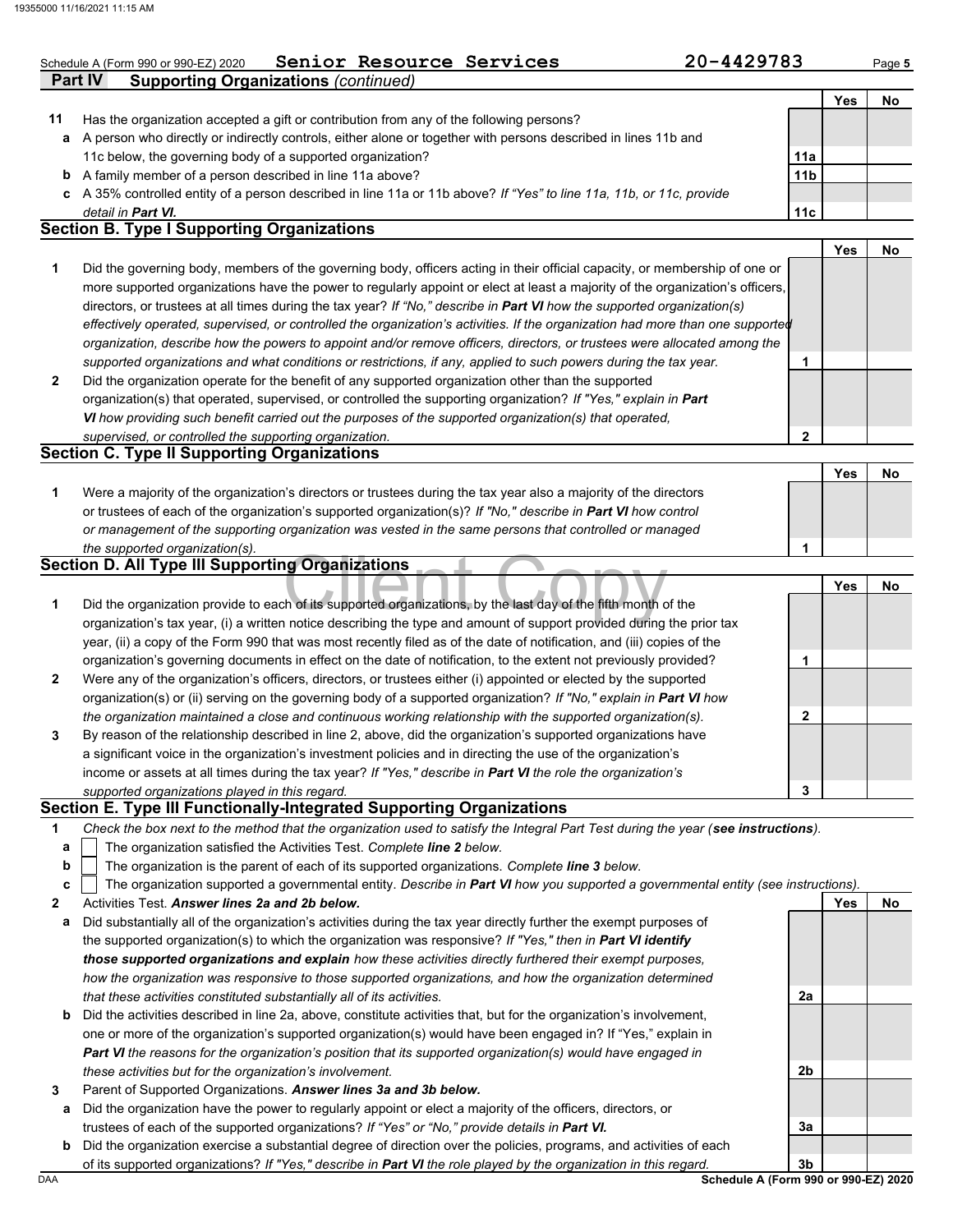|                | Senior Resource Services<br>Schedule A (Form 990 or 990-EZ) 2020                                                                 |                         | 20-4429783     | Page 6                         |
|----------------|----------------------------------------------------------------------------------------------------------------------------------|-------------------------|----------------|--------------------------------|
| <b>Part V</b>  | Type III Non-Functionally Integrated 509(a)(3) Supporting Organizations                                                          |                         |                |                                |
| 1              | Check here if the organization satisfied the Integral Part Test as a qualifying trust on Nov. 20, 1970 (explain in Part VI). See |                         |                |                                |
|                | instructions. All other Type III non-functionally integrated supporting organizations must complete Sections A through E.        |                         |                |                                |
|                | Section A - Adjusted Net Income                                                                                                  |                         | (A) Prior Year | (B) Current Year               |
|                |                                                                                                                                  |                         |                | (optional)                     |
| 1.             | Net short-term capital gain                                                                                                      | 1                       |                |                                |
| $\mathbf{2}$   | Recoveries of prior-year distributions                                                                                           | $\overline{\mathbf{2}}$ |                |                                |
| 3              | Other gross income (see instructions)                                                                                            | 3                       |                |                                |
| 4              | Add lines 1 through 3.                                                                                                           | $\overline{\mathbf{4}}$ |                |                                |
| 5              | Depreciation and depletion                                                                                                       | 5                       |                |                                |
| 6              | Portion of operating expenses paid or incurred for production or collection of                                                   |                         |                |                                |
|                | gross income or for management, conservation, or maintenance of property                                                         |                         |                |                                |
|                | held for production of income (see instructions)                                                                                 | 6                       |                |                                |
| 7              | Other expenses (see instructions)                                                                                                | $\overline{7}$          |                |                                |
| 8              | Adjusted Net Income (subtract lines 5, 6, and 7 from line 4)                                                                     | 8                       |                |                                |
|                | <b>Section B - Minimum Asset Amount</b>                                                                                          |                         | (A) Prior Year | (B) Current Year<br>(optional) |
| 1.             | Aggregate fair market value of all non-exempt-use assets (see                                                                    |                         |                |                                |
|                | instructions for short tax year or assets held for part of year):                                                                |                         |                |                                |
|                | a Average monthly value of securities                                                                                            | 1a                      |                |                                |
|                | <b>b</b> Average monthly cash balances                                                                                           | 1 <sub>b</sub>          |                |                                |
|                | c Fair market value of other non-exempt-use assets                                                                               | 1 <sub>c</sub>          |                |                                |
|                | d Total (add lines 1a, 1b, and 1c)                                                                                               | 1 <sub>d</sub>          |                |                                |
|                | e Discount claimed for blockage or other factors                                                                                 |                         |                |                                |
|                | (explain in detail in Part VI):                                                                                                  |                         |                |                                |
| $\mathbf{2}$   | Acquisition indebtedness applicable to non-exempt-use assets                                                                     | $\mathbf 2$             |                |                                |
| 3              | Subtract line 2 from line 1d.                                                                                                    | $\overline{\mathbf{3}}$ |                |                                |
| 4              | Cash deemed held for exempt use. Enter 0.015 of line 3 (for greater amount,<br>see instructions).                                |                         |                |                                |
| 5              | Net value of non-exempt-use assets (subtract line 4 from line 3)                                                                 | $-5$                    |                |                                |
| 6              | Multiply line 5 by 0.035.                                                                                                        | 6                       |                |                                |
| 7              | Recoveries of prior-year distributions                                                                                           | $\overline{7}$          |                |                                |
| 8              | Minimum Asset Amount (add line 7 to line 6)                                                                                      | 8                       |                |                                |
|                | Section C - Distributable Amount                                                                                                 |                         |                | <b>Current Year</b>            |
| 1.             | Adjusted net income for prior year (from Section A, line 8, column A)                                                            | 1                       |                |                                |
| $\mathbf{2}$   | Enter 0.85 of line 1.                                                                                                            | $\overline{\mathbf{2}}$ |                |                                |
| 3              | Minimum asset amount for prior year (from Section B, line 8, column A)                                                           | 3                       |                |                                |
| 4              | Enter greater of line 2 or line 3.                                                                                               | 4                       |                |                                |
| 5              | Income tax imposed in prior year                                                                                                 | 5                       |                |                                |
| 6              | Distributable Amount. Subtract line 5 from line 4, unless subject to                                                             |                         |                |                                |
|                | emergency temporary reduction (see instructions).                                                                                | 6                       |                |                                |
| $\overline{7}$ | Check here if the current year is the organization's first as a non-functionally integrated Type III supporting organization     |                         |                |                                |

(see instructions).

**Schedule A (Form 990 or 990-EZ) 2020**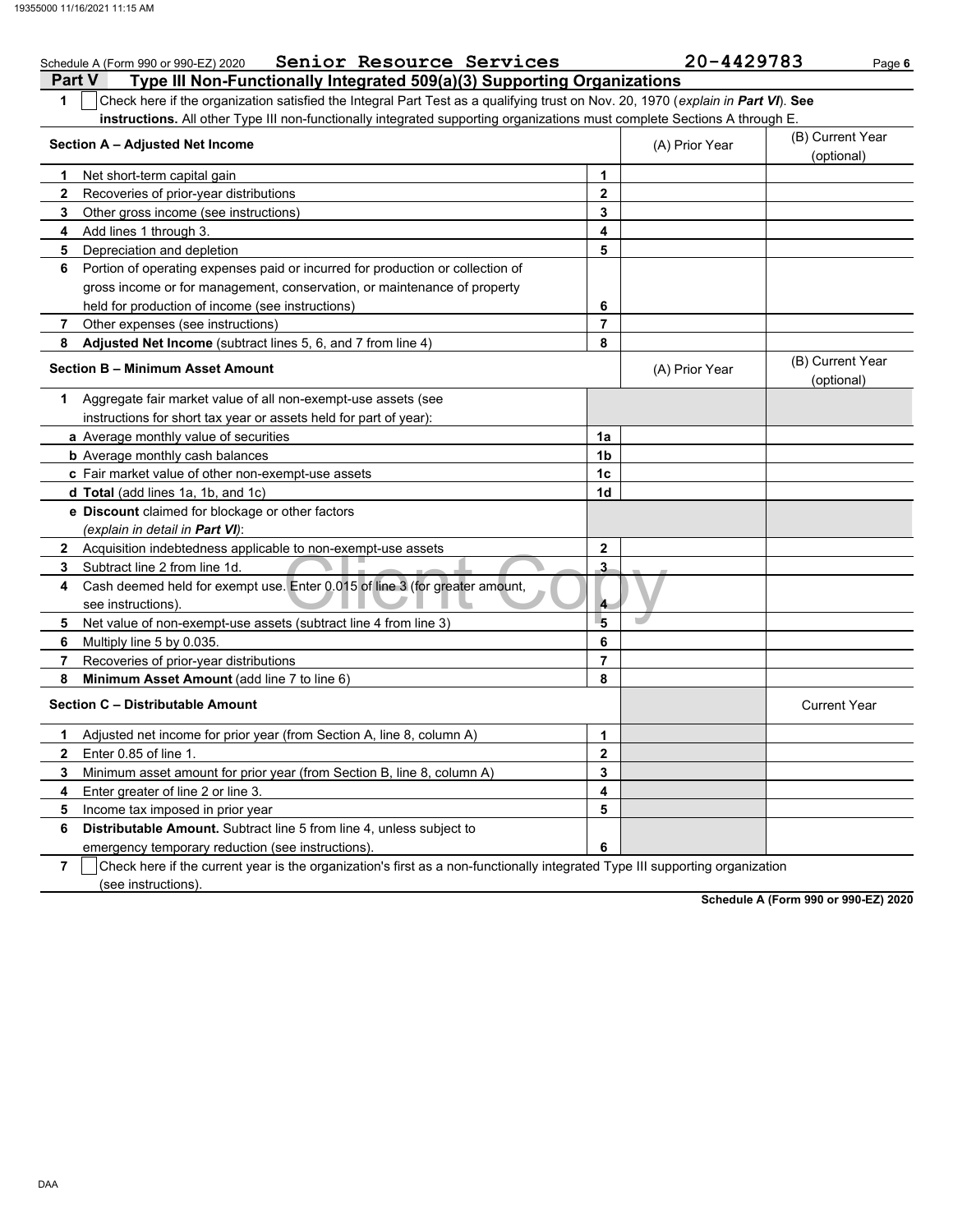|              | Senior Resource Services<br>Schedule A (Form 990 or 990-EZ) 2020                                                            |                                    | 20-4429783                                    | Page 7                                           |
|--------------|-----------------------------------------------------------------------------------------------------------------------------|------------------------------------|-----------------------------------------------|--------------------------------------------------|
| Part V       | Type III Non-Functionally Integrated 509(a)(3) Supporting Organizations (continued)                                         |                                    |                                               |                                                  |
|              | <b>Section D - Distributions</b>                                                                                            |                                    |                                               | <b>Current Year</b>                              |
| 1            | Amounts paid to supported organizations to accomplish exempt purposes                                                       |                                    |                                               |                                                  |
| $\mathbf{2}$ | Amounts paid to perform activity that directly furthers exempt purposes of supported                                        |                                    |                                               |                                                  |
|              | organizations, in excess of income from activity                                                                            |                                    |                                               |                                                  |
| 3            | Administrative expenses paid to accomplish exempt purposes of supported organizations                                       |                                    |                                               |                                                  |
| 4            | Amounts paid to acquire exempt-use assets                                                                                   |                                    |                                               |                                                  |
| 5            | Qualified set-aside amounts (prior IRS approval required-provide details in Part VI)                                        |                                    |                                               |                                                  |
| 6            | Other distributions (describe in Part VI). See instructions.                                                                |                                    |                                               |                                                  |
| 7            | Total annual distributions. Add lines 1 through 6.                                                                          |                                    |                                               |                                                  |
| 8            | Distributions to attentive supported organizations to which the organization is responsive                                  |                                    |                                               |                                                  |
|              | (provide details in Part VI). See instructions.                                                                             |                                    |                                               |                                                  |
| 9            | Distributable amount for 2020 from Section C, line 6                                                                        |                                    |                                               |                                                  |
| 10           | Line 8 amount divided by line 9 amount                                                                                      |                                    |                                               |                                                  |
|              | <b>Section E - Distribution Allocations (see instructions)</b>                                                              | (i)<br><b>Excess Distributions</b> | (ii)<br><b>Underdistributions</b><br>Pre-2020 | (iii)<br><b>Distributable</b><br>Amount for 2020 |
| 1            | Distributable amount for 2020 from Section C, line 6                                                                        |                                    |                                               |                                                  |
| $\mathbf{2}$ | Underdistributions, if any, for years prior to 2020<br>(reasonable cause required-explain in Part VI). See<br>instructions. |                                    |                                               |                                                  |
| 3            | Excess distributions carryover, if any, to 2020                                                                             |                                    |                                               |                                                  |
|              | a From 2015                                                                                                                 |                                    |                                               |                                                  |
|              | $b$ From 2016                                                                                                               |                                    |                                               |                                                  |
|              | c From 2017                                                                                                                 |                                    |                                               |                                                  |
|              | ш<br>d From 2018                                                                                                            |                                    |                                               |                                                  |
|              | .<br>e From 2019                                                                                                            |                                    |                                               |                                                  |
|              | f Total of lines 3a through 3e                                                                                              |                                    |                                               |                                                  |
|              | g Applied to underdistributions of prior years                                                                              |                                    |                                               |                                                  |
|              | h Applied to 2020 distributable amount                                                                                      |                                    |                                               |                                                  |
|              | Carryover from 2015 not applied (see instructions)                                                                          |                                    |                                               |                                                  |
|              | Remainder. Subtract lines 3g, 3h, and 3i from line 3f.                                                                      |                                    |                                               |                                                  |
| 4            | Distributions for 2020 from                                                                                                 |                                    |                                               |                                                  |
|              | Section D, line 7:<br>\$                                                                                                    |                                    |                                               |                                                  |
|              | a Applied to underdistributions of prior years                                                                              |                                    |                                               |                                                  |
|              | <b>b</b> Applied to 2020 distributable amount                                                                               |                                    |                                               |                                                  |
|              | c Remainder. Subtract lines 4a and 4b from line 4.                                                                          |                                    |                                               |                                                  |
| 5            | Remaining underdistributions for years prior to 2020, if                                                                    |                                    |                                               |                                                  |
|              | any. Subtract lines 3g and 4a from line 2. For result                                                                       |                                    |                                               |                                                  |
|              | greater than zero, explain in Part VI. See instructions.                                                                    |                                    |                                               |                                                  |
| 6            | Remaining underdistributions for 2020 Subtract lines 3h                                                                     |                                    |                                               |                                                  |
|              | and 4b from line 1. For result greater than zero, explain in                                                                |                                    |                                               |                                                  |
|              | Part VI. See instructions.                                                                                                  |                                    |                                               |                                                  |
|              |                                                                                                                             |                                    |                                               |                                                  |
| 7            | Excess distributions carryover to 2021. Add lines 3j<br>and 4c.                                                             |                                    |                                               |                                                  |
| 8            | Breakdown of line 7:                                                                                                        |                                    |                                               |                                                  |
|              | a Excess from 2016                                                                                                          |                                    |                                               |                                                  |
|              | .                                                                                                                           |                                    |                                               |                                                  |
|              | <b>b</b> Excess from 2017                                                                                                   |                                    |                                               |                                                  |
|              | c Excess from 2018<br>d Excess from 2019.                                                                                   |                                    |                                               |                                                  |
|              |                                                                                                                             |                                    |                                               |                                                  |
|              | e Excess from 2020                                                                                                          |                                    |                                               |                                                  |

**Schedule A (Form 990 or 990-EZ) 2020**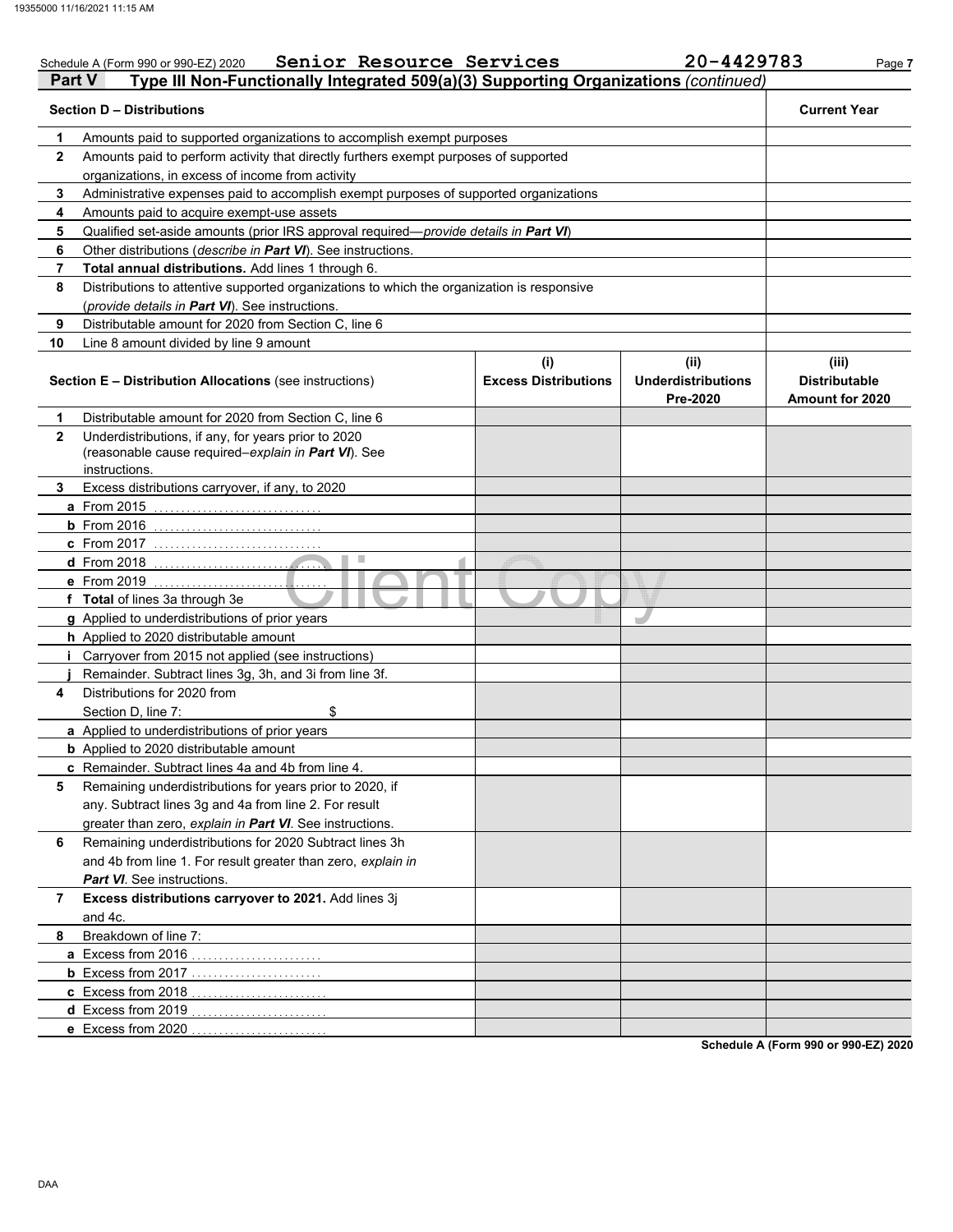|         | Schedule A (Form 990 or 990-EZ) 2020 Senior Resource Services |                   | 20-4429783                                                                                                                                                                                                                                                                                                                                                        | Page 8 |
|---------|---------------------------------------------------------------|-------------------|-------------------------------------------------------------------------------------------------------------------------------------------------------------------------------------------------------------------------------------------------------------------------------------------------------------------------------------------------------------------|--------|
| Part VI |                                                               |                   | Supplemental Information. Provide the explanations required by Part II, line 10; Part II, line 17a or 17b; Part<br>III, line 12; Part IV, Section A, lines 1, 2, 3b, 3c, 4b, 4c, 5a, 6, 9a, 9b, 9c, 11a, 11b, and 11c; Part IV, Section<br>B, lines 1 and 2; Part IV, Section C, line 1; Part IV, Section D, lines 2 and 3; Part IV, Section E, lines 1c, 2a, 2b, |        |
|         |                                                               |                   | 3a, and 3b; Part V, line 1; Part V, Section B, line 1e; Part V, Section D, lines 5, 6, and 8; and Part V, Section E,<br>lines 2, 5, and 6. Also complete this part for any additional information. (See instructions.)                                                                                                                                            |        |
|         | Part II, Line 10 - Other Income Detail                        |                   |                                                                                                                                                                                                                                                                                                                                                                   |        |
|         | Other income                                                  |                   | \$<br>2,237                                                                                                                                                                                                                                                                                                                                                       |        |
|         |                                                               |                   |                                                                                                                                                                                                                                                                                                                                                                   |        |
|         |                                                               |                   |                                                                                                                                                                                                                                                                                                                                                                   |        |
|         |                                                               |                   |                                                                                                                                                                                                                                                                                                                                                                   |        |
|         |                                                               |                   |                                                                                                                                                                                                                                                                                                                                                                   |        |
|         |                                                               |                   |                                                                                                                                                                                                                                                                                                                                                                   |        |
|         |                                                               |                   |                                                                                                                                                                                                                                                                                                                                                                   |        |
|         |                                                               |                   |                                                                                                                                                                                                                                                                                                                                                                   |        |
|         |                                                               | <b>Client Cop</b> | $\mathbf{V}$                                                                                                                                                                                                                                                                                                                                                      |        |
|         |                                                               |                   |                                                                                                                                                                                                                                                                                                                                                                   |        |
|         |                                                               |                   |                                                                                                                                                                                                                                                                                                                                                                   |        |
|         |                                                               |                   |                                                                                                                                                                                                                                                                                                                                                                   |        |
|         |                                                               |                   |                                                                                                                                                                                                                                                                                                                                                                   |        |
|         |                                                               |                   |                                                                                                                                                                                                                                                                                                                                                                   |        |
|         |                                                               |                   |                                                                                                                                                                                                                                                                                                                                                                   |        |
|         |                                                               |                   |                                                                                                                                                                                                                                                                                                                                                                   |        |
|         |                                                               |                   |                                                                                                                                                                                                                                                                                                                                                                   |        |
|         |                                                               |                   |                                                                                                                                                                                                                                                                                                                                                                   |        |
|         |                                                               |                   |                                                                                                                                                                                                                                                                                                                                                                   |        |
|         |                                                               |                   |                                                                                                                                                                                                                                                                                                                                                                   |        |
|         |                                                               |                   |                                                                                                                                                                                                                                                                                                                                                                   |        |
|         |                                                               |                   |                                                                                                                                                                                                                                                                                                                                                                   |        |
|         |                                                               |                   |                                                                                                                                                                                                                                                                                                                                                                   |        |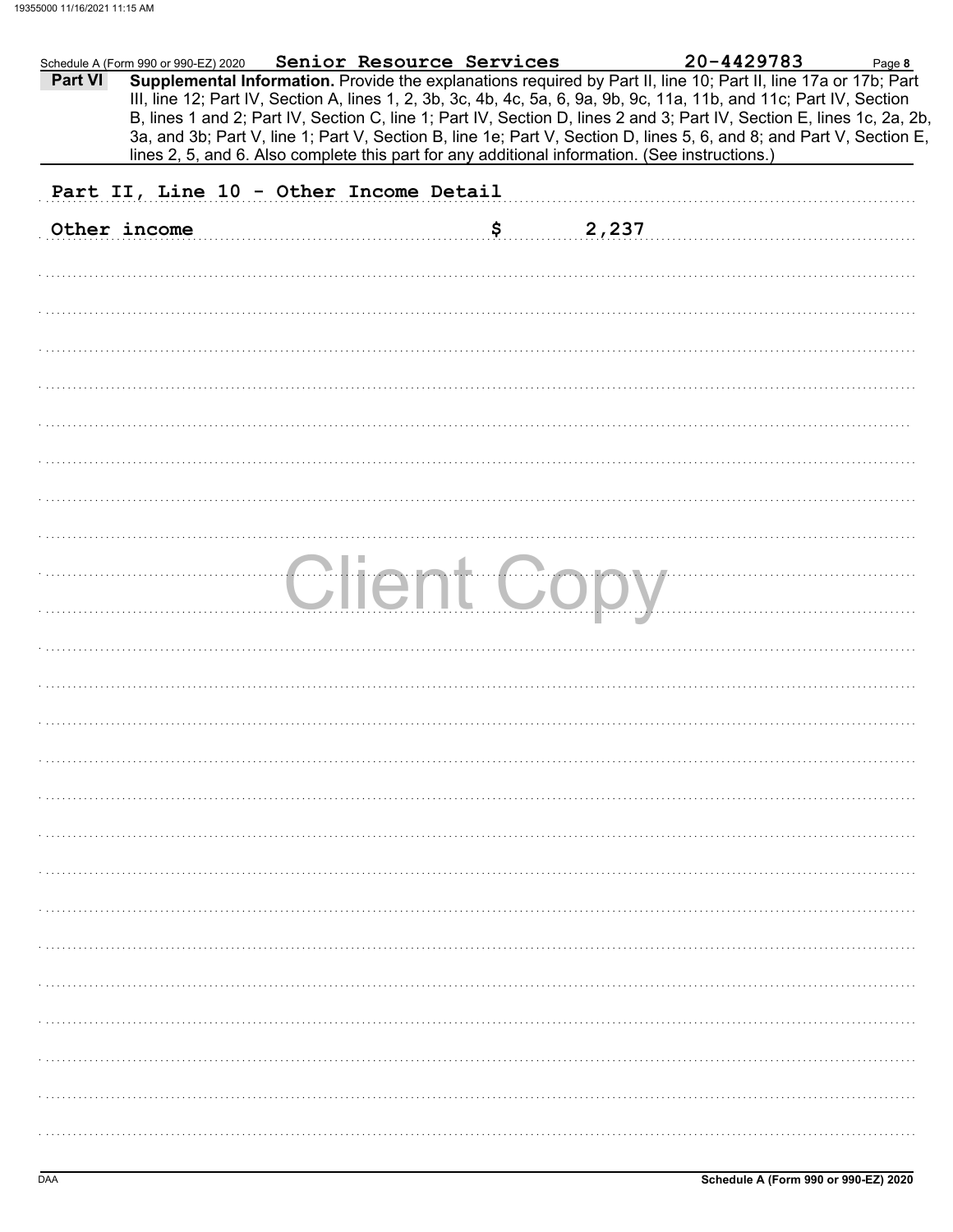**(Form 990, 990-EZ,**

# **Schedule of Contributors Schedule B**

**or 990-PF) Attach to Form 990, Form 990-EZ, or Form 990-PF. Go to** *www.irs.gov/Form990* **for the latest information.** OMB No. 1545-0047

**2020**

**Employer identification number**

**Senior Resource Services 20-4429783**

| Department of the Treasury<br>Internal Revenue Service |                    |
|--------------------------------------------------------|--------------------|
| Name of the organization                               |                    |
| Senior Resource Servic                                 |                    |
| <b>Organization type (check one):</b>                  |                    |
| Filers of:                                             | Section:           |
| Form 990 or 990-EZ                                     | X<br>501(c)<br>- 3 |
|                                                        |                    |

|  | $(c)$ $(3)$ (enter number) organization |
|--|-----------------------------------------|
|  |                                         |

4947(a)(1) nonexempt charitable trust **not** treated as a private foundation

|  |  | 527 political organization |
|--|--|----------------------------|
|--|--|----------------------------|

|  |  | $\boxed{\phantom{1}}$ 501(c)(3) exempt private foundation |
|--|--|-----------------------------------------------------------|
|--|--|-----------------------------------------------------------|

4947(a)(1) nonexempt charitable trust treated as a private foundation

501(c)(3) taxable private foundation

Check if your organization is covered by the **General Rule** or a **Special Rule. Note:** Only a section 501(c)(7), (8), or (10) organization can check boxes for both the General Rule and a Special Rule. See instructions.

#### **General Rule**

Form 990-PF

ons.<br>For an organization filing Form 990, 990-EZ, or 990-PF that received, during the year, contributions totaling \$5,000 or more (in money or property) from any one contributor. Complete Parts I and II. See instructions for determining a contributor's total contributions.

#### **Special Rules**

| $\overline{X}$ For an organization described in section 501(c)(3) filing Form 990 or 990-EZ that met the 331/3% support test of the |
|-------------------------------------------------------------------------------------------------------------------------------------|
| regulations under sections 509(a)(1) and 170(b)(1)(A)(vi), that checked Schedule A (Form 990 or 990-EZ), Part II, line              |
| 13, 16a, or 16b, and that received from any one contributor, during the year, total contributions of the greater of (1)             |
| \$5,000; or (2) 2% of the amount on (i) Form 990, Part VIII, line 1h; or (ii) Form 990-EZ, line 1. Complete Parts I and II.         |

literary, or educational purposes, or for the prevention of cruelty to children or animals. Complete Parts I (entering For an organization described in section 501(c)(7), (8), or (10) filing Form 990 or 990-EZ that received from any one contributor, during the year, total contributions of more than \$1,000 *exclusively* for religious, charitable, scientific, "N/A" in column (b) instead of the contributor name and address), II, and III.

For an organization described in section 501(c)(7), (8), or (10) filing Form 990 or 990-EZ that received from any one contributor, during the year, contributions *exclusively* for religious, charitable, etc., purposes, but no such contributions totaled more than \$1,000. If this box is checked, enter here the total contributions that were received during the year for an *exclusively* religious, charitable, etc., purpose. Don't complete any of the parts unless the **General Rule** applies to this organization because it received *nonexclusively* religious, charitable, etc., contributions totaling \$5,000 or more during the year  $\ldots$  and  $\ldots$  are set all  $\qquad \qquad$   $\qquad$  \$

990-EZ, or 990-PF), but it **must** answer "No" on Part IV, line 2, of its Form 990; or check the box on line H of its Form 990-EZ or on its Form 990-PF, Part I, line 2, to certify that it doesn't meet the filing requirements of Schedule B (Form 990, 990-EZ, or 990-PF). **Caution:** An organization that isn't covered by the General Rule and/or the Special Rules doesn't file Schedule B (Form 990,

**For Paperwork Reduction Act Notice, see the instructions for Form 990, 990-EZ, or 990-PF.**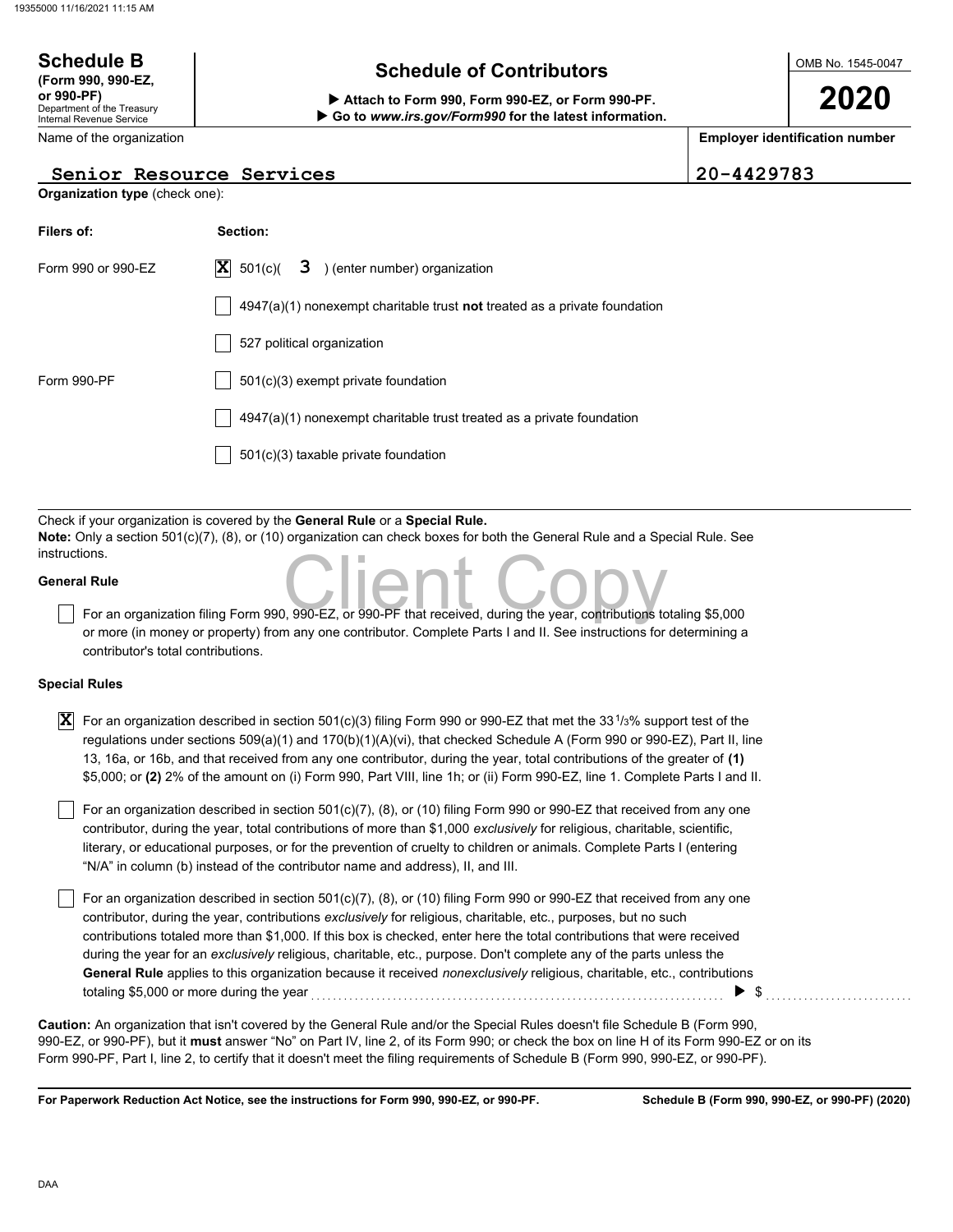| Name of organization | Schedule B (Form 990, 990-EZ, or 990-PF) (2020)<br>Senior Resource Services                    |                                   | Page 1 of 2<br>Page 2<br><b>Employer identification number</b><br>20-4429783            |  |
|----------------------|------------------------------------------------------------------------------------------------|-----------------------------------|-----------------------------------------------------------------------------------------|--|
| Part I               | Contributors (see instructions). Use duplicate copies of Part I if additional space is needed. |                                   |                                                                                         |  |
| (a)<br>No.           | (b)<br>Name, address, and ZIP + 4                                                              | (c)<br><b>Total contributions</b> | (d)<br>Type of contribution                                                             |  |
| $\overline{1}$       |                                                                                                | 15,000<br>\$                      | Person<br>Payroll<br>Noncash<br>(Complete Part II for<br>noncash contributions.)        |  |
| (a)<br>No.           | (b)<br>Name, address, and ZIP + 4                                                              | (c)<br><b>Total contributions</b> | (d)<br>Type of contribution                                                             |  |
| $\overline{2}$       |                                                                                                | 98,869<br>\$                      | Person<br>Payroll<br><b>Noncash</b><br>(Complete Part II for<br>noncash contributions.) |  |
| (a)<br>No.           | (b)<br>Name, address, and ZIP + 4                                                              | (c)<br><b>Total contributions</b> | (d)<br>Type of contribution                                                             |  |
| $\mathbf{3}$         |                                                                                                | 53,600                            | Person<br>Payroll<br><b>Noncash</b><br>(Complete Part II for<br>noncash contributions.) |  |
| (a)<br>No.           | (b)<br>Name, address, and ZIP + 4                                                              | (c)<br><b>Total contributions</b> | (d)<br>Type of contribution                                                             |  |
| 4                    |                                                                                                | <u>7,500</u><br>\$                | X<br>Person<br>Payroll<br>Noncash<br>(Complete Part II for<br>noncash contributions.)   |  |
| (a)<br>No.           | (b)<br>Name, address, and ZIP + 4                                                              | (c)<br><b>Total contributions</b> | (d)<br>Type of contribution                                                             |  |
| $\overline{5}$       |                                                                                                | 30,847<br>\$                      | Person<br>Payroll<br>Noncash<br>(Complete Part II for<br>noncash contributions.)        |  |
| (a)<br>No.           | (b)<br>Name, address, and ZIP + 4                                                              | (c)<br><b>Total contributions</b> | (d)<br>Type of contribution                                                             |  |
| 6                    |                                                                                                | 11,579<br>\$                      | X<br>Person<br>Payroll<br>Noncash<br>(Complete Part II for<br>noncash contributions.)   |  |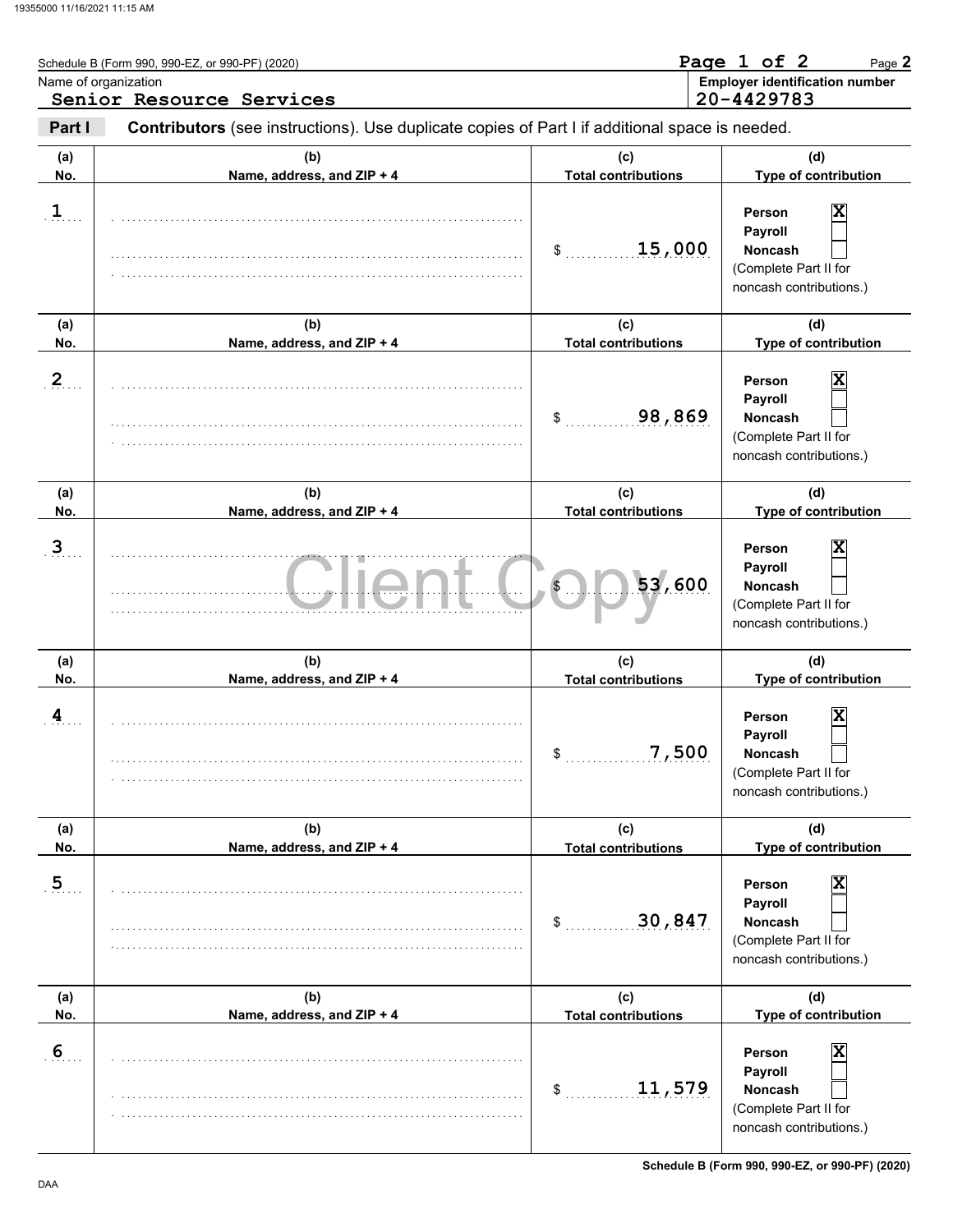| Name of organization | Schedule B (Form 990, 990-EZ, or 990-PF) (2020)<br>Senior Resource Services                    |                                   | Page 2 of 2<br>Page 2<br><b>Employer identification number</b><br>20-4429783                 |
|----------------------|------------------------------------------------------------------------------------------------|-----------------------------------|----------------------------------------------------------------------------------------------|
| Part I               | Contributors (see instructions). Use duplicate copies of Part I if additional space is needed. |                                   |                                                                                              |
| (a)<br>No.           | (b)<br>Name, address, and ZIP + 4                                                              | (c)<br><b>Total contributions</b> | (d)<br>Type of contribution                                                                  |
| 7                    |                                                                                                | 15,000<br>\$                      | X<br>Person<br>Payroll<br>Noncash<br>(Complete Part II for<br>noncash contributions.)        |
| (a)<br>No.           | (b)<br>Name, address, and ZIP + 4                                                              | (c)<br><b>Total contributions</b> | (d)<br>Type of contribution                                                                  |
| $\overline{8}$       |                                                                                                | 39,000<br>\$                      | X<br>Person<br>Payroll<br>Noncash<br>(Complete Part II for<br>noncash contributions.)        |
| (a)<br>No.           | (b)<br>Name, address, and ZIP + 4                                                              | (c)<br><b>Total contributions</b> | (d)<br>Type of contribution                                                                  |
| $\mathbf{9}$         |                                                                                                | 17,500                            | X<br>Person<br>Payroll<br><b>Noncash</b><br>(Complete Part II for<br>noncash contributions.) |
| (a)<br>No.           | (b)<br>Name, address, and ZIP + 4                                                              | (c)<br><b>Total contributions</b> | (d)<br>Type of contribution                                                                  |
| 10                   |                                                                                                | 9,167<br>\$                       | X<br>Person<br>Payroll<br>Noncash<br>(Complete Part II for<br>noncash contributions.)        |
| (a)<br>No.           | (b)<br>Name, address, and ZIP + 4                                                              | (c)<br><b>Total contributions</b> | (d)<br>Type of contribution                                                                  |
| 11                   |                                                                                                | 7,000<br>\$                       | Person<br>Payroll<br><b>Noncash</b><br>(Complete Part II for<br>noncash contributions.)      |
| (a)<br>No.           | (b)<br>Name, address, and ZIP + 4                                                              | (c)<br><b>Total contributions</b> | (d)<br>Type of contribution                                                                  |
|                      |                                                                                                | \$                                | Person<br>Payroll<br>Noncash<br>(Complete Part II for<br>noncash contributions.)             |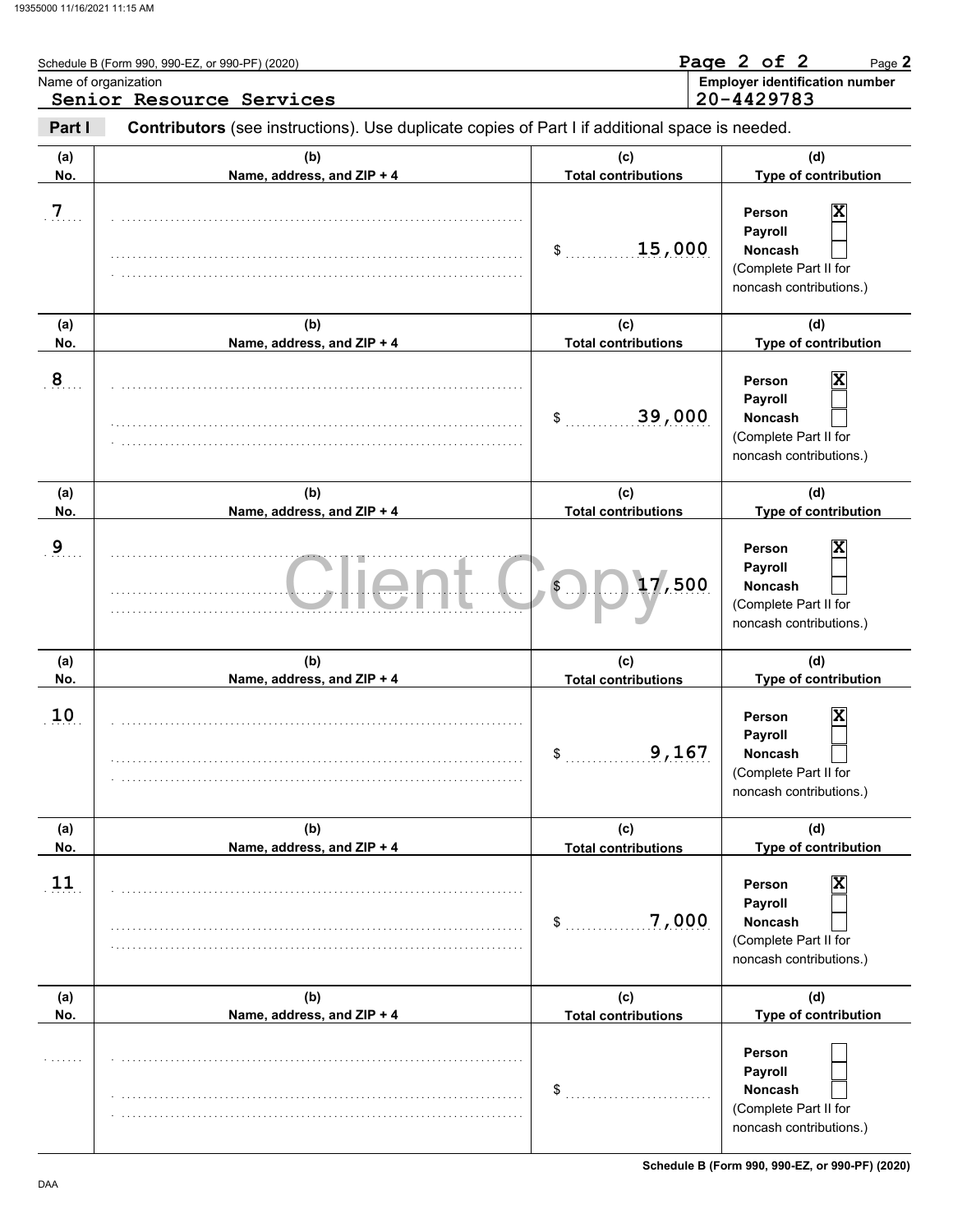Department of the Treasury Internal Revenue Service

# **SCHEDULE D Supplemental Financial Statements**

 **Attach to Form 990. (Form 990) Part IV, line 6, 7, 8, 9, 10, 11a, 11b, 11c, 11d, 11e, 11f, 12a, or 12b. Complete if the organization answered "Yes" on Form 990,**

 **Go to** *www.irs.gov/Form990* **for instructions and the latest information.**

**Open to Public Inspection**

**2020**

OMB No. 1545-0047

|              | Name of the organization                                                                                                                                                                                                       |  |                                                | <b>Employer identification number</b> |
|--------------|--------------------------------------------------------------------------------------------------------------------------------------------------------------------------------------------------------------------------------|--|------------------------------------------------|---------------------------------------|
|              | Senior Resource Services                                                                                                                                                                                                       |  |                                                | 20-4429783                            |
|              | Organizations Maintaining Donor Advised Funds or Other Similar Funds or Accounts.<br>Part I                                                                                                                                    |  |                                                |                                       |
|              | Complete if the organization answered "Yes" on Form 990, Part IV, line 6.                                                                                                                                                      |  |                                                |                                       |
|              |                                                                                                                                                                                                                                |  | (a) Donor advised funds                        | (b) Funds and other accounts          |
| 1            | Total number at end of year                                                                                                                                                                                                    |  |                                                |                                       |
| 2            | Aggregate value of contributions to (during year) [11] Aggregate value of contributions of the state of the state of the state of the state of the state of the state of the state of the state of the state of the state of t |  |                                                |                                       |
| 3            |                                                                                                                                                                                                                                |  |                                                |                                       |
| 4            | Aggregate value at end of year                                                                                                                                                                                                 |  |                                                |                                       |
| 5            | Did the organization inform all donors and donor advisors in writing that the assets held in donor advised                                                                                                                     |  |                                                |                                       |
|              | funds are the organization's property, subject to the organization's exclusive legal control? [[[[[[[[[[[[[[[[                                                                                                                 |  |                                                | Yes<br>No                             |
| 6            | Did the organization inform all grantees, donors, and donor advisors in writing that grant funds can be used                                                                                                                   |  |                                                |                                       |
|              | only for charitable purposes and not for the benefit of the donor or donor advisor, or for any other purpose                                                                                                                   |  |                                                |                                       |
|              | conferring impermissible private benefit?                                                                                                                                                                                      |  |                                                | Yes<br>No                             |
|              | Part II<br><b>Conservation Easements.</b>                                                                                                                                                                                      |  |                                                |                                       |
|              | Complete if the organization answered "Yes" on Form 990, Part IV, line 7.                                                                                                                                                      |  |                                                |                                       |
| 1            | Purpose(s) of conservation easements held by the organization (check all that apply).                                                                                                                                          |  |                                                |                                       |
|              | Preservation of land for public use (for example, recreation or education   Preservation of a historically important land area                                                                                                 |  |                                                |                                       |
|              | Protection of natural habitat                                                                                                                                                                                                  |  | Preservation of a certified historic structure |                                       |
|              | Preservation of open space<br>Complete lines 2a through 2d if the organization held a qualified conservation contribution in the form of a conservation                                                                        |  |                                                |                                       |
| $\mathbf{2}$ | easement on the last day of the tax year.                                                                                                                                                                                      |  |                                                | -leld at the End of the Tax Year      |
| a            | Total number of conservation easements                                                                                                                                                                                         |  |                                                | 2a                                    |
|              | Total acreage restricted by conservation easements                                                                                                                                                                             |  |                                                | 2b                                    |
|              | Number of conservation easements on a certified historic structure included in (a)                                                                                                                                             |  |                                                | 2c                                    |
|              | d Number of conservation easements included in (c) acquired after 7/25/06, and not on a                                                                                                                                        |  |                                                |                                       |
|              | historic structure listed in the National Register                                                                                                                                                                             |  |                                                | 2d                                    |
| 3            | Number of conservation easements modified, transferred, released, extinguished, or terminated by the organization during the                                                                                                   |  |                                                |                                       |
|              | tax year $\blacktriangleright$                                                                                                                                                                                                 |  |                                                |                                       |
|              | Number of states where property subject to conservation easement is located $\blacktriangleright$                                                                                                                              |  |                                                |                                       |
| 5            | Does the organization have a written policy regarding the periodic monitoring, inspection, handling of                                                                                                                         |  |                                                |                                       |
|              | violations, and enforcement of the conservation easements it holds?                                                                                                                                                            |  |                                                | No<br>Yes                             |
| 6            | Staff and volunteer hours devoted to monitoring, inspecting, handling of violations, and enforcing conservation easements during the year                                                                                      |  |                                                |                                       |
|              |                                                                                                                                                                                                                                |  |                                                |                                       |
|              | Amount of expenses incurred in monitoring, inspecting, handling of violations, and enforcing conservation easements during the year                                                                                            |  |                                                |                                       |
|              | $\blacktriangleright$ \$                                                                                                                                                                                                       |  |                                                |                                       |
|              | Does each conservation easement reported on line $2(d)$ above satisfy the requirements of section $170(h)(4)(B)(i)$                                                                                                            |  |                                                |                                       |
|              |                                                                                                                                                                                                                                |  |                                                | Yes<br>No                             |
| 9            | In Part XIII, describe how the organization reports conservation easements in its revenue and expense statement and                                                                                                            |  |                                                |                                       |
|              | balance sheet, and include, if applicable, the text of the footnote to the organization's financial statements that describes the                                                                                              |  |                                                |                                       |
|              | organization's accounting for conservation easements.                                                                                                                                                                          |  |                                                |                                       |
|              | Organizations Maintaining Collections of Art, Historical Treasures, or Other Similar Assets.<br>Part III                                                                                                                       |  |                                                |                                       |
|              | Complete if the organization answered "Yes" on Form 990, Part IV, line 8.                                                                                                                                                      |  |                                                |                                       |
|              | 1a If the organization elected, as permitted under FASB ASC 958, not to report in its revenue statement and balance sheet works                                                                                                |  |                                                |                                       |
|              | of art, historical treasures, or other similar assets held for public exhibition, education, or research in furtherance of public                                                                                              |  |                                                |                                       |
|              | service, provide in Part XIII the text of the footnote to its financial statements that describes these items.                                                                                                                 |  |                                                |                                       |
|              | b If the organization elected, as permitted under FASB ASC 958, to report in its revenue statement and balance sheet works of                                                                                                  |  |                                                |                                       |
|              | art, historical treasures, or other similar assets held for public exhibition, education, or research in furtherance of public service,                                                                                        |  |                                                |                                       |
|              | provide the following amounts relating to these items:                                                                                                                                                                         |  |                                                |                                       |
|              |                                                                                                                                                                                                                                |  |                                                |                                       |
|              | (ii) Assets included in Form 990, Part X                                                                                                                                                                                       |  |                                                | $\frac{1}{2}$                         |
| $\mathbf{z}$ | If the organization received or held works of art, historical treasures, or other similar assets for financial gain, provide the                                                                                               |  |                                                |                                       |
|              | following amounts required to be reported under FASB ASC 958 relating to these items:                                                                                                                                          |  |                                                |                                       |
| a            |                                                                                                                                                                                                                                |  |                                                |                                       |
|              |                                                                                                                                                                                                                                |  |                                                | $\blacktriangleright$ s               |

DAA **For Paperwork Reduction Act Notice, see the Instructions for Form 990.**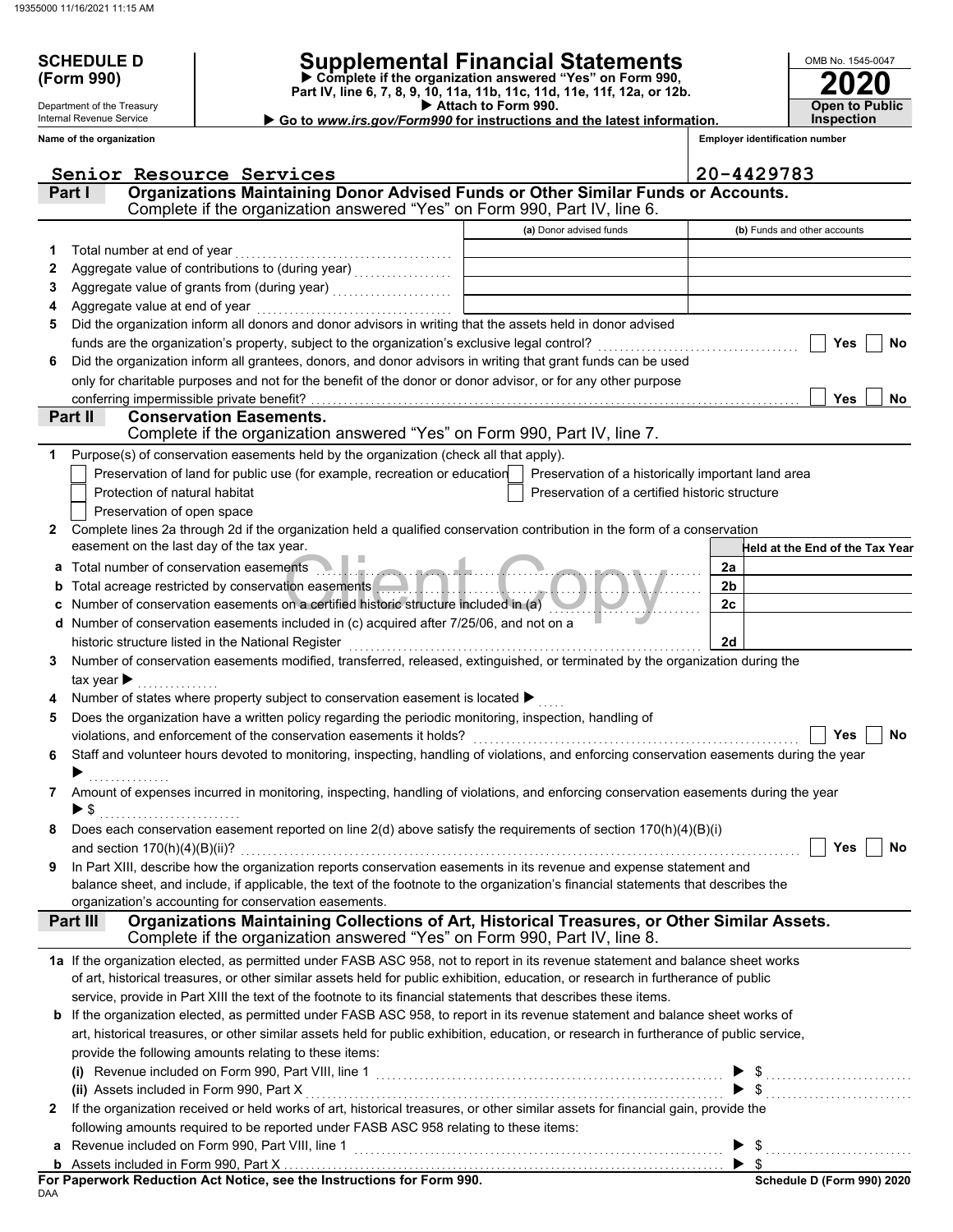|   | Schedule D (Form 990) 2020 Senior Resource Services                                                                                                                                                                            |                         |                          |                    |        | 20-4429783           |        |                     | Page 2    |
|---|--------------------------------------------------------------------------------------------------------------------------------------------------------------------------------------------------------------------------------|-------------------------|--------------------------|--------------------|--------|----------------------|--------|---------------------|-----------|
|   | Organizations Maintaining Collections of Art, Historical Treasures, or Other Similar Assets (continued)<br>Part III                                                                                                            |                         |                          |                    |        |                      |        |                     |           |
| 3 | Using the organization's acquisition, accession, and other records, check any of the following that make significant use of its<br>collection items (check all that apply):                                                    |                         |                          |                    |        |                      |        |                     |           |
| a | Public exhibition                                                                                                                                                                                                              | d                       | Loan or exchange program |                    |        |                      |        |                     |           |
| b | Scholarly research                                                                                                                                                                                                             | е                       |                          |                    |        |                      |        |                     |           |
| c | Preservation for future generations                                                                                                                                                                                            |                         |                          |                    |        |                      |        |                     |           |
| 4 | Provide a description of the organization's collections and explain how they further the organization's exempt purpose in Part                                                                                                 |                         |                          |                    |        |                      |        |                     |           |
|   | XIII.                                                                                                                                                                                                                          |                         |                          |                    |        |                      |        |                     |           |
| 5 | During the year, did the organization solicit or receive donations of art, historical treasures, or other similar                                                                                                              |                         |                          |                    |        |                      |        |                     |           |
|   | assets to be sold to raise funds rather than to be maintained as part of the organization's collection?                                                                                                                        |                         |                          |                    |        |                      |        | Yes                 | <b>No</b> |
|   | Part IV<br><b>Escrow and Custodial Arrangements.</b>                                                                                                                                                                           |                         |                          |                    |        |                      |        |                     |           |
|   | Complete if the organization answered "Yes" on Form 990, Part IV, line 9, or reported an amount on Form                                                                                                                        |                         |                          |                    |        |                      |        |                     |           |
|   | 990, Part X, line 21.                                                                                                                                                                                                          |                         |                          |                    |        |                      |        |                     |           |
|   | 1a Is the organization an agent, trustee, custodian or other intermediary for contributions or other assets not                                                                                                                |                         |                          |                    |        |                      |        |                     |           |
|   | included on Form 990, Part X?                                                                                                                                                                                                  |                         |                          |                    |        |                      |        | Yes                 | No        |
|   | b If "Yes," explain the arrangement in Part XIII and complete the following table:                                                                                                                                             |                         |                          |                    |        |                      |        |                     |           |
|   |                                                                                                                                                                                                                                |                         |                          |                    |        |                      | Amount |                     |           |
|   | c Beginning balance                                                                                                                                                                                                            |                         |                          |                    |        | 1c                   |        |                     |           |
|   |                                                                                                                                                                                                                                |                         |                          |                    |        | 1d                   |        |                     |           |
|   |                                                                                                                                                                                                                                |                         |                          |                    |        | 1e                   |        |                     |           |
| f | Ending balance entertainment and the contract of the contract of the contract of the contract of the contract of the contract of the contract of the contract of the contract of the contract of the contract of the contract  |                         |                          |                    |        | 1f                   |        |                     |           |
|   | 2a Did the organization include an amount on Form 990, Part X, line 21, for escrow or custodial account liability?                                                                                                             |                         |                          |                    |        |                      |        | <b>Yes</b>          | No        |
|   | <b>b</b> If "Yes," explain the arrangement in Part XIII. Check here if the explanation has been provided on Part XIII                                                                                                          |                         |                          |                    |        |                      |        |                     |           |
|   | <b>Endowment Funds.</b><br><b>Part V</b>                                                                                                                                                                                       |                         |                          |                    |        |                      |        |                     |           |
|   | Complete if the organization answered "Yes" on Form 990, Part IV, line 10.                                                                                                                                                     |                         |                          |                    |        |                      |        |                     |           |
|   |                                                                                                                                                                                                                                | (a) Current year        | (b) Prior year           | (c) Two years back |        | (d) Three years back |        | (e) Four years back |           |
|   | 1a Beginning of year balance                                                                                                                                                                                                   | $-22,931$               | 19,634                   |                    |        |                      |        |                     |           |
|   | <b>b</b> Contributions <b>contributions</b>                                                                                                                                                                                    |                         |                          |                    | 20,000 |                      |        |                     |           |
|   | c Net investment earnings, gains, and                                                                                                                                                                                          |                         |                          |                    |        |                      |        |                     |           |
|   |                                                                                                                                                                                                                                | 3,452                   | 3,680                    |                    | 73–    |                      |        |                     |           |
|   | d Grants or scholarships                                                                                                                                                                                                       |                         |                          |                    |        |                      |        |                     |           |
|   | e Other expenditures for facilities and                                                                                                                                                                                        |                         |                          |                    |        |                      |        |                     |           |
|   |                                                                                                                                                                                                                                |                         |                          |                    |        |                      |        |                     |           |
|   | f Administrative expenses                                                                                                                                                                                                      | 418                     | 383                      |                    | 293    |                      |        |                     |           |
|   | g End of year balance                                                                                                                                                                                                          |                         |                          |                    |        |                      |        |                     |           |
| 2 | Provide the estimated percentage of the current year end balance (line 1g, column (a)) held as:                                                                                                                                |                         |                          |                    |        |                      |        |                     |           |
|   | a Board designated or quasi-endowment 100.00 %                                                                                                                                                                                 |                         |                          |                    |        |                      |        |                     |           |
|   | <b>b</b> Permanent endowment $\blacktriangleright$<br>. %                                                                                                                                                                      |                         |                          |                    |        |                      |        |                     |           |
|   | c Term endowment $\blacktriangleright$<br>$\frac{0}{0}$                                                                                                                                                                        |                         |                          |                    |        |                      |        |                     |           |
|   | The percentages on lines 2a, 2b, and 2c should equal 100%.                                                                                                                                                                     |                         |                          |                    |        |                      |        |                     |           |
|   | 3a Are there endowment funds not in the possession of the organization that are held and administered for the                                                                                                                  |                         |                          |                    |        |                      |        |                     |           |
|   | organization by:                                                                                                                                                                                                               |                         |                          |                    |        |                      |        | Yes                 | No        |
|   | (i) Unrelated organizations entertainment and a set of the contract of the contract of the contract of the contract of the contract of the contract of the contract of the contract of the contract of the contract of the con |                         |                          |                    |        |                      | 3a(i)  | $\mathbf x$         |           |
|   | (ii) Related organizations                                                                                                                                                                                                     |                         |                          |                    |        |                      | 3a(ii) |                     | X         |
|   | <b>b</b> If "Yes" on line 3a(ii), are the related organizations listed as required on Schedule R?<br><b>b</b> If "Yes" on line 3a(ii), are the related organizations listed as required on Schedule R?                         |                         |                          |                    |        |                      | 3b     |                     |           |
|   | Describe in Part XIII the intended uses of the organization's endowment funds.                                                                                                                                                 |                         |                          |                    |        |                      |        |                     |           |
|   | Land, Buildings, and Equipment.<br><b>Part VI</b>                                                                                                                                                                              |                         |                          |                    |        |                      |        |                     |           |
|   | Complete if the organization answered "Yes" on Form 990, Part IV, line 11a. See Form 990, Part X, line 10.                                                                                                                     |                         |                          |                    |        |                      |        |                     |           |
|   | Description of property                                                                                                                                                                                                        | (a) Cost or other basis | (b) Cost or other basis  |                    |        | (c) Accumulated      |        | (d) Book value      |           |
|   |                                                                                                                                                                                                                                | (investment)            | (other)                  |                    |        | depreciation         |        |                     |           |
|   |                                                                                                                                                                                                                                |                         |                          |                    |        |                      |        |                     |           |
|   |                                                                                                                                                                                                                                |                         |                          |                    |        |                      |        |                     |           |
|   |                                                                                                                                                                                                                                |                         |                          |                    |        |                      |        |                     |           |
|   |                                                                                                                                                                                                                                |                         |                          | 31,802             |        | 22,256               |        |                     | 9,546     |
|   |                                                                                                                                                                                                                                |                         |                          |                    |        |                      |        |                     |           |
|   |                                                                                                                                                                                                                                |                         |                          |                    |        | ▶                    |        |                     | 9,546     |
|   |                                                                                                                                                                                                                                |                         |                          |                    |        |                      |        |                     |           |

**Schedule D (Form 990) 2020**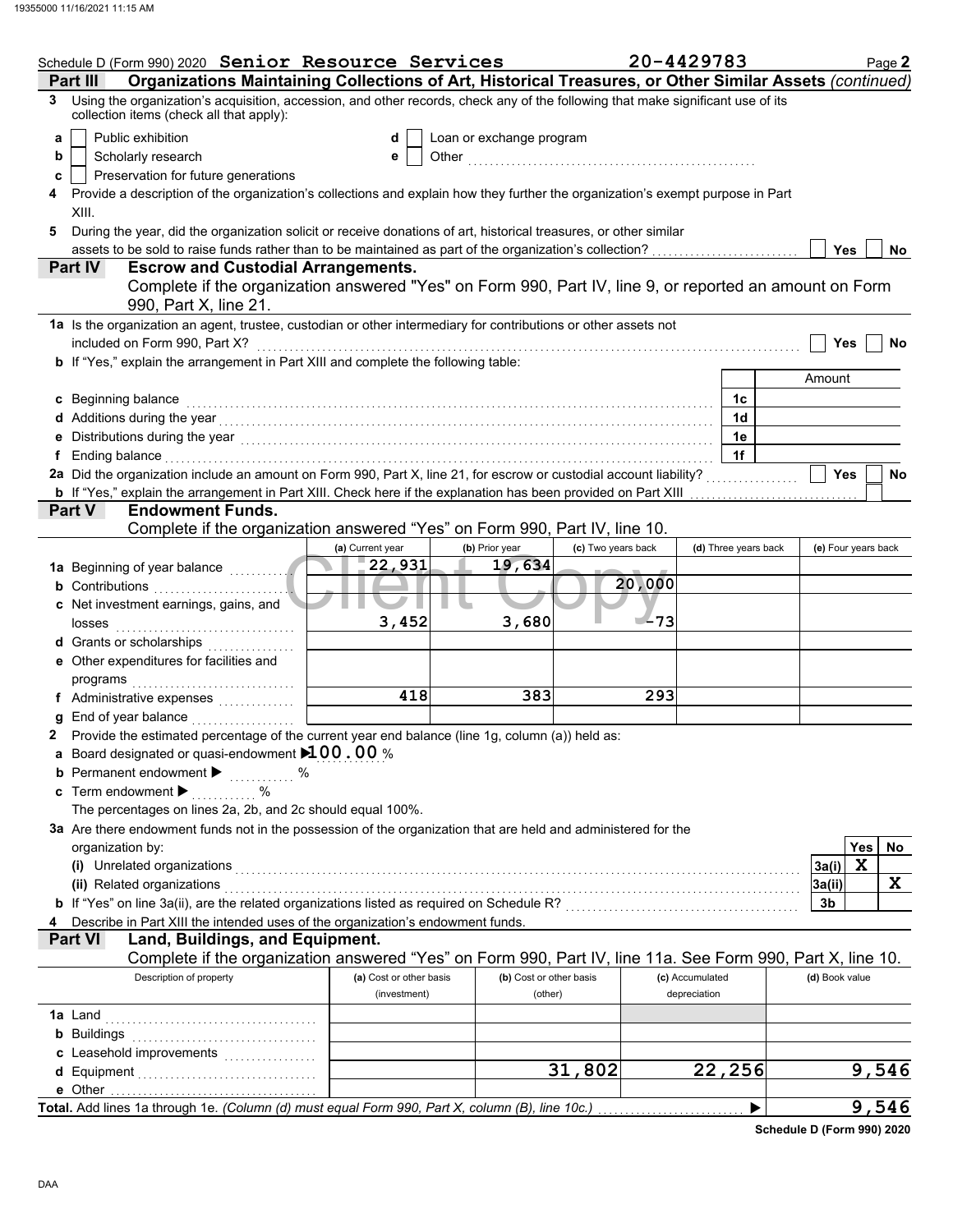|                           | Schedule D (Form 990) 2020 Senior Resource Services                                                        |                | 20-4429783                                                   | Page 3              |
|---------------------------|------------------------------------------------------------------------------------------------------------|----------------|--------------------------------------------------------------|---------------------|
| <b>Part VII</b>           | <b>Investments - Other Securities.</b>                                                                     |                |                                                              |                     |
|                           | Complete if the organization answered "Yes" on Form 990, Part IV, line 11b. See Form 990, Part X, line 12. |                |                                                              |                     |
|                           | (a) Description of security or category<br>(including name of security)                                    | (b) Book value | (c) Method of valuation:<br>Cost or end-of-year market value |                     |
|                           |                                                                                                            |                |                                                              |                     |
| (1) Financial derivatives |                                                                                                            |                |                                                              |                     |
| $(3)$ Other               | (2) Closely held equity interests                                                                          |                |                                                              |                     |
|                           |                                                                                                            |                |                                                              |                     |
| $(A)$<br>(B)              |                                                                                                            |                |                                                              |                     |
| (C)                       |                                                                                                            |                |                                                              |                     |
| (D)                       |                                                                                                            |                |                                                              |                     |
| (E)                       |                                                                                                            |                |                                                              |                     |
| (F)                       |                                                                                                            |                |                                                              |                     |
| (G)                       |                                                                                                            |                |                                                              |                     |
| (H)                       |                                                                                                            |                |                                                              |                     |
|                           | Total. (Column (b) must equal Form 990, Part X, col. (B) line 12.)                                         |                |                                                              |                     |
| <b>Part VIII</b>          | <b>Investments - Program Related.</b>                                                                      |                |                                                              |                     |
|                           | Complete if the organization answered "Yes" on Form 990, Part IV, line 11c. See Form 990, Part X, line 13. |                |                                                              |                     |
|                           | (a) Description of investment                                                                              | (b) Book value | (c) Method of valuation:                                     |                     |
|                           |                                                                                                            |                | Cost or end-of-year market value                             |                     |
| (1)                       |                                                                                                            |                |                                                              |                     |
| (2)                       |                                                                                                            |                |                                                              |                     |
| (3)                       |                                                                                                            |                |                                                              |                     |
| (4)                       |                                                                                                            |                |                                                              |                     |
| (5)                       |                                                                                                            |                |                                                              |                     |
| (6)                       |                                                                                                            |                |                                                              |                     |
| (7)                       |                                                                                                            |                |                                                              |                     |
| (8)                       |                                                                                                            |                |                                                              |                     |
| (9)                       |                                                                                                            |                |                                                              |                     |
| Part IX                   | Total. (Column (b) must equal Form 990, Part X, col. (B) line 13.)<br><b>Other Assets.</b>                 |                |                                                              |                     |
|                           | Complete if the organization answered "Yes" on Form 990, Part IV, line 11d. See Form 990, Part X, line 15. |                |                                                              |                     |
|                           | (a) Description                                                                                            |                |                                                              | (b) Book value      |
| (1)                       | Beneficial Interest in CF                                                                                  |                |                                                              | $\overline{2}5,965$ |
| (2)                       | Security Deposit                                                                                           |                |                                                              | 300                 |
| (3)                       |                                                                                                            |                |                                                              |                     |
| (4)                       |                                                                                                            |                |                                                              |                     |
| (5)                       |                                                                                                            |                |                                                              |                     |
| (6)                       |                                                                                                            |                |                                                              |                     |
| (7)                       |                                                                                                            |                |                                                              |                     |
| (8)                       |                                                                                                            |                |                                                              |                     |
| (9)                       |                                                                                                            |                |                                                              |                     |
|                           | Total. (Column (b) must equal Form 990, Part X, col. (B) line 15.)                                         |                |                                                              | 26,265              |
| Part X                    | <b>Other Liabilities.</b>                                                                                  |                |                                                              |                     |
|                           | Complete if the organization answered "Yes" on Form 990, Part IV, line 11e or 11f. See Form 990, Part X,   |                |                                                              |                     |
|                           | line 25.                                                                                                   |                |                                                              |                     |
| 1.                        | (a) Description of liability                                                                               |                |                                                              | (b) Book value      |
| (1)                       | Federal income taxes                                                                                       |                |                                                              |                     |
| (2)                       | Payroll Liabilities                                                                                        |                |                                                              | 1,286               |
| (3)                       |                                                                                                            |                |                                                              |                     |
| (4)                       |                                                                                                            |                |                                                              |                     |
| (5)                       |                                                                                                            |                |                                                              |                     |
| (6)                       |                                                                                                            |                |                                                              |                     |
| (7)                       |                                                                                                            |                |                                                              |                     |
| (8)                       |                                                                                                            |                |                                                              |                     |
| (9)                       |                                                                                                            |                |                                                              | 1,286               |
|                           | Total. (Column (b) must equal Form 990, Part X, col. (B) line 25.)                                         |                |                                                              |                     |

Liability for uncertain tax positions. In Part XIII, provide the text of the footnote to the organization's financial statements that reports the **2.** organization's liability for uncertain tax positions under FASB ASC 740. Check here if the text of the footnote has been provided in Part XIII

┐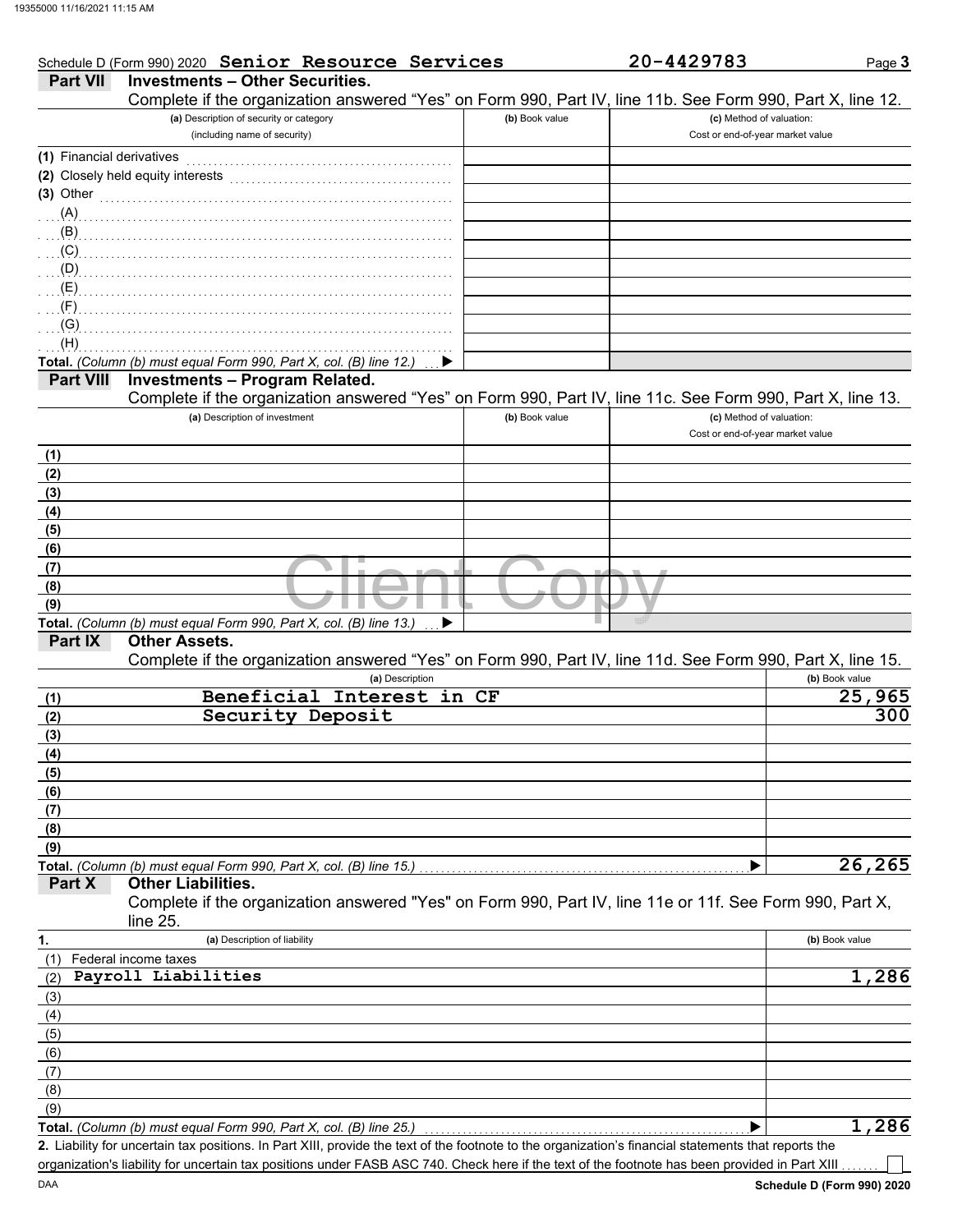| Reconciliation of Revenue per Audited Financial Statements With Revenue per Return.<br>Complete if the organization answered "Yes" on Form 990, Part IV, line 12a.<br>6,964<br>36,370<br>e Add lines 2a through 2d [11] March 2014 [12] March 2014 [12] March 2014 [12] March 2014 [12] March 2014 [12] March 2015 [12] March 2015 [12] March 2014 [12] March 2014 [12] March 2014 [12] March 2014 [12] March 2014 [12]<br>c Add lines 4a and 4b 2000 Material Contract Contract Add lines 4a and 4b 2014<br>Total revenue. Add lines 3 and 4c. (This must equal Form 990, Part I, line 12.)<br>Reconciliation of Expenses per Audited Financial Statements With Expenses per Return.<br>Complete if the organization answered "Yes" on Form 990, Part IV, line 12a.<br>6,964<br>4,333 | 2e<br>3<br>4с<br>5<br>1<br>2e<br>3 | 399,650<br>$\frac{43,334}{356,316}$<br>356,316<br>280,589<br><u>11,297</u><br>269,292                                          |
|----------------------------------------------------------------------------------------------------------------------------------------------------------------------------------------------------------------------------------------------------------------------------------------------------------------------------------------------------------------------------------------------------------------------------------------------------------------------------------------------------------------------------------------------------------------------------------------------------------------------------------------------------------------------------------------------------------------------------------------------------------------------------------------|------------------------------------|--------------------------------------------------------------------------------------------------------------------------------|
|                                                                                                                                                                                                                                                                                                                                                                                                                                                                                                                                                                                                                                                                                                                                                                                        |                                    |                                                                                                                                |
|                                                                                                                                                                                                                                                                                                                                                                                                                                                                                                                                                                                                                                                                                                                                                                                        |                                    |                                                                                                                                |
|                                                                                                                                                                                                                                                                                                                                                                                                                                                                                                                                                                                                                                                                                                                                                                                        |                                    |                                                                                                                                |
|                                                                                                                                                                                                                                                                                                                                                                                                                                                                                                                                                                                                                                                                                                                                                                                        |                                    |                                                                                                                                |
|                                                                                                                                                                                                                                                                                                                                                                                                                                                                                                                                                                                                                                                                                                                                                                                        |                                    |                                                                                                                                |
|                                                                                                                                                                                                                                                                                                                                                                                                                                                                                                                                                                                                                                                                                                                                                                                        |                                    |                                                                                                                                |
|                                                                                                                                                                                                                                                                                                                                                                                                                                                                                                                                                                                                                                                                                                                                                                                        |                                    |                                                                                                                                |
|                                                                                                                                                                                                                                                                                                                                                                                                                                                                                                                                                                                                                                                                                                                                                                                        |                                    |                                                                                                                                |
|                                                                                                                                                                                                                                                                                                                                                                                                                                                                                                                                                                                                                                                                                                                                                                                        |                                    |                                                                                                                                |
|                                                                                                                                                                                                                                                                                                                                                                                                                                                                                                                                                                                                                                                                                                                                                                                        |                                    |                                                                                                                                |
|                                                                                                                                                                                                                                                                                                                                                                                                                                                                                                                                                                                                                                                                                                                                                                                        |                                    |                                                                                                                                |
|                                                                                                                                                                                                                                                                                                                                                                                                                                                                                                                                                                                                                                                                                                                                                                                        |                                    |                                                                                                                                |
|                                                                                                                                                                                                                                                                                                                                                                                                                                                                                                                                                                                                                                                                                                                                                                                        |                                    |                                                                                                                                |
|                                                                                                                                                                                                                                                                                                                                                                                                                                                                                                                                                                                                                                                                                                                                                                                        |                                    |                                                                                                                                |
|                                                                                                                                                                                                                                                                                                                                                                                                                                                                                                                                                                                                                                                                                                                                                                                        |                                    |                                                                                                                                |
|                                                                                                                                                                                                                                                                                                                                                                                                                                                                                                                                                                                                                                                                                                                                                                                        |                                    |                                                                                                                                |
|                                                                                                                                                                                                                                                                                                                                                                                                                                                                                                                                                                                                                                                                                                                                                                                        |                                    |                                                                                                                                |
|                                                                                                                                                                                                                                                                                                                                                                                                                                                                                                                                                                                                                                                                                                                                                                                        |                                    |                                                                                                                                |
|                                                                                                                                                                                                                                                                                                                                                                                                                                                                                                                                                                                                                                                                                                                                                                                        |                                    |                                                                                                                                |
|                                                                                                                                                                                                                                                                                                                                                                                                                                                                                                                                                                                                                                                                                                                                                                                        |                                    |                                                                                                                                |
|                                                                                                                                                                                                                                                                                                                                                                                                                                                                                                                                                                                                                                                                                                                                                                                        |                                    |                                                                                                                                |
|                                                                                                                                                                                                                                                                                                                                                                                                                                                                                                                                                                                                                                                                                                                                                                                        |                                    |                                                                                                                                |
|                                                                                                                                                                                                                                                                                                                                                                                                                                                                                                                                                                                                                                                                                                                                                                                        |                                    |                                                                                                                                |
|                                                                                                                                                                                                                                                                                                                                                                                                                                                                                                                                                                                                                                                                                                                                                                                        |                                    |                                                                                                                                |
|                                                                                                                                                                                                                                                                                                                                                                                                                                                                                                                                                                                                                                                                                                                                                                                        |                                    |                                                                                                                                |
|                                                                                                                                                                                                                                                                                                                                                                                                                                                                                                                                                                                                                                                                                                                                                                                        |                                    |                                                                                                                                |
|                                                                                                                                                                                                                                                                                                                                                                                                                                                                                                                                                                                                                                                                                                                                                                                        |                                    |                                                                                                                                |
|                                                                                                                                                                                                                                                                                                                                                                                                                                                                                                                                                                                                                                                                                                                                                                                        | 4c                                 |                                                                                                                                |
| 5 Total expenses. Add lines 3 and 4c. (This must equal Form 990, Part I, line 18.)                                                                                                                                                                                                                                                                                                                                                                                                                                                                                                                                                                                                                                                                                                     | 5                                  | 269,292                                                                                                                        |
|                                                                                                                                                                                                                                                                                                                                                                                                                                                                                                                                                                                                                                                                                                                                                                                        |                                    |                                                                                                                                |
| Provide the descriptions required for Part II, lines 3, 5, and 9; Part III, lines 1a and 4; Part IV, lines 1b and 2b; Part V, line 4; Part X, line                                                                                                                                                                                                                                                                                                                                                                                                                                                                                                                                                                                                                                     |                                    |                                                                                                                                |
| 2; Part XI, lines 2d and 4b; and Part XII, lines 2d and 4b. Also complete this part to provide any additional information.<br>Part V, Line 4 - Intended Uses for Endowment Funds                                                                                                                                                                                                                                                                                                                                                                                                                                                                                                                                                                                                       |                                    |                                                                                                                                |
|                                                                                                                                                                                                                                                                                                                                                                                                                                                                                                                                                                                                                                                                                                                                                                                        |                                    |                                                                                                                                |
| To provide current income and long term protection for operations                                                                                                                                                                                                                                                                                                                                                                                                                                                                                                                                                                                                                                                                                                                      |                                    |                                                                                                                                |
|                                                                                                                                                                                                                                                                                                                                                                                                                                                                                                                                                                                                                                                                                                                                                                                        |                                    |                                                                                                                                |
|                                                                                                                                                                                                                                                                                                                                                                                                                                                                                                                                                                                                                                                                                                                                                                                        |                                    |                                                                                                                                |
|                                                                                                                                                                                                                                                                                                                                                                                                                                                                                                                                                                                                                                                                                                                                                                                        |                                    |                                                                                                                                |
| Part XI, Line 2d - Revenue Amounts Included in Financials - Other                                                                                                                                                                                                                                                                                                                                                                                                                                                                                                                                                                                                                                                                                                                      |                                    |                                                                                                                                |
|                                                                                                                                                                                                                                                                                                                                                                                                                                                                                                                                                                                                                                                                                                                                                                                        |                                    |                                                                                                                                |
|                                                                                                                                                                                                                                                                                                                                                                                                                                                                                                                                                                                                                                                                                                                                                                                        |                                    | 32,037                                                                                                                         |
|                                                                                                                                                                                                                                                                                                                                                                                                                                                                                                                                                                                                                                                                                                                                                                                        |                                    |                                                                                                                                |
|                                                                                                                                                                                                                                                                                                                                                                                                                                                                                                                                                                                                                                                                                                                                                                                        |                                    |                                                                                                                                |
|                                                                                                                                                                                                                                                                                                                                                                                                                                                                                                                                                                                                                                                                                                                                                                                        |                                    |                                                                                                                                |
|                                                                                                                                                                                                                                                                                                                                                                                                                                                                                                                                                                                                                                                                                                                                                                                        |                                    |                                                                                                                                |
|                                                                                                                                                                                                                                                                                                                                                                                                                                                                                                                                                                                                                                                                                                                                                                                        |                                    |                                                                                                                                |
|                                                                                                                                                                                                                                                                                                                                                                                                                                                                                                                                                                                                                                                                                                                                                                                        |                                    |                                                                                                                                |
|                                                                                                                                                                                                                                                                                                                                                                                                                                                                                                                                                                                                                                                                                                                                                                                        |                                    |                                                                                                                                |
|                                                                                                                                                                                                                                                                                                                                                                                                                                                                                                                                                                                                                                                                                                                                                                                        |                                    | \$4,333                                                                                                                        |
|                                                                                                                                                                                                                                                                                                                                                                                                                                                                                                                                                                                                                                                                                                                                                                                        |                                    |                                                                                                                                |
|                                                                                                                                                                                                                                                                                                                                                                                                                                                                                                                                                                                                                                                                                                                                                                                        |                                    |                                                                                                                                |
|                                                                                                                                                                                                                                                                                                                                                                                                                                                                                                                                                                                                                                                                                                                                                                                        |                                    |                                                                                                                                |
|                                                                                                                                                                                                                                                                                                                                                                                                                                                                                                                                                                                                                                                                                                                                                                                        |                                    |                                                                                                                                |
|                                                                                                                                                                                                                                                                                                                                                                                                                                                                                                                                                                                                                                                                                                                                                                                        |                                    |                                                                                                                                |
|                                                                                                                                                                                                                                                                                                                                                                                                                                                                                                                                                                                                                                                                                                                                                                                        | SBA - PPP loan forgiven in 2021    | $\mathbf{s}$ , where $\mathbf{s}$<br>$\frac{1}{2}$ 4,333<br>Part XII, Line 2d - Expense Amounts Included in Financials - Other |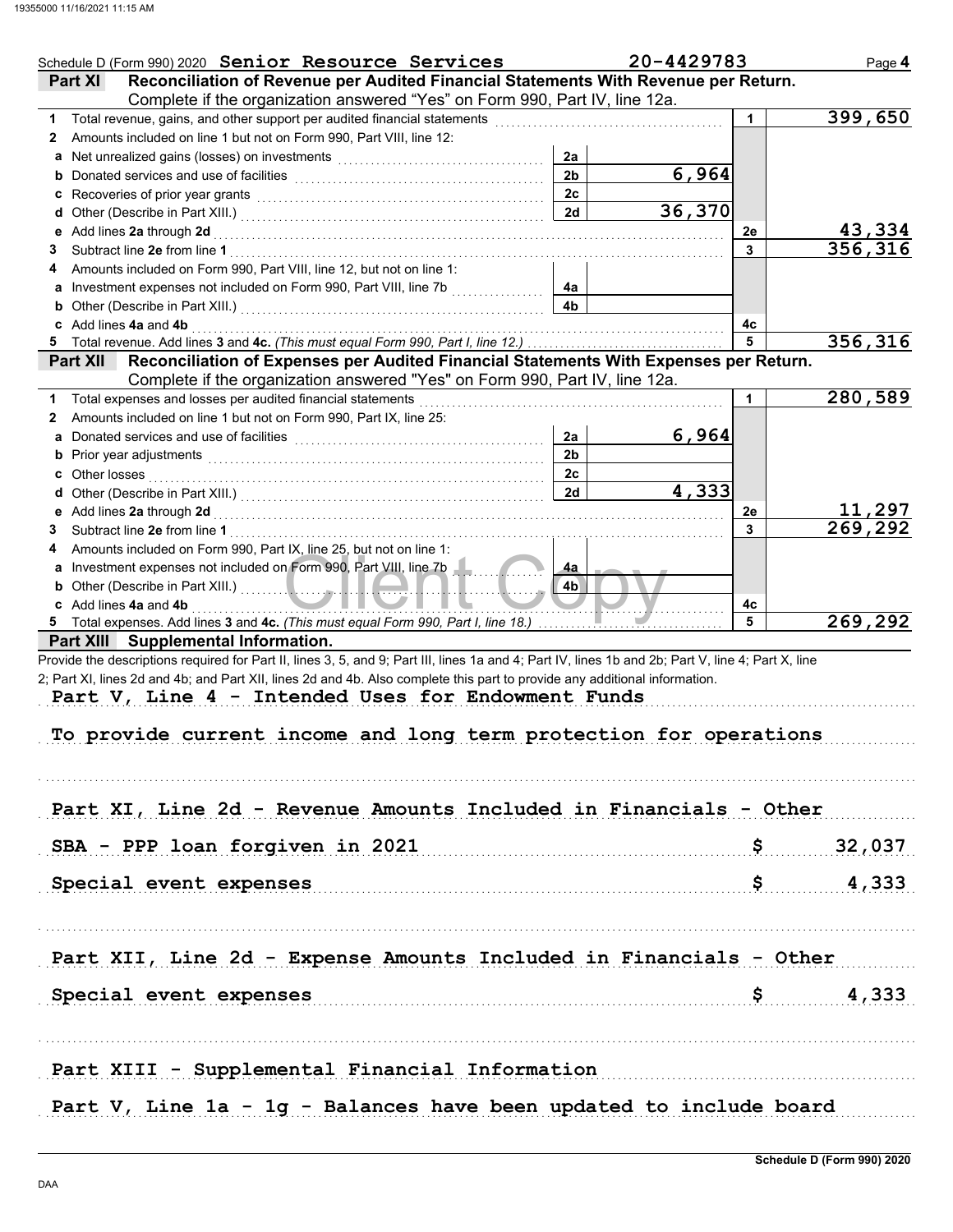| Schedule D (Form 990) 2020 Senior Resource Services    | 20-4429783 | Page 5 |
|--------------------------------------------------------|------------|--------|
| Part XIII Supplemental Information (continued)         |            |        |
| designated endowments for each of the years presented. |            |        |
|                                                        |            |        |
|                                                        |            |        |
|                                                        |            |        |
|                                                        |            |        |
|                                                        |            |        |
|                                                        |            |        |
|                                                        |            |        |
|                                                        |            |        |
|                                                        |            |        |
|                                                        |            |        |
|                                                        |            |        |
|                                                        |            |        |
|                                                        |            |        |
|                                                        |            |        |
|                                                        |            |        |
|                                                        |            |        |
| Client Co                                              |            |        |
|                                                        |            |        |
|                                                        |            |        |
|                                                        |            |        |
|                                                        |            |        |
|                                                        |            |        |
|                                                        |            |        |
|                                                        |            |        |
|                                                        |            |        |
|                                                        |            |        |
|                                                        |            |        |
|                                                        |            |        |
|                                                        |            |        |
|                                                        |            |        |
|                                                        |            |        |
|                                                        |            |        |
|                                                        |            |        |
|                                                        |            |        |
|                                                        |            |        |
|                                                        |            |        |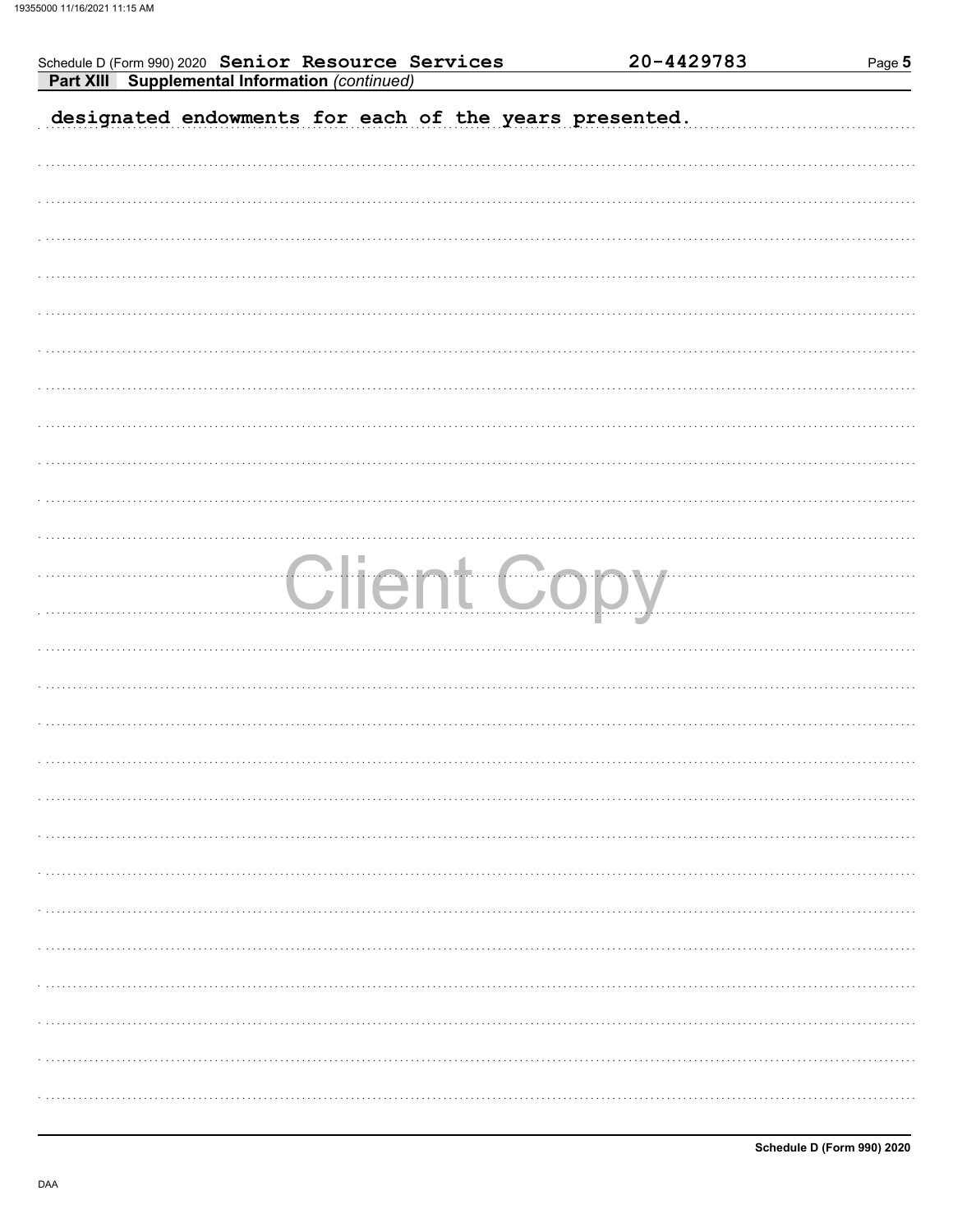| <b>SCHEDULE G</b><br><b>Supplemental Information Regarding Fundraising or Gaming Activities</b><br>Complete if the organization answered "Yes" on Form 990, Part IV, line 17, 18, or 19, or if the<br>(Form 990 or 990-EZ)<br>organization entered more than \$15,000 on Form 990-EZ, line 6a. |                                                                                                                                                                                                                                          |                                 |                              |  |                                       | OMB No. 1545-0047                      |                     |
|------------------------------------------------------------------------------------------------------------------------------------------------------------------------------------------------------------------------------------------------------------------------------------------------|------------------------------------------------------------------------------------------------------------------------------------------------------------------------------------------------------------------------------------------|---------------------------------|------------------------------|--|---------------------------------------|----------------------------------------|---------------------|
| Department of the Treasury<br>Internal Revenue Service                                                                                                                                                                                                                                         | Attach to Form 990 or Form 990-EZ.<br><b>Open to Public</b><br>Go to www.irs.gov/Form990 for instructions and the latest information.<br>Inspection                                                                                      |                                 |                              |  |                                       |                                        |                     |
| Name of the organization                                                                                                                                                                                                                                                                       |                                                                                                                                                                                                                                          |                                 |                              |  |                                       | <b>Employer identification number</b>  |                     |
| 20-4429783<br>Senior Resource Services<br>Fundraising Activities. Complete if the organization answered "Yes" on Form 990, Part IV, line 17.                                                                                                                                                   |                                                                                                                                                                                                                                          |                                 |                              |  |                                       |                                        |                     |
| Part I                                                                                                                                                                                                                                                                                         | Form 990-EZ filers are not required to complete this part.                                                                                                                                                                               |                                 |                              |  |                                       |                                        |                     |
| 1.                                                                                                                                                                                                                                                                                             | Indicate whether the organization raised funds through any of the following activities. Check all that apply.                                                                                                                            |                                 |                              |  |                                       |                                        |                     |
| Mail solicitations<br>a                                                                                                                                                                                                                                                                        |                                                                                                                                                                                                                                          | e                               |                              |  | Solicitation of non-government grants |                                        |                     |
| Internet and email solicitations<br>b                                                                                                                                                                                                                                                          |                                                                                                                                                                                                                                          |                                 |                              |  | Solicitation of government grants     |                                        |                     |
| Phone solicitations<br>C                                                                                                                                                                                                                                                                       |                                                                                                                                                                                                                                          | Special fundraising events<br>g |                              |  |                                       |                                        |                     |
| In-person solicitations<br>d                                                                                                                                                                                                                                                                   |                                                                                                                                                                                                                                          |                                 |                              |  |                                       |                                        |                     |
|                                                                                                                                                                                                                                                                                                | 2a Did the organization have a written or oral agreement with any individual (including officers, directors, trustees,<br>or key employees listed in Form 990, Part VII) or entity in connection with professional fundraising services? |                                 |                              |  |                                       |                                        | No<br>Yes           |
|                                                                                                                                                                                                                                                                                                | <b>b</b> If "Yes," list the 10 highest paid individuals or entities (fundraisers) pursuant to agreements under which the fundraiser is to be                                                                                             |                                 |                              |  |                                       |                                        |                     |
|                                                                                                                                                                                                                                                                                                | compensated at least \$5,000 by the organization.                                                                                                                                                                                        |                                 | (iii) Did fund-              |  |                                       |                                        | (vi) Amount paid to |
|                                                                                                                                                                                                                                                                                                | (i) Name and address of individual                                                                                                                                                                                                       | (ii) Activity                   | raiser have<br>custody or    |  | (iv) Gross receipts                   | (v) Amount paid to<br>(or retained by) | (or retained by)    |
|                                                                                                                                                                                                                                                                                                | or entity (fundraiser)                                                                                                                                                                                                                   |                                 | control of<br>contributions? |  | from activity                         | fundraiser listed in<br>col. (i)       | organization        |
|                                                                                                                                                                                                                                                                                                |                                                                                                                                                                                                                                          |                                 | Yes No                       |  |                                       |                                        |                     |
| 1                                                                                                                                                                                                                                                                                              |                                                                                                                                                                                                                                          |                                 |                              |  |                                       |                                        |                     |
| $\mathbf{2}$                                                                                                                                                                                                                                                                                   |                                                                                                                                                                                                                                          |                                 |                              |  |                                       |                                        |                     |
|                                                                                                                                                                                                                                                                                                |                                                                                                                                                                                                                                          |                                 |                              |  |                                       |                                        |                     |
|                                                                                                                                                                                                                                                                                                |                                                                                                                                                                                                                                          |                                 |                              |  |                                       |                                        |                     |
| 3                                                                                                                                                                                                                                                                                              |                                                                                                                                                                                                                                          |                                 |                              |  |                                       |                                        |                     |
| 4                                                                                                                                                                                                                                                                                              |                                                                                                                                                                                                                                          |                                 |                              |  |                                       |                                        |                     |
| 5                                                                                                                                                                                                                                                                                              |                                                                                                                                                                                                                                          |                                 |                              |  |                                       |                                        |                     |
|                                                                                                                                                                                                                                                                                                |                                                                                                                                                                                                                                          |                                 |                              |  |                                       |                                        |                     |
| 6                                                                                                                                                                                                                                                                                              |                                                                                                                                                                                                                                          |                                 |                              |  |                                       |                                        |                     |
|                                                                                                                                                                                                                                                                                                |                                                                                                                                                                                                                                          |                                 |                              |  |                                       |                                        |                     |
|                                                                                                                                                                                                                                                                                                |                                                                                                                                                                                                                                          |                                 |                              |  |                                       |                                        |                     |
| 8                                                                                                                                                                                                                                                                                              |                                                                                                                                                                                                                                          |                                 |                              |  |                                       |                                        |                     |
|                                                                                                                                                                                                                                                                                                |                                                                                                                                                                                                                                          |                                 |                              |  |                                       |                                        |                     |
| 9                                                                                                                                                                                                                                                                                              |                                                                                                                                                                                                                                          |                                 |                              |  |                                       |                                        |                     |
|                                                                                                                                                                                                                                                                                                |                                                                                                                                                                                                                                          |                                 |                              |  |                                       |                                        |                     |
| 10                                                                                                                                                                                                                                                                                             |                                                                                                                                                                                                                                          |                                 |                              |  |                                       |                                        |                     |
|                                                                                                                                                                                                                                                                                                |                                                                                                                                                                                                                                          |                                 |                              |  |                                       |                                        |                     |
| Total                                                                                                                                                                                                                                                                                          |                                                                                                                                                                                                                                          |                                 |                              |  |                                       |                                        |                     |
| 3<br>registration or licensing.                                                                                                                                                                                                                                                                | List all states in which the organization is registered or licensed to solicit contributions or has been notified it is exempt from                                                                                                      |                                 |                              |  |                                       |                                        |                     |
|                                                                                                                                                                                                                                                                                                |                                                                                                                                                                                                                                          |                                 |                              |  |                                       |                                        |                     |
|                                                                                                                                                                                                                                                                                                |                                                                                                                                                                                                                                          |                                 |                              |  |                                       |                                        |                     |
|                                                                                                                                                                                                                                                                                                |                                                                                                                                                                                                                                          |                                 |                              |  |                                       |                                        |                     |
|                                                                                                                                                                                                                                                                                                |                                                                                                                                                                                                                                          |                                 |                              |  |                                       |                                        |                     |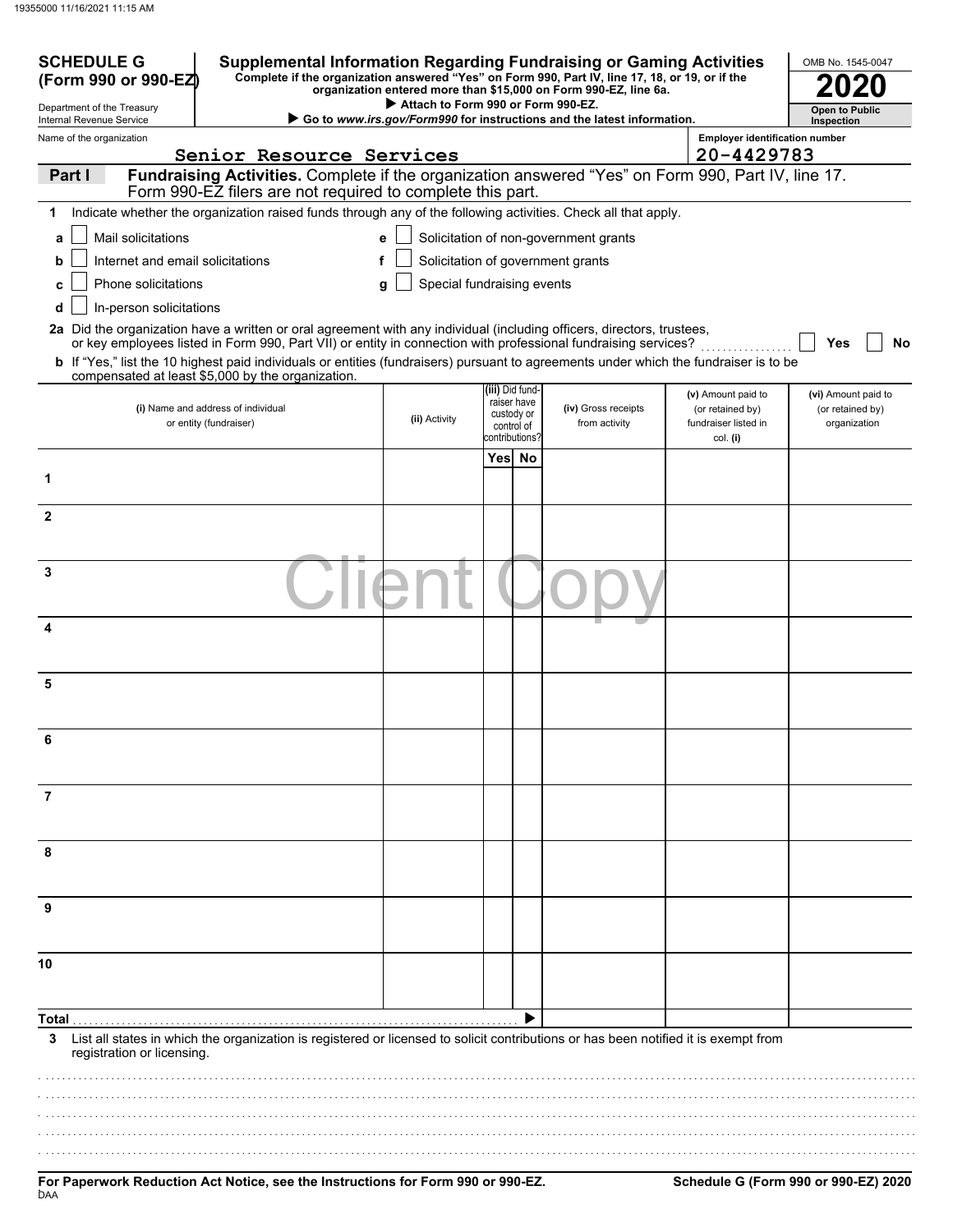|                     | Part II                                               | gross receipts greater than \$5,000.                                                                                                                             | Schedule G (Form 990 or 990-EZ) 2020 Senior Resource Services<br>Fundraising Events. Complete if the organization answered "Yes" on Form 990, Part IV, line 18, or reported more<br>than \$15,000 of fundraising event contributions and gross income on Form 990-EZ, lines 1 and 6b. List events with |                          | 20-4429783<br>Page 2                                                   |
|---------------------|-------------------------------------------------------|------------------------------------------------------------------------------------------------------------------------------------------------------------------|--------------------------------------------------------------------------------------------------------------------------------------------------------------------------------------------------------------------------------------------------------------------------------------------------------|--------------------------|------------------------------------------------------------------------|
|                     |                                                       | (a) Event $#1$<br>Heart to Heart                                                                                                                                 | $(b)$ Event #2<br>Ride & Revel                                                                                                                                                                                                                                                                         | (c) Other events<br>None | (d) Total events<br>(add col. (a) through                              |
| Revenue             | 1 Gross receipts                                      | (event type)<br>12,427                                                                                                                                           | (event type)<br>8,976                                                                                                                                                                                                                                                                                  | (total number)           | col. (c)<br>21,403                                                     |
|                     | 2 Less: Contributions<br>3 Gross income (line 1 minus | 12,427                                                                                                                                                           | 8,976                                                                                                                                                                                                                                                                                                  |                          | 21,403                                                                 |
|                     | 4 Cash prizes                                         |                                                                                                                                                                  |                                                                                                                                                                                                                                                                                                        |                          |                                                                        |
|                     | 5 Noncash prizes                                      |                                                                                                                                                                  |                                                                                                                                                                                                                                                                                                        |                          |                                                                        |
|                     | 6 Rent/facility costs                                 |                                                                                                                                                                  |                                                                                                                                                                                                                                                                                                        |                          |                                                                        |
| Direct Expenses     | 7 Food and beverages                                  |                                                                                                                                                                  |                                                                                                                                                                                                                                                                                                        |                          |                                                                        |
|                     | 8 Entertainment                                       |                                                                                                                                                                  |                                                                                                                                                                                                                                                                                                        |                          |                                                                        |
|                     | 9 Other direct expenses                               | 3,389                                                                                                                                                            | 944                                                                                                                                                                                                                                                                                                    |                          | 4,333                                                                  |
| Revenue             | Part III                                              | \$15,000 on Form 990-EZ, line 6a.<br>(a) Bingo                                                                                                                   | 10 Direct expense summary. Add lines 4 through 9 in column (d)<br>Gaming. Complete if the organization answered "Yes" on Form 990, Part IV, line 19, or reported more than<br>(b) Pull tabs/instant<br>bingo/progressive bingo                                                                         | (c) Other gaming         | 4,333<br>17,070<br>(d) Total gaming (add<br>col. (a) through col. (c)) |
|                     | 1 Gross revenue                                       |                                                                                                                                                                  |                                                                                                                                                                                                                                                                                                        |                          |                                                                        |
| $\omega$            | 2 Cash prizes                                         |                                                                                                                                                                  |                                                                                                                                                                                                                                                                                                        |                          |                                                                        |
|                     |                                                       |                                                                                                                                                                  |                                                                                                                                                                                                                                                                                                        |                          |                                                                        |
|                     | 3 Noncash prizes                                      |                                                                                                                                                                  |                                                                                                                                                                                                                                                                                                        |                          |                                                                        |
|                     | 4 Rent/facility costs                                 |                                                                                                                                                                  |                                                                                                                                                                                                                                                                                                        |                          |                                                                        |
|                     | 5 Other direct expenses                               |                                                                                                                                                                  |                                                                                                                                                                                                                                                                                                        |                          |                                                                        |
|                     | 6 Volunteer labor                                     | $\%$<br>Yes<br>No.                                                                                                                                               | %<br><b>Yes</b><br>No                                                                                                                                                                                                                                                                                  | $\%$<br>Yes<br><b>No</b> |                                                                        |
|                     |                                                       | 7 Direct expense summary. Add lines 2 through 5 in column (d)                                                                                                    |                                                                                                                                                                                                                                                                                                        | ▶                        |                                                                        |
| Direct Expense<br>9 | b If "No," explain:                                   | Enter the state(s) in which the organization conducts gaming activities:<br>a Is the organization licensed to conduct gaming activities in each of these states? |                                                                                                                                                                                                                                                                                                        |                          | Yes<br>No                                                              |
|                     | b If "Yes," explain:                                  |                                                                                                                                                                  | 10a Were any of the organization's gaming licenses revoked, suspended, or terminated during the tax year?                                                                                                                                                                                              |                          | <b>Yes</b><br>No                                                       |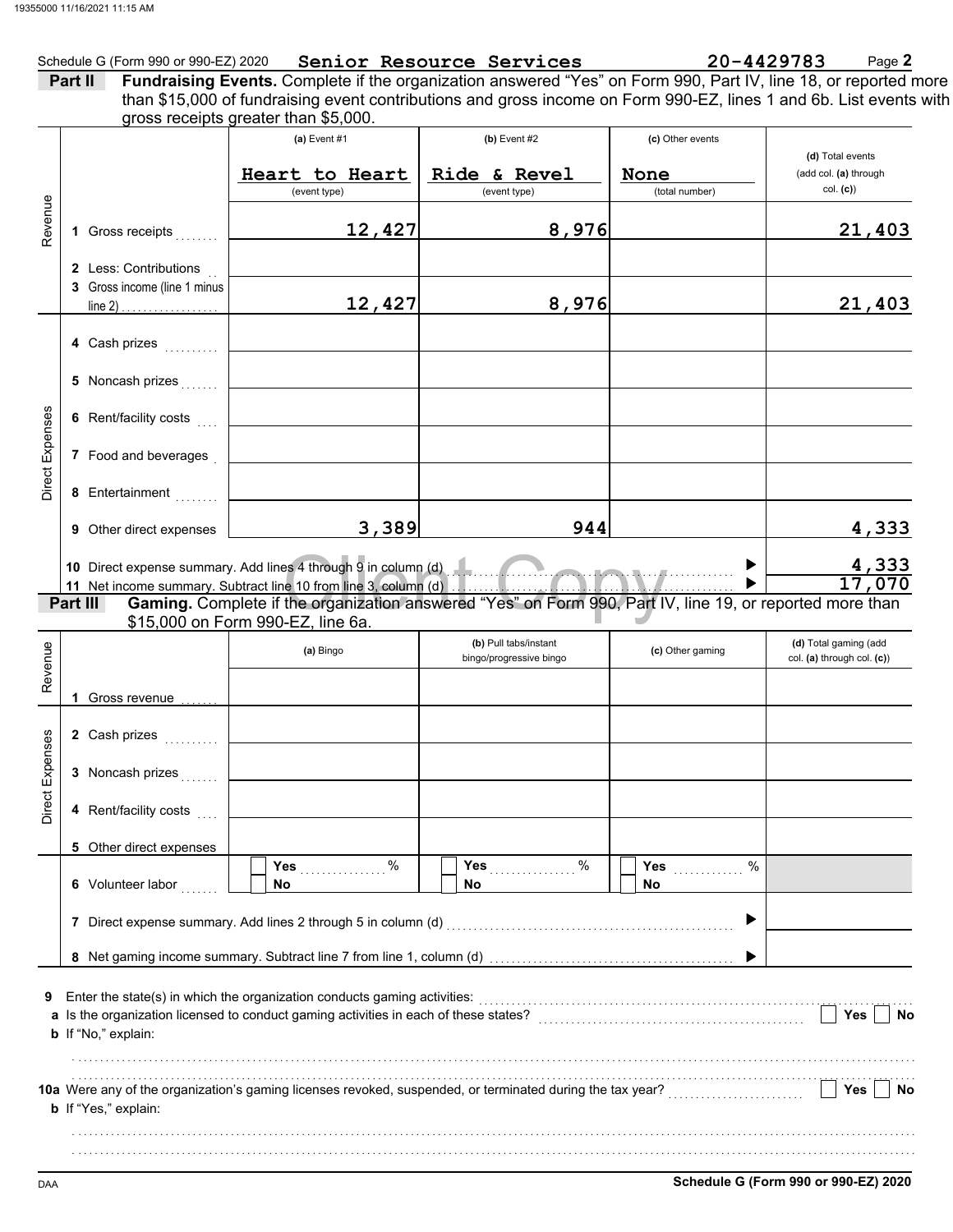| 11<br>Yes<br>Is the organization a grantor, beneficiary or trustee of a trust, or a member of a partnership or other entity<br>12<br><b>Yes</b><br>Indicate the percentage of gaming activity conducted in:<br>13<br>13a<br>The organization's facility [1, 2010] The organization's facility [1, 2010] The organization's facility [1, 2010] The organization's facility [1, 2010] The organization's facility [1, 2010] The organization of the organiza<br>%<br>a<br>$\%$<br>13 <sub>b</sub><br>An outside facility encourance and account of the set of the set of the set of the set of the set of the set of the set of the set of the set of the set of the set of the set of the set of the set of the set of the set of<br>b<br>Enter the name and address of the person who prepares the organization's gaming/special events books and<br>14<br>records:<br>Address $\blacktriangleright$<br><b>15a</b> Does the organization have a contract with a third party from whom the organization receives gaming<br>revenue?<br>Yes<br>If "Yes," enter name and address of the third party:<br>C<br>Name <b>&gt;</b> continuous continuous continuous continuous continuous continuous continuous continuous continuous continuous continuous continuous continuous continuous continuous continuous continuous continuous continuous cont<br>Address $\blacktriangleright$<br>Gaming manager information:<br>16<br>Name<br>Caming manager compensation<br>Second<br>Second<br>Second<br>Second<br>Second<br>Second<br>Second<br>Second<br>Second<br>Second<br>Second<br>Second<br>Second<br><br>Second<br><br>Second<br><br>Second<br>Second<br>Second<br>Second<br>Second<br><br>Description of services provided ▶<br>Director/officer<br>Employee<br>Independent contractor<br>17<br>Mandatory distributions:<br>Is the organization required under state law to make charitable distributions from the gaming proceeds to<br>a<br>Yes<br>b<br>Enter the amount of distributions required under state law to be distributed to other exempt organizations or<br>spent in the organization's own exempt activities during the tax year S<br>Supplemental Information. Provide the explanations required by Part I, line 2b, columns (iii) and (v); and<br><b>Part IV</b><br>Part III, lines 9, 9b, 10b, 15b, 15c, 16, and 17b, as applicable. Also provide any additional information.<br>See instructions. | Schedule G (Form 990 or 990-EZ) 2020<br>Senior Resource Services | 20-4429783 |  | Page 3    |
|----------------------------------------------------------------------------------------------------------------------------------------------------------------------------------------------------------------------------------------------------------------------------------------------------------------------------------------------------------------------------------------------------------------------------------------------------------------------------------------------------------------------------------------------------------------------------------------------------------------------------------------------------------------------------------------------------------------------------------------------------------------------------------------------------------------------------------------------------------------------------------------------------------------------------------------------------------------------------------------------------------------------------------------------------------------------------------------------------------------------------------------------------------------------------------------------------------------------------------------------------------------------------------------------------------------------------------------------------------------------------------------------------------------------------------------------------------------------------------------------------------------------------------------------------------------------------------------------------------------------------------------------------------------------------------------------------------------------------------------------------------------------------------------------------------------------------------------------------------------------------------------------------------------------------------------------------------------------------------------------------------------------------------------------------------------------------------------------------------------------------------------------------------------------------------------------------------------------------------------------------------------------------------------------------------------------------------------------------------------------------------------------------------------------|------------------------------------------------------------------|------------|--|-----------|
|                                                                                                                                                                                                                                                                                                                                                                                                                                                                                                                                                                                                                                                                                                                                                                                                                                                                                                                                                                                                                                                                                                                                                                                                                                                                                                                                                                                                                                                                                                                                                                                                                                                                                                                                                                                                                                                                                                                                                                                                                                                                                                                                                                                                                                                                                                                                                                                                                      |                                                                  |            |  | <b>No</b> |
|                                                                                                                                                                                                                                                                                                                                                                                                                                                                                                                                                                                                                                                                                                                                                                                                                                                                                                                                                                                                                                                                                                                                                                                                                                                                                                                                                                                                                                                                                                                                                                                                                                                                                                                                                                                                                                                                                                                                                                                                                                                                                                                                                                                                                                                                                                                                                                                                                      |                                                                  |            |  |           |
|                                                                                                                                                                                                                                                                                                                                                                                                                                                                                                                                                                                                                                                                                                                                                                                                                                                                                                                                                                                                                                                                                                                                                                                                                                                                                                                                                                                                                                                                                                                                                                                                                                                                                                                                                                                                                                                                                                                                                                                                                                                                                                                                                                                                                                                                                                                                                                                                                      |                                                                  |            |  | No        |
|                                                                                                                                                                                                                                                                                                                                                                                                                                                                                                                                                                                                                                                                                                                                                                                                                                                                                                                                                                                                                                                                                                                                                                                                                                                                                                                                                                                                                                                                                                                                                                                                                                                                                                                                                                                                                                                                                                                                                                                                                                                                                                                                                                                                                                                                                                                                                                                                                      |                                                                  |            |  |           |
|                                                                                                                                                                                                                                                                                                                                                                                                                                                                                                                                                                                                                                                                                                                                                                                                                                                                                                                                                                                                                                                                                                                                                                                                                                                                                                                                                                                                                                                                                                                                                                                                                                                                                                                                                                                                                                                                                                                                                                                                                                                                                                                                                                                                                                                                                                                                                                                                                      |                                                                  |            |  |           |
|                                                                                                                                                                                                                                                                                                                                                                                                                                                                                                                                                                                                                                                                                                                                                                                                                                                                                                                                                                                                                                                                                                                                                                                                                                                                                                                                                                                                                                                                                                                                                                                                                                                                                                                                                                                                                                                                                                                                                                                                                                                                                                                                                                                                                                                                                                                                                                                                                      |                                                                  |            |  |           |
|                                                                                                                                                                                                                                                                                                                                                                                                                                                                                                                                                                                                                                                                                                                                                                                                                                                                                                                                                                                                                                                                                                                                                                                                                                                                                                                                                                                                                                                                                                                                                                                                                                                                                                                                                                                                                                                                                                                                                                                                                                                                                                                                                                                                                                                                                                                                                                                                                      |                                                                  |            |  |           |
|                                                                                                                                                                                                                                                                                                                                                                                                                                                                                                                                                                                                                                                                                                                                                                                                                                                                                                                                                                                                                                                                                                                                                                                                                                                                                                                                                                                                                                                                                                                                                                                                                                                                                                                                                                                                                                                                                                                                                                                                                                                                                                                                                                                                                                                                                                                                                                                                                      |                                                                  |            |  |           |
|                                                                                                                                                                                                                                                                                                                                                                                                                                                                                                                                                                                                                                                                                                                                                                                                                                                                                                                                                                                                                                                                                                                                                                                                                                                                                                                                                                                                                                                                                                                                                                                                                                                                                                                                                                                                                                                                                                                                                                                                                                                                                                                                                                                                                                                                                                                                                                                                                      |                                                                  |            |  |           |
|                                                                                                                                                                                                                                                                                                                                                                                                                                                                                                                                                                                                                                                                                                                                                                                                                                                                                                                                                                                                                                                                                                                                                                                                                                                                                                                                                                                                                                                                                                                                                                                                                                                                                                                                                                                                                                                                                                                                                                                                                                                                                                                                                                                                                                                                                                                                                                                                                      |                                                                  |            |  | No        |
|                                                                                                                                                                                                                                                                                                                                                                                                                                                                                                                                                                                                                                                                                                                                                                                                                                                                                                                                                                                                                                                                                                                                                                                                                                                                                                                                                                                                                                                                                                                                                                                                                                                                                                                                                                                                                                                                                                                                                                                                                                                                                                                                                                                                                                                                                                                                                                                                                      |                                                                  |            |  |           |
|                                                                                                                                                                                                                                                                                                                                                                                                                                                                                                                                                                                                                                                                                                                                                                                                                                                                                                                                                                                                                                                                                                                                                                                                                                                                                                                                                                                                                                                                                                                                                                                                                                                                                                                                                                                                                                                                                                                                                                                                                                                                                                                                                                                                                                                                                                                                                                                                                      |                                                                  |            |  |           |
|                                                                                                                                                                                                                                                                                                                                                                                                                                                                                                                                                                                                                                                                                                                                                                                                                                                                                                                                                                                                                                                                                                                                                                                                                                                                                                                                                                                                                                                                                                                                                                                                                                                                                                                                                                                                                                                                                                                                                                                                                                                                                                                                                                                                                                                                                                                                                                                                                      |                                                                  |            |  |           |
|                                                                                                                                                                                                                                                                                                                                                                                                                                                                                                                                                                                                                                                                                                                                                                                                                                                                                                                                                                                                                                                                                                                                                                                                                                                                                                                                                                                                                                                                                                                                                                                                                                                                                                                                                                                                                                                                                                                                                                                                                                                                                                                                                                                                                                                                                                                                                                                                                      |                                                                  |            |  |           |
|                                                                                                                                                                                                                                                                                                                                                                                                                                                                                                                                                                                                                                                                                                                                                                                                                                                                                                                                                                                                                                                                                                                                                                                                                                                                                                                                                                                                                                                                                                                                                                                                                                                                                                                                                                                                                                                                                                                                                                                                                                                                                                                                                                                                                                                                                                                                                                                                                      |                                                                  |            |  |           |
|                                                                                                                                                                                                                                                                                                                                                                                                                                                                                                                                                                                                                                                                                                                                                                                                                                                                                                                                                                                                                                                                                                                                                                                                                                                                                                                                                                                                                                                                                                                                                                                                                                                                                                                                                                                                                                                                                                                                                                                                                                                                                                                                                                                                                                                                                                                                                                                                                      |                                                                  |            |  |           |
|                                                                                                                                                                                                                                                                                                                                                                                                                                                                                                                                                                                                                                                                                                                                                                                                                                                                                                                                                                                                                                                                                                                                                                                                                                                                                                                                                                                                                                                                                                                                                                                                                                                                                                                                                                                                                                                                                                                                                                                                                                                                                                                                                                                                                                                                                                                                                                                                                      |                                                                  |            |  |           |
|                                                                                                                                                                                                                                                                                                                                                                                                                                                                                                                                                                                                                                                                                                                                                                                                                                                                                                                                                                                                                                                                                                                                                                                                                                                                                                                                                                                                                                                                                                                                                                                                                                                                                                                                                                                                                                                                                                                                                                                                                                                                                                                                                                                                                                                                                                                                                                                                                      |                                                                  |            |  |           |
|                                                                                                                                                                                                                                                                                                                                                                                                                                                                                                                                                                                                                                                                                                                                                                                                                                                                                                                                                                                                                                                                                                                                                                                                                                                                                                                                                                                                                                                                                                                                                                                                                                                                                                                                                                                                                                                                                                                                                                                                                                                                                                                                                                                                                                                                                                                                                                                                                      |                                                                  |            |  |           |
|                                                                                                                                                                                                                                                                                                                                                                                                                                                                                                                                                                                                                                                                                                                                                                                                                                                                                                                                                                                                                                                                                                                                                                                                                                                                                                                                                                                                                                                                                                                                                                                                                                                                                                                                                                                                                                                                                                                                                                                                                                                                                                                                                                                                                                                                                                                                                                                                                      |                                                                  |            |  |           |
|                                                                                                                                                                                                                                                                                                                                                                                                                                                                                                                                                                                                                                                                                                                                                                                                                                                                                                                                                                                                                                                                                                                                                                                                                                                                                                                                                                                                                                                                                                                                                                                                                                                                                                                                                                                                                                                                                                                                                                                                                                                                                                                                                                                                                                                                                                                                                                                                                      |                                                                  |            |  |           |
|                                                                                                                                                                                                                                                                                                                                                                                                                                                                                                                                                                                                                                                                                                                                                                                                                                                                                                                                                                                                                                                                                                                                                                                                                                                                                                                                                                                                                                                                                                                                                                                                                                                                                                                                                                                                                                                                                                                                                                                                                                                                                                                                                                                                                                                                                                                                                                                                                      |                                                                  |            |  |           |
|                                                                                                                                                                                                                                                                                                                                                                                                                                                                                                                                                                                                                                                                                                                                                                                                                                                                                                                                                                                                                                                                                                                                                                                                                                                                                                                                                                                                                                                                                                                                                                                                                                                                                                                                                                                                                                                                                                                                                                                                                                                                                                                                                                                                                                                                                                                                                                                                                      |                                                                  |            |  | No        |
|                                                                                                                                                                                                                                                                                                                                                                                                                                                                                                                                                                                                                                                                                                                                                                                                                                                                                                                                                                                                                                                                                                                                                                                                                                                                                                                                                                                                                                                                                                                                                                                                                                                                                                                                                                                                                                                                                                                                                                                                                                                                                                                                                                                                                                                                                                                                                                                                                      |                                                                  |            |  |           |
|                                                                                                                                                                                                                                                                                                                                                                                                                                                                                                                                                                                                                                                                                                                                                                                                                                                                                                                                                                                                                                                                                                                                                                                                                                                                                                                                                                                                                                                                                                                                                                                                                                                                                                                                                                                                                                                                                                                                                                                                                                                                                                                                                                                                                                                                                                                                                                                                                      |                                                                  |            |  |           |
|                                                                                                                                                                                                                                                                                                                                                                                                                                                                                                                                                                                                                                                                                                                                                                                                                                                                                                                                                                                                                                                                                                                                                                                                                                                                                                                                                                                                                                                                                                                                                                                                                                                                                                                                                                                                                                                                                                                                                                                                                                                                                                                                                                                                                                                                                                                                                                                                                      |                                                                  |            |  |           |
|                                                                                                                                                                                                                                                                                                                                                                                                                                                                                                                                                                                                                                                                                                                                                                                                                                                                                                                                                                                                                                                                                                                                                                                                                                                                                                                                                                                                                                                                                                                                                                                                                                                                                                                                                                                                                                                                                                                                                                                                                                                                                                                                                                                                                                                                                                                                                                                                                      |                                                                  |            |  |           |
|                                                                                                                                                                                                                                                                                                                                                                                                                                                                                                                                                                                                                                                                                                                                                                                                                                                                                                                                                                                                                                                                                                                                                                                                                                                                                                                                                                                                                                                                                                                                                                                                                                                                                                                                                                                                                                                                                                                                                                                                                                                                                                                                                                                                                                                                                                                                                                                                                      |                                                                  |            |  |           |
|                                                                                                                                                                                                                                                                                                                                                                                                                                                                                                                                                                                                                                                                                                                                                                                                                                                                                                                                                                                                                                                                                                                                                                                                                                                                                                                                                                                                                                                                                                                                                                                                                                                                                                                                                                                                                                                                                                                                                                                                                                                                                                                                                                                                                                                                                                                                                                                                                      |                                                                  |            |  |           |
|                                                                                                                                                                                                                                                                                                                                                                                                                                                                                                                                                                                                                                                                                                                                                                                                                                                                                                                                                                                                                                                                                                                                                                                                                                                                                                                                                                                                                                                                                                                                                                                                                                                                                                                                                                                                                                                                                                                                                                                                                                                                                                                                                                                                                                                                                                                                                                                                                      |                                                                  |            |  |           |
|                                                                                                                                                                                                                                                                                                                                                                                                                                                                                                                                                                                                                                                                                                                                                                                                                                                                                                                                                                                                                                                                                                                                                                                                                                                                                                                                                                                                                                                                                                                                                                                                                                                                                                                                                                                                                                                                                                                                                                                                                                                                                                                                                                                                                                                                                                                                                                                                                      |                                                                  |            |  |           |
|                                                                                                                                                                                                                                                                                                                                                                                                                                                                                                                                                                                                                                                                                                                                                                                                                                                                                                                                                                                                                                                                                                                                                                                                                                                                                                                                                                                                                                                                                                                                                                                                                                                                                                                                                                                                                                                                                                                                                                                                                                                                                                                                                                                                                                                                                                                                                                                                                      |                                                                  |            |  |           |
|                                                                                                                                                                                                                                                                                                                                                                                                                                                                                                                                                                                                                                                                                                                                                                                                                                                                                                                                                                                                                                                                                                                                                                                                                                                                                                                                                                                                                                                                                                                                                                                                                                                                                                                                                                                                                                                                                                                                                                                                                                                                                                                                                                                                                                                                                                                                                                                                                      |                                                                  |            |  |           |
|                                                                                                                                                                                                                                                                                                                                                                                                                                                                                                                                                                                                                                                                                                                                                                                                                                                                                                                                                                                                                                                                                                                                                                                                                                                                                                                                                                                                                                                                                                                                                                                                                                                                                                                                                                                                                                                                                                                                                                                                                                                                                                                                                                                                                                                                                                                                                                                                                      |                                                                  |            |  |           |
|                                                                                                                                                                                                                                                                                                                                                                                                                                                                                                                                                                                                                                                                                                                                                                                                                                                                                                                                                                                                                                                                                                                                                                                                                                                                                                                                                                                                                                                                                                                                                                                                                                                                                                                                                                                                                                                                                                                                                                                                                                                                                                                                                                                                                                                                                                                                                                                                                      |                                                                  |            |  |           |
|                                                                                                                                                                                                                                                                                                                                                                                                                                                                                                                                                                                                                                                                                                                                                                                                                                                                                                                                                                                                                                                                                                                                                                                                                                                                                                                                                                                                                                                                                                                                                                                                                                                                                                                                                                                                                                                                                                                                                                                                                                                                                                                                                                                                                                                                                                                                                                                                                      |                                                                  |            |  |           |
|                                                                                                                                                                                                                                                                                                                                                                                                                                                                                                                                                                                                                                                                                                                                                                                                                                                                                                                                                                                                                                                                                                                                                                                                                                                                                                                                                                                                                                                                                                                                                                                                                                                                                                                                                                                                                                                                                                                                                                                                                                                                                                                                                                                                                                                                                                                                                                                                                      |                                                                  |            |  |           |
|                                                                                                                                                                                                                                                                                                                                                                                                                                                                                                                                                                                                                                                                                                                                                                                                                                                                                                                                                                                                                                                                                                                                                                                                                                                                                                                                                                                                                                                                                                                                                                                                                                                                                                                                                                                                                                                                                                                                                                                                                                                                                                                                                                                                                                                                                                                                                                                                                      |                                                                  |            |  |           |

Schedule G (Form 990 or 990-EZ) 2020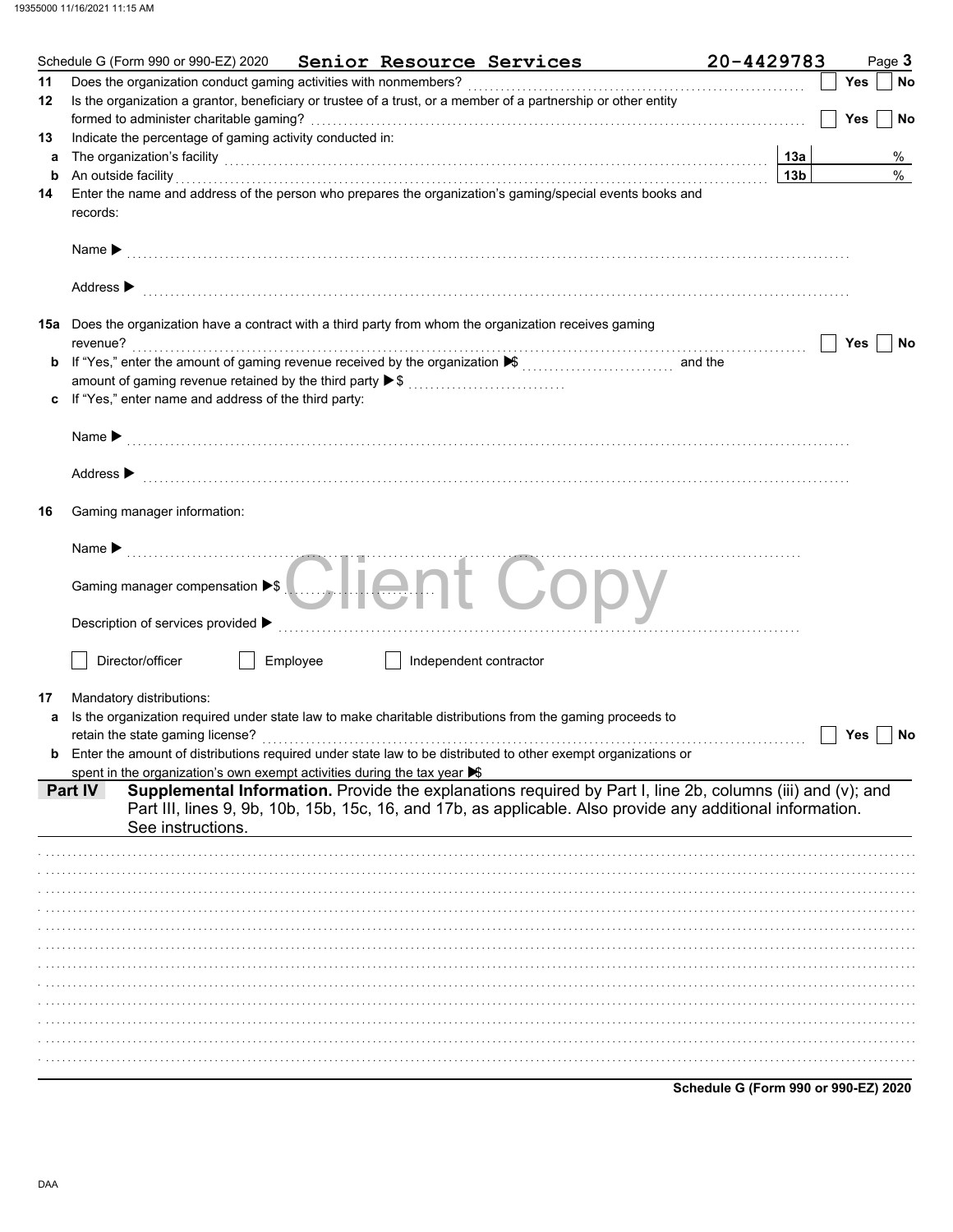| Supplemental Information to Form 990 or 990-EZ<br><b>SCHEDULE O</b><br>(Form 990 or 990-EZ)<br>Complete to provide information for responses to specific questions on<br>Form 990 or 990-EZ or to provide any additional information.<br>Attach to Form 990 or 990-EZ.<br>Department of the Treasury<br>Internal Revenue Service<br>Go to www.irs.gov/Form990 for the latest information. |                                                                                                                                                |                                       |        |  |  |
|-------------------------------------------------------------------------------------------------------------------------------------------------------------------------------------------------------------------------------------------------------------------------------------------------------------------------------------------------------------------------------------------|------------------------------------------------------------------------------------------------------------------------------------------------|---------------------------------------|--------|--|--|
| Name of the organization                                                                                                                                                                                                                                                                                                                                                                  |                                                                                                                                                | <b>Employer identification number</b> |        |  |  |
|                                                                                                                                                                                                                                                                                                                                                                                           | Senior Resource Services                                                                                                                       | 20-4429783                            |        |  |  |
|                                                                                                                                                                                                                                                                                                                                                                                           | Form 990, Part VI, Line 11b - Organization's Process to Review Form 990<br>The Form 990 is reviewed by the executive director prior to filing. |                                       |        |  |  |
|                                                                                                                                                                                                                                                                                                                                                                                           | Form 990, Part VI, Line 19 - Governing Documents Disclosure Explanation                                                                        |                                       |        |  |  |
|                                                                                                                                                                                                                                                                                                                                                                                           |                                                                                                                                                |                                       |        |  |  |
|                                                                                                                                                                                                                                                                                                                                                                                           | Governing documents provided upon request.                                                                                                     |                                       |        |  |  |
|                                                                                                                                                                                                                                                                                                                                                                                           |                                                                                                                                                |                                       |        |  |  |
|                                                                                                                                                                                                                                                                                                                                                                                           | Form 990, Part XI, Line 9 - Other Changes in Net Assets Explanation                                                                            |                                       |        |  |  |
|                                                                                                                                                                                                                                                                                                                                                                                           | SBA - PPP loan forgiven in 2021                                                                                                                | \$                                    | 32,037 |  |  |
| Special event expenses                                                                                                                                                                                                                                                                                                                                                                    |                                                                                                                                                | \$                                    | 4,333  |  |  |
|                                                                                                                                                                                                                                                                                                                                                                                           |                                                                                                                                                |                                       |        |  |  |
| Special event expenses                                                                                                                                                                                                                                                                                                                                                                    |                                                                                                                                                | \$                                    | -4,333 |  |  |
| Total                                                                                                                                                                                                                                                                                                                                                                                     |                                                                                                                                                | \$                                    | 32,037 |  |  |
|                                                                                                                                                                                                                                                                                                                                                                                           |                                                                                                                                                |                                       |        |  |  |
|                                                                                                                                                                                                                                                                                                                                                                                           |                                                                                                                                                |                                       |        |  |  |
|                                                                                                                                                                                                                                                                                                                                                                                           |                                                                                                                                                |                                       |        |  |  |
|                                                                                                                                                                                                                                                                                                                                                                                           |                                                                                                                                                |                                       |        |  |  |
|                                                                                                                                                                                                                                                                                                                                                                                           |                                                                                                                                                |                                       |        |  |  |
|                                                                                                                                                                                                                                                                                                                                                                                           |                                                                                                                                                |                                       |        |  |  |
|                                                                                                                                                                                                                                                                                                                                                                                           |                                                                                                                                                |                                       |        |  |  |
|                                                                                                                                                                                                                                                                                                                                                                                           |                                                                                                                                                |                                       |        |  |  |
|                                                                                                                                                                                                                                                                                                                                                                                           |                                                                                                                                                |                                       |        |  |  |
|                                                                                                                                                                                                                                                                                                                                                                                           |                                                                                                                                                |                                       |        |  |  |
|                                                                                                                                                                                                                                                                                                                                                                                           |                                                                                                                                                |                                       |        |  |  |
|                                                                                                                                                                                                                                                                                                                                                                                           |                                                                                                                                                |                                       |        |  |  |
|                                                                                                                                                                                                                                                                                                                                                                                           |                                                                                                                                                |                                       |        |  |  |
|                                                                                                                                                                                                                                                                                                                                                                                           |                                                                                                                                                |                                       |        |  |  |
|                                                                                                                                                                                                                                                                                                                                                                                           |                                                                                                                                                |                                       |        |  |  |
|                                                                                                                                                                                                                                                                                                                                                                                           |                                                                                                                                                |                                       |        |  |  |
|                                                                                                                                                                                                                                                                                                                                                                                           |                                                                                                                                                |                                       |        |  |  |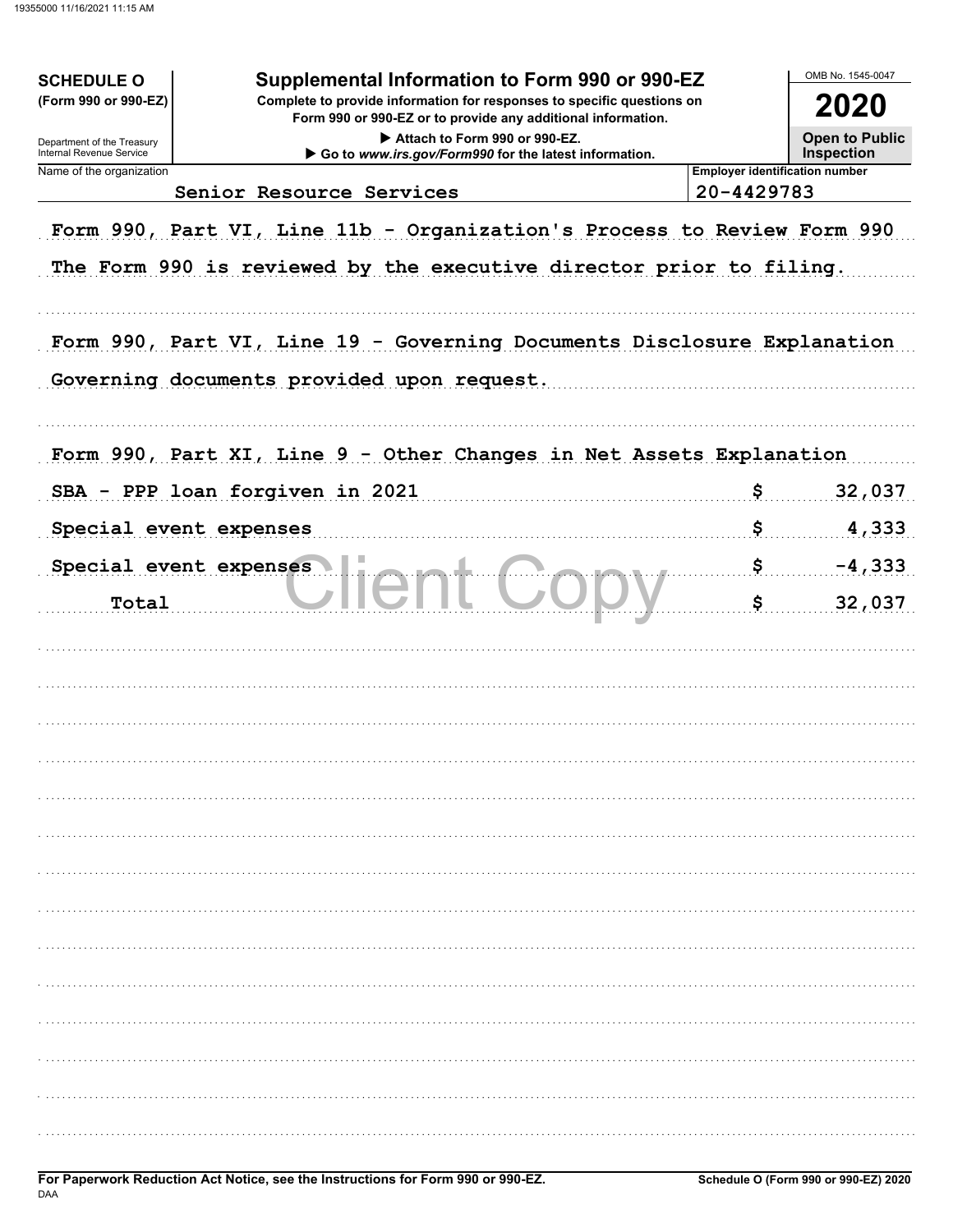|                                               | <b>Two Year Comparison Report</b><br>Form 990 |                                                                                                                        |                |                       |                        |                                       |
|-----------------------------------------------|-----------------------------------------------|------------------------------------------------------------------------------------------------------------------------|----------------|-----------------------|------------------------|---------------------------------------|
| For calendar year 2020, or tax year beginning |                                               |                                                                                                                        |                |                       | ending                 | 2019 & 2020                           |
| Name                                          |                                               |                                                                                                                        |                |                       |                        | <b>Taxpayer Identification Number</b> |
|                                               |                                               | Senior Resource Services                                                                                               |                |                       |                        | 20-4429783                            |
|                                               |                                               |                                                                                                                        |                | 2019                  | 2020                   | <b>Differences</b>                    |
|                                               |                                               |                                                                                                                        | 1.             | 102,754               | 206,669                | 103,915                               |
|                                               |                                               | 2. Membership dues and assessments [111] Membership and assessments                                                    | 2.             |                       |                        |                                       |
|                                               |                                               |                                                                                                                        | 3.             | 105,669               | 123,369                | 17,700                                |
| Ξ                                             |                                               |                                                                                                                        | $\overline{4}$ | 5,355                 | 5,428                  |                                       |
| c                                             | 5. Investment income                          |                                                                                                                        | 5.             | $\overline{5,328}$    | 3,305                  | $-2,023$                              |
| $\bullet$<br>>                                |                                               | 6. Proceeds from tax exempt bonds                                                                                      | 6.             |                       |                        |                                       |
| $\bullet$<br>œ                                |                                               | 7. Net gain or (loss) from sale of assets other than inventory                                                         | 7.             |                       |                        |                                       |
|                                               |                                               | 8. Net income or (loss) from fundraising events                                                                        | 8.             | 22,823                | 17,070                 | $-5,753$                              |
|                                               |                                               |                                                                                                                        | 9.             |                       |                        |                                       |
|                                               |                                               | 10. Net gain or (loss) on sales of inventory [1, 1, 1, 1, 1, 1, 1, 1, 1, 1, 1, 1                                       | 10.            |                       |                        |                                       |
|                                               | 11. Other revenue                             |                                                                                                                        | 11.            | 445                   | 475                    | 30                                    |
|                                               |                                               | 12. Total revenue. Add lines 1 through 11                                                                              | 12.            | 242, 374              | 356, 316               | 113,942                               |
|                                               |                                               | 13. Grants and similar amounts paid                                                                                    | 13.            |                       |                        |                                       |
|                                               |                                               | 14. Benefits paid to or for members<br>.                                                                               | 14.            |                       |                        |                                       |
|                                               |                                               | 15. Compensation of officers, directors, trustees, etc.                                                                | 15.            | 58,426                | 63,896                 | 5,470                                 |
|                                               |                                               | 16. Salaries, other compensation, and employee benefits                                                                | 16.            | 116,879               | 121,753                | 4,874                                 |
|                                               | 17. Professional fundraising fees             |                                                                                                                        | 17.            |                       |                        |                                       |
| ௨                                             | 18. Other professional fees                   |                                                                                                                        | 18.            | 21,919                | 13,727                 | $-8,192$                              |
| ш                                             |                                               | 19. Occupancy, rent, utilities, and maintenance <i>millioning</i>                                                      | 19.            | 7,200                 | 7,200                  |                                       |
|                                               |                                               |                                                                                                                        | 20.            | 5,458                 | 3,989                  | $-1,469$                              |
|                                               | 21. Other expenses                            |                                                                                                                        | 21.            | 79,020                | 58,727                 | $-20, 293$                            |
|                                               |                                               | 22. Total expenses. Add lines 13 through 21                                                                            | 22.            | 288,902               | 269, 292               | $-19,610$                             |
|                                               |                                               | 23. Excess or (Deficit). Subtract line 22 from line 12                                                                 | 23.            | $-46,528$             | 87,024                 | 133,552                               |
|                                               | 24. Total exempt revenue                      |                                                                                                                        | 24.            | $\overline{242, 374}$ | 356,316                | 113,942                               |
|                                               | 25. Total unrelated revenue                   |                                                                                                                        | 25.            |                       |                        |                                       |
|                                               | 26. Total excludable revenue                  |                                                                                                                        | 26.            | 11,128                | 9,208                  | $-1,920$                              |
| Other Information                             |                                               | 27. Total assets <b>construction</b> as a set of the set of the set of the set of the set of the set of the set of the | 27.            | 176,013               | $\overline{275}$ , 610 | 99,597                                |
|                                               |                                               |                                                                                                                        | 28.            | 24,656                | 5,192                  | $-19,464$                             |
|                                               | 29. Retained earnings                         |                                                                                                                        | 29.            | 151,357               | 270,418                | 119,061                               |
|                                               |                                               | 30. Number of voting members of governing body                                                                         | 30.            | 6                     | 5                      |                                       |
|                                               |                                               | 31. Number of independent voting members of governing body                                                             | 31.            | 6                     | 5                      |                                       |
|                                               | 32. Number of employees                       |                                                                                                                        | 32.            | 9                     | 7                      |                                       |

**115 81**

**32.** Number of employees . . . . . . . . . . . . . . . . . . . . . . . . . . . . . . . . . . . . . . . . . . **33.** Number of volunteers **33.**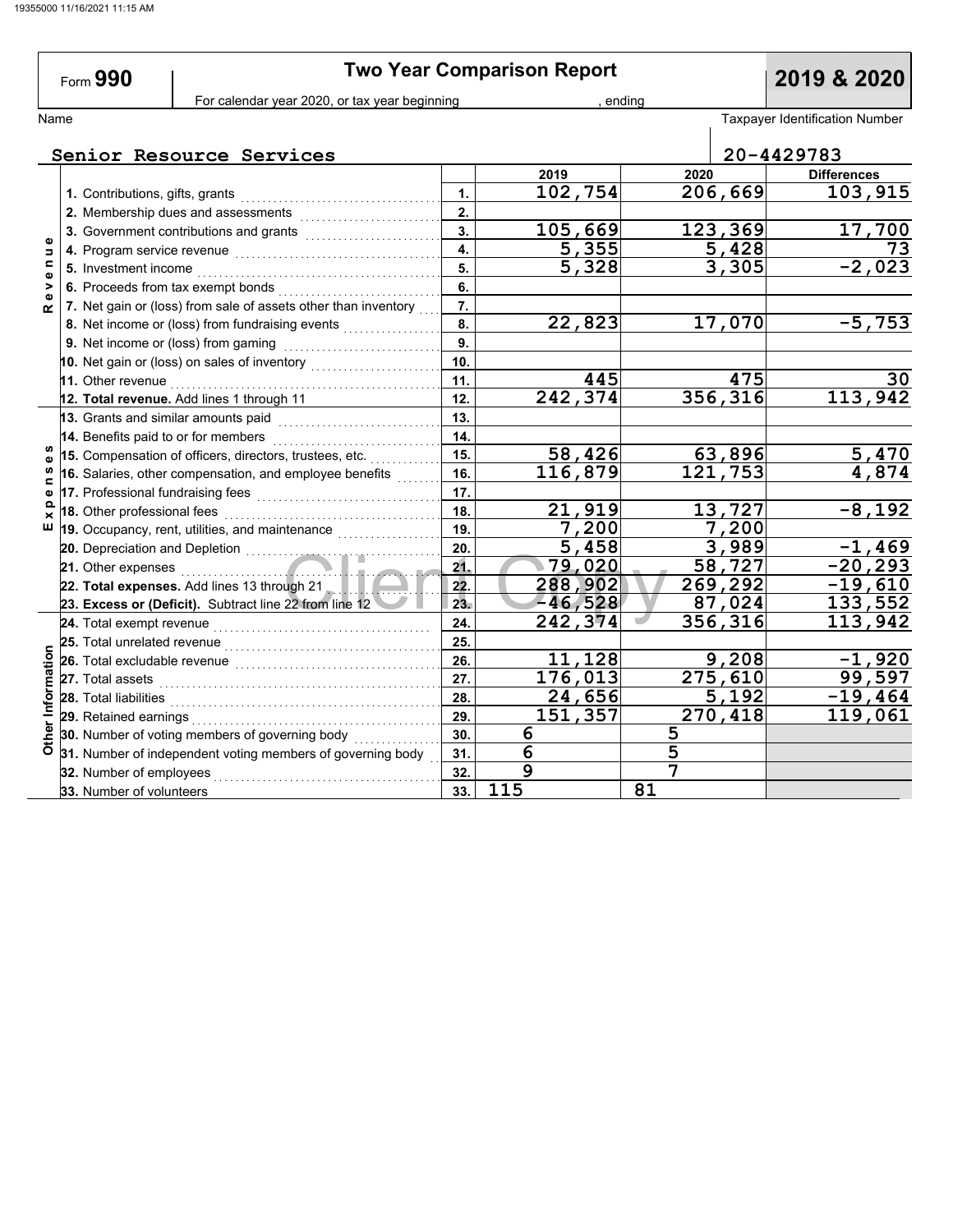| 19355000 11/16/2021 11:15 AM |  |  |  |
|------------------------------|--|--|--|
|------------------------------|--|--|--|

Form 990

# **990 Tax Return History 2020**

Name

## **Senior Resource Services 20-4429783**

Employer Identification Number

|                                                                                                                                                                                                                                      | 2016 | 2017     | 2018    | 2019      | 2020    | 2021 |
|--------------------------------------------------------------------------------------------------------------------------------------------------------------------------------------------------------------------------------------|------|----------|---------|-----------|---------|------|
| Contributions, gifts, grants                                                                                                                                                                                                         |      | 161,891  | 190,225 | 208,423   | 330,038 |      |
| Membership dues                                                                                                                                                                                                                      |      |          |         |           |         |      |
| Program service revenue                                                                                                                                                                                                              |      | 59,123   | 6,733   | 5,355     | 5,428   |      |
|                                                                                                                                                                                                                                      |      |          |         |           |         |      |
|                                                                                                                                                                                                                                      |      | 932      | 2,172   | 5,328     | 3,305   |      |
| Fundraising revenue (income/loss) ____________                                                                                                                                                                                       |      |          | 35,005  | 22,823    | 17,070  |      |
|                                                                                                                                                                                                                                      |      |          |         |           |         |      |
|                                                                                                                                                                                                                                      |      | 685      | 491     | 445       | 475     |      |
| Total revenue <b>contract and the contract of the contract of the contract of the contract of the contract of the contract of the contract of the contract of the contract of the contract of the contract of the contract of th</b> |      | 222,631  | 234,626 | 242,374   | 356,316 |      |
|                                                                                                                                                                                                                                      |      |          |         |           |         |      |
| Benefits paid to or for members  ____________                                                                                                                                                                                        |      |          |         |           |         |      |
|                                                                                                                                                                                                                                      |      | 53,302   | 55,254  | 58,426    | 63,896  |      |
|                                                                                                                                                                                                                                      |      | 89,130   | 105,578 | 116,879   | 121,753 |      |
|                                                                                                                                                                                                                                      |      | 3,572    | 6,312   | 21,919    | 13,727  |      |
|                                                                                                                                                                                                                                      |      | 9,779    | 6,600   | 7,200     | 7,200   |      |
|                                                                                                                                                                                                                                      |      |          |         | 5,458     | 3,989   |      |
| Other expenses <b>contained contained a set of the set of the set of the set of the set of the set of the set of the set of the set of the set of the set of the set of the set of the set of the set of the set of the set of</b>   |      | 72,663   | 91,420  | 79,020    | 58,727  |      |
| Total expenses <b>contained</b> and the contact of the contact of the contact of the contact of the contact of the contact of the contact of the contact of the contact of the contact of the contact of the contact of the contact  |      | 228,446  | 265,164 | 288,902   | 269,292 |      |
| Excess or (Deficit) <b>Construction</b>                                                                                                                                                                                              |      | $-5,815$ | -30,538 | $-46,528$ | 87,024  |      |
|                                                                                                                                                                                                                                      |      |          |         |           |         |      |
|                                                                                                                                                                                                                                      |      | 222,631  | 234,626 | 242,374   | 356,316 |      |
|                                                                                                                                                                                                                                      |      |          |         |           |         |      |
|                                                                                                                                                                                                                                      |      | 60,740   | 44,401  | 11,128    | 9,208   |      |
|                                                                                                                                                                                                                                      |      | 221,276  | 191,607 | 176,013   | 275,610 |      |
|                                                                                                                                                                                                                                      |      | 2,815    | 3,684   | 24,656    | 5,192   |      |
| Net Fund Balances                                                                                                                                                                                                                    |      | 218,461  | 187,923 | 151,357   | 270,418 |      |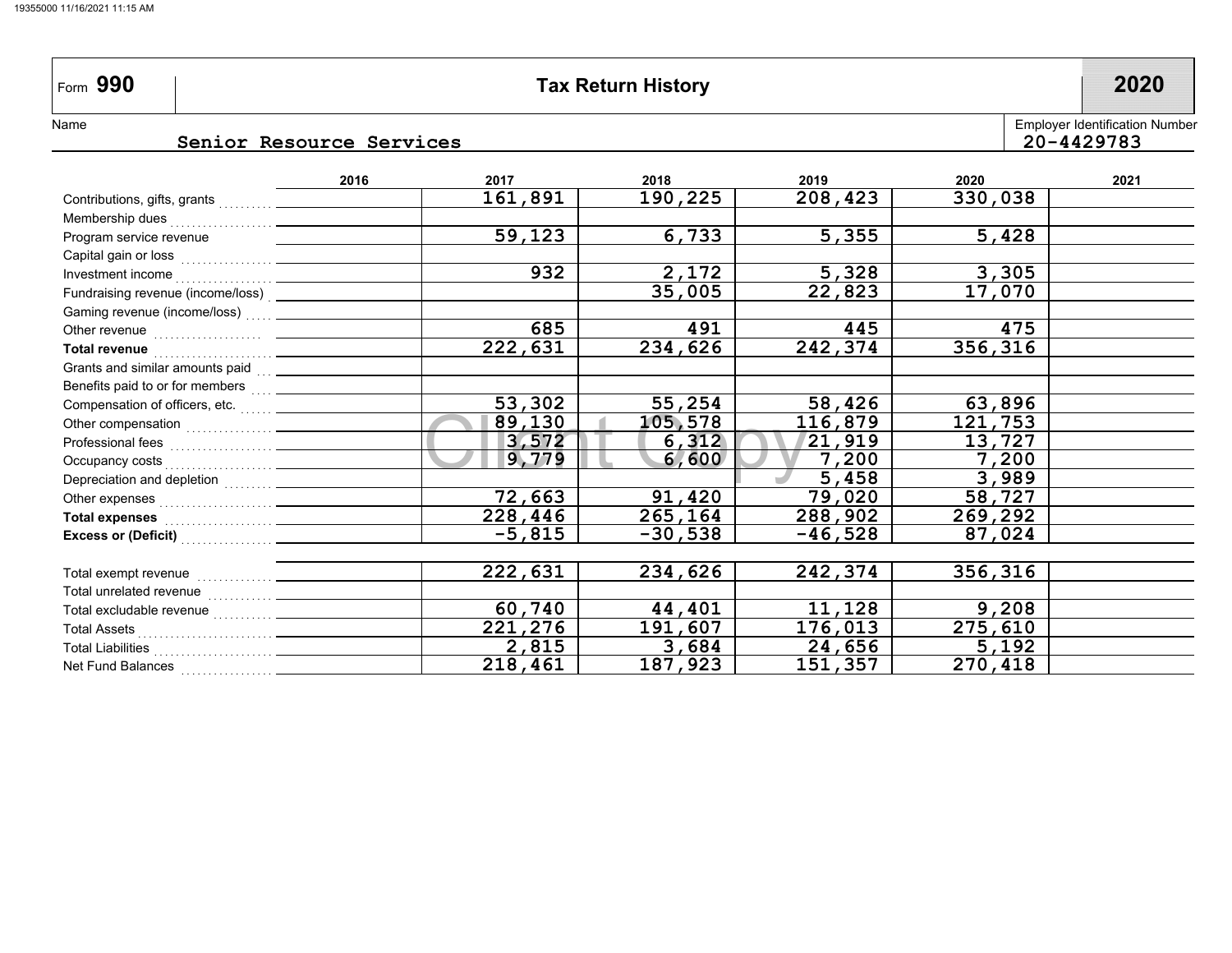| 19355000 Senior Resource Services<br>20-4429783<br>FYE: 12/31/2020            | <b>Federal Statements</b>                                                       | 11/16/2021 11:13 AM                     |
|-------------------------------------------------------------------------------|---------------------------------------------------------------------------------|-----------------------------------------|
|                                                                               | <b>Taxable Interest on Investments</b>                                          |                                         |
| Description                                                                   |                                                                                 |                                         |
| Amount<br>Edward Jones invest earnings<br>3,305<br>\$<br>3,305<br>\$<br>Total | Unrelated Exclusion Postal Acquired after<br>Code Code<br><b>Business</b><br>14 | <b>US</b><br>6/30/75<br>Obs $($ or  %)$ |
|                                                                               |                                                                                 |                                         |
|                                                                               |                                                                                 |                                         |
|                                                                               |                                                                                 |                                         |
|                                                                               |                                                                                 |                                         |
|                                                                               |                                                                                 |                                         |
|                                                                               |                                                                                 |                                         |
|                                                                               | <b>Client Copy</b>                                                              |                                         |
|                                                                               |                                                                                 |                                         |
|                                                                               |                                                                                 |                                         |
|                                                                               |                                                                                 |                                         |
|                                                                               |                                                                                 |                                         |
|                                                                               |                                                                                 |                                         |
|                                                                               |                                                                                 |                                         |
|                                                                               |                                                                                 |                                         |
|                                                                               |                                                                                 |                                         |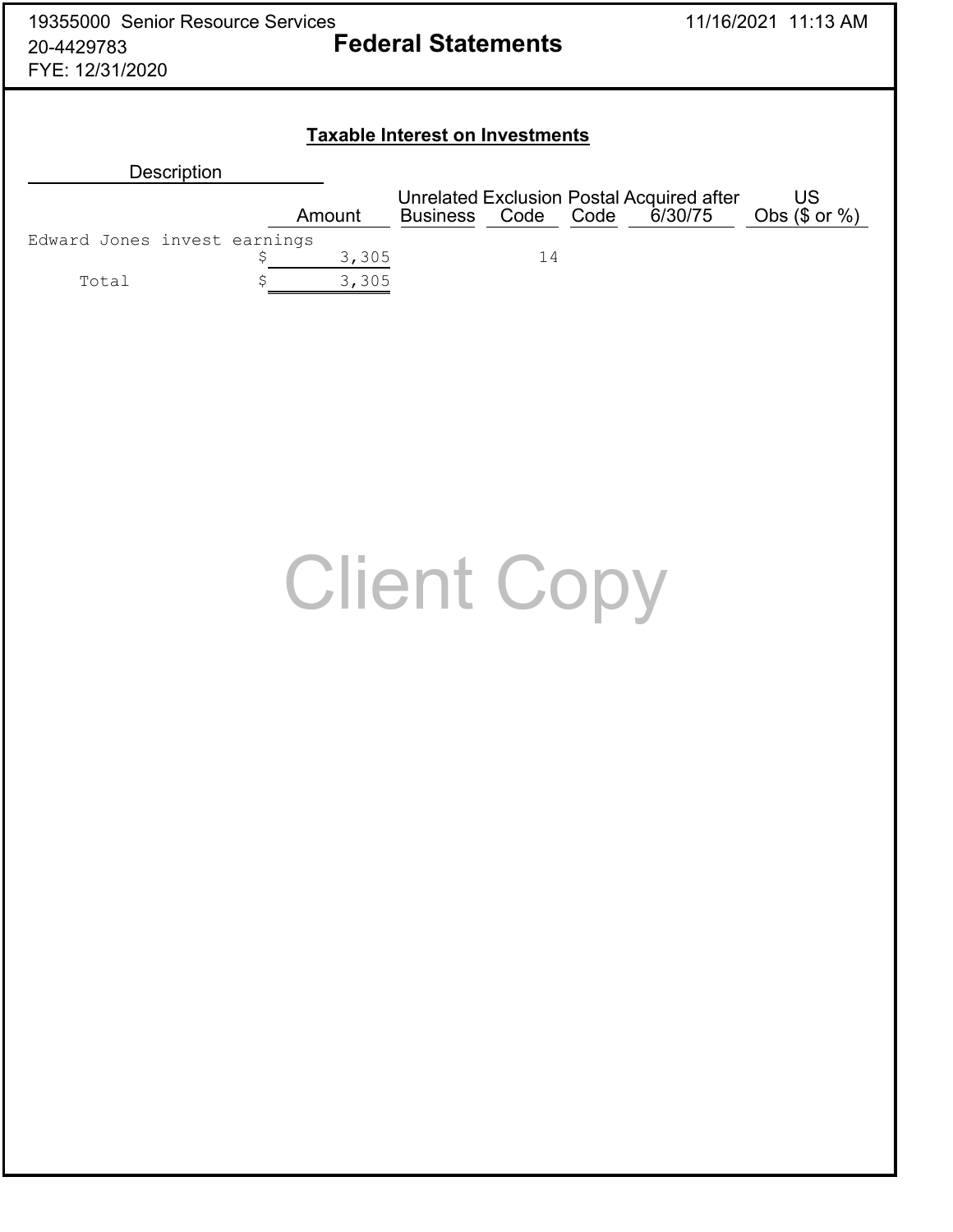# **Federal Statements**

| Description                                                | Total<br><b>Expenses</b> |  | Program<br>Service |  | Management &<br>General |  | Fund<br>Raising |  |
|------------------------------------------------------------|--------------------------|--|--------------------|--|-------------------------|--|-----------------|--|
| Accounting and Legal Fees<br>Conference fees - professiona | 12,857<br>870            |  |                    |  | 12,857<br>870           |  |                 |  |
| Total                                                      | 13,727                   |  |                    |  | 13,727                  |  |                 |  |

# **Form 990, Part IX, Line 24e - All Other Expenses**

| <b>Description</b>                                          | Total<br><b>Expenses</b> | Program<br>Service | Management &<br>General | Fund<br>Raising |
|-------------------------------------------------------------|--------------------------|--------------------|-------------------------|-----------------|
| Staff Development & suppo<br>Fees/Dues<br>Volunteer support | 2,241<br>1,393<br>610    | 1,300<br>61(       | 493<br>1,393            | 448             |
| Total                                                       |                          |                    | 1,886                   | 448             |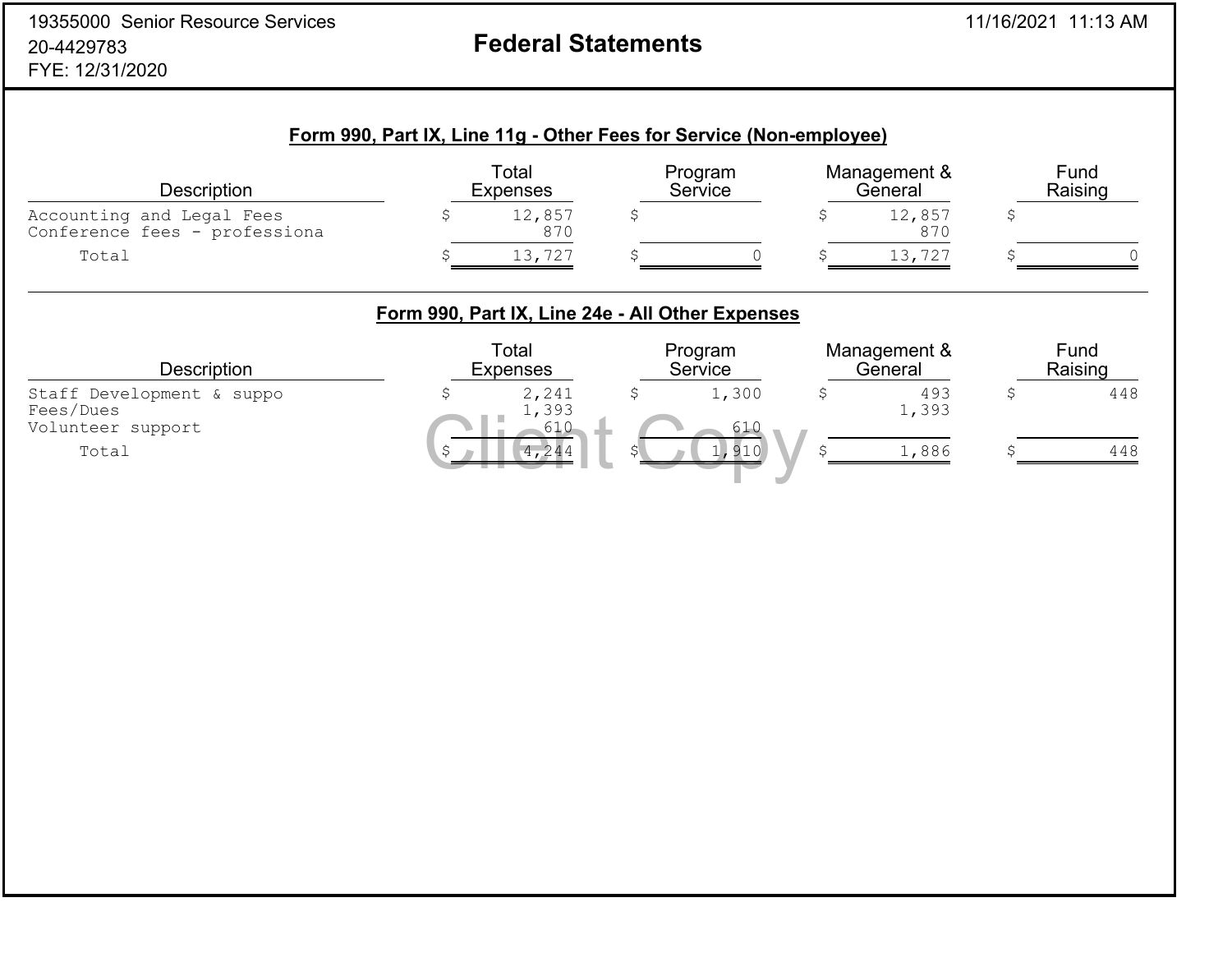# **Federal Statements**

# **Schedule A, Part II, Line 1(e)**

| Description                                             | Amount                    |
|---------------------------------------------------------|---------------------------|
| Weld County AAA<br>City of Greeley - CDBG<br>SBA - EIDL | 98,869<br>17,500<br>7,000 |
| In-Kind Donations<br>Grants and Contributions           | 206,669                   |
| Total                                                   | 330,038                   |

Client Copy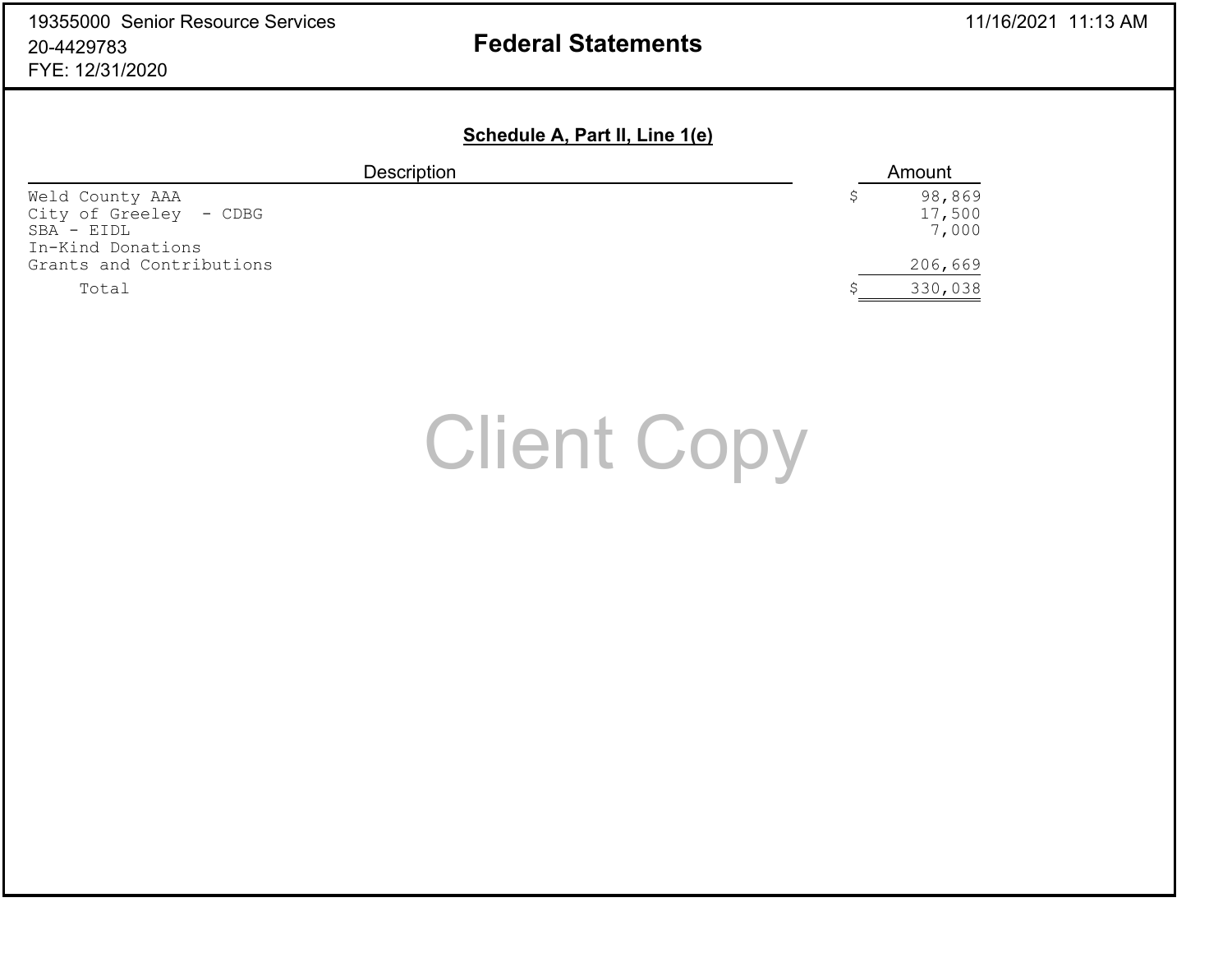| <b>Schedule A, Part II, Line 5 - Excess Gifts</b>                                           |    |                                      |    |               |  |
|---------------------------------------------------------------------------------------------|----|--------------------------------------|----|---------------|--|
| Donor Name                                                                                  |    | Total                                |    | <b>Excess</b> |  |
| A.V. Hunter Trust<br>Monfort Family Foundation<br>Greeley Subaru<br>Knoph Family Foundation | \$ | 50,000<br>15,000<br>5,000<br>8,000   | \$ | 28,451        |  |
| Next Fifty Initiative<br>Anschutz Family Foundation                                         |    | 93,600<br>15,000                     |    | 72,051        |  |
| Virginia Hill Foundation<br>United Way<br>Weld Community Foundation<br>The Weld Trust       |    | 21,833<br>30,847<br>11,579<br>15,000 |    | 284<br>9,298  |  |
| Daniels Fund<br>City of Greeley<br>Virginia Hill<br>$SBA - EIDL$                            |    | 89,000<br>17,500<br>9,167<br>7,000   |    | 67,451        |  |
| Total                                                                                       |    | 388,526                              |    | 177,535       |  |

Client Copy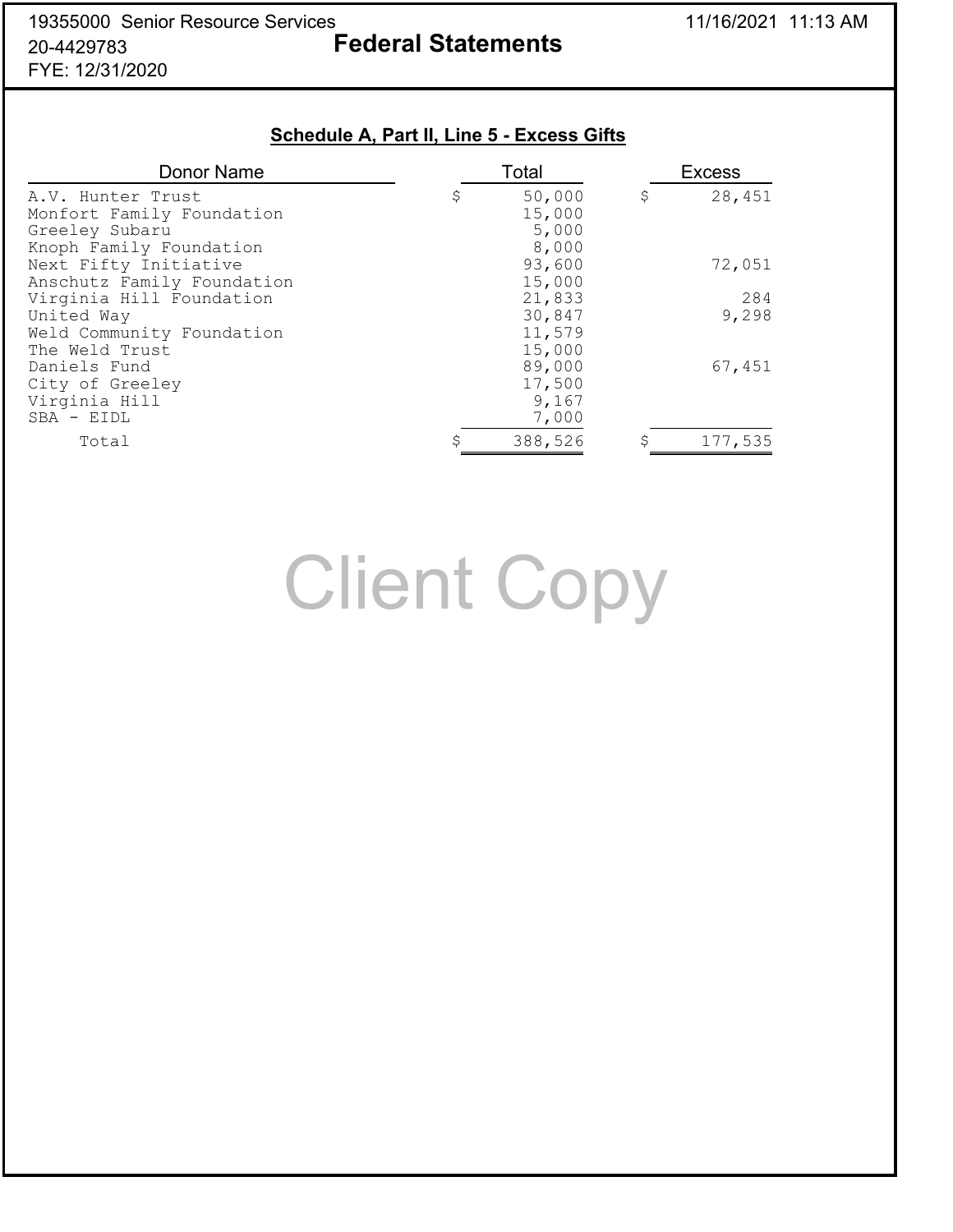# **Federal Statements**

# **Schedule A, Part II, Line 8(e)**

| <b>Description</b>           | Amount |
|------------------------------|--------|
| Edward Jones invest earnings | 3,305  |
| Total                        | 3,305  |

Client Copy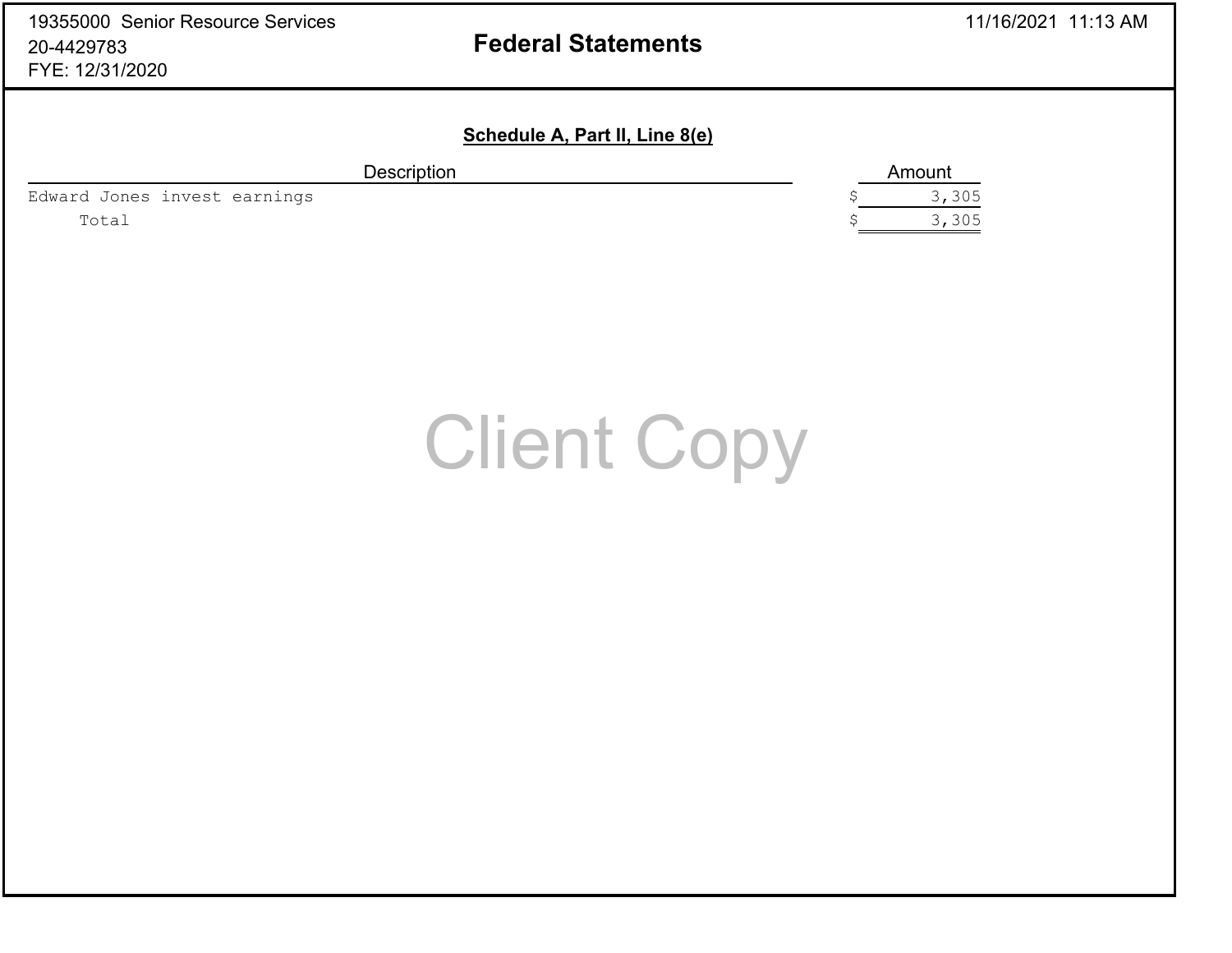## **Heart to Heart**

## **Other Direct Fundraising or Gaming Expenses**

| Description   | Amount |       |  |
|---------------|--------|-------|--|
| Postage       |        | 503   |  |
| Printing      |        | 1,365 |  |
| Upfront costs |        | 276   |  |
| Advertising   |        | 1,245 |  |
| Total         |        | 3,389 |  |

# Client Copy